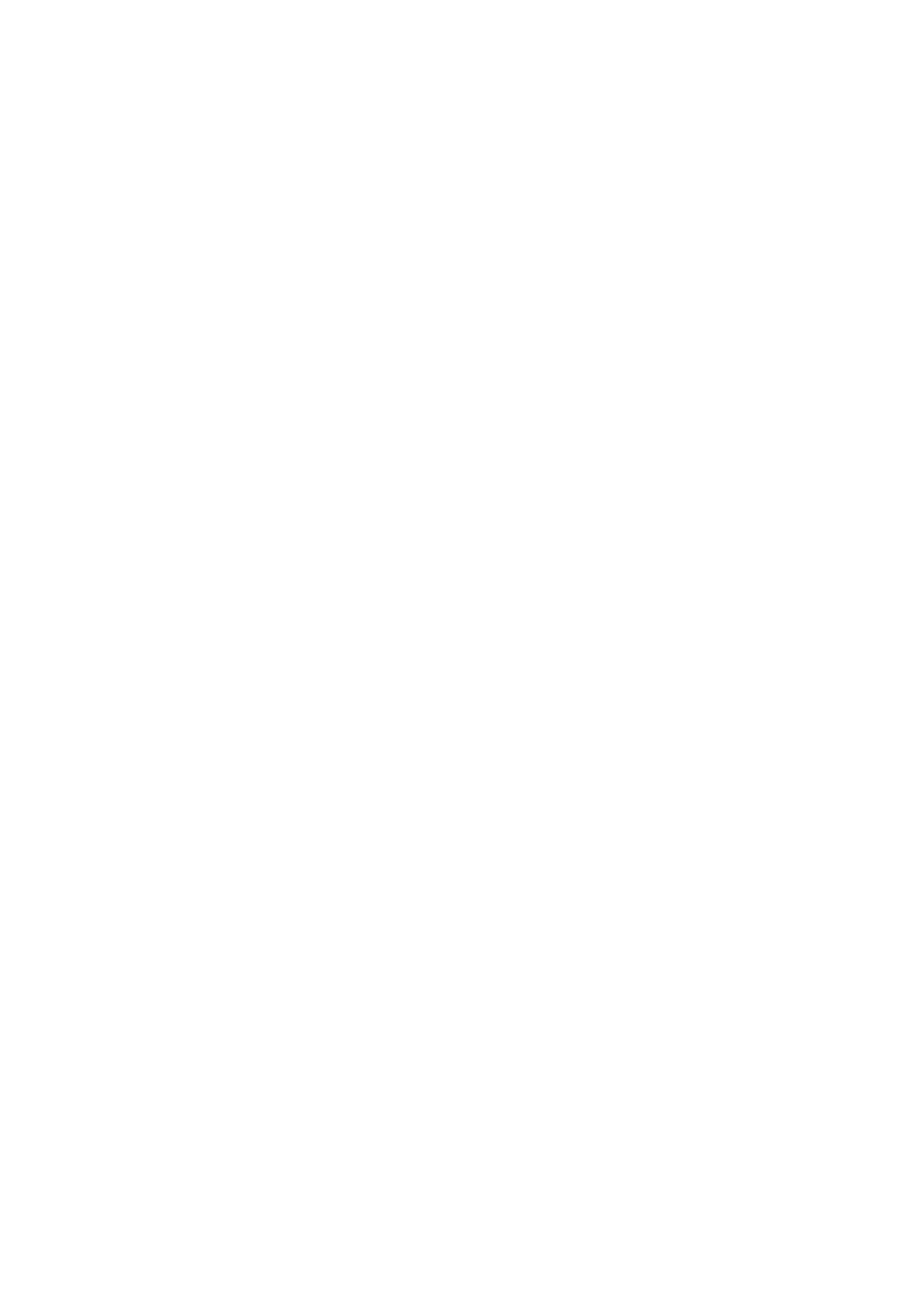Western Australia

# Grain Marketing Act 1975

## **Contents**

## Part I — Preliminary

|    | Short title and commencement     |               |
|----|----------------------------------|---------------|
| 2. | Repeals                          | $\mathcal{D}$ |
|    | Exemptions                       |               |
|    | Interpretation                   |               |
|    | Part II — The Grain Pool of W.A. |               |
|    | Establishment                    |               |

| 6.   | Establishment                                    | 6  |
|------|--------------------------------------------------|----|
| 7.   | Grain Pool not agent or servant of Crown         | 6  |
| 8.   | Administration of this Act                       | 6  |
| 9.   | <b>Board of Directors</b>                        | 6  |
| 10.  | Conduct of meetings                              | 8  |
| 11.  | Time of meetings                                 | 8  |
| 12.  | Proceedings of the Board                         | 9  |
| 12A. | Meetings of producers                            | 9  |
| 13.  | Delegation                                       | 11 |
| 14.  | Remuneration and expenses of Directors and their |    |
|      | deputies                                         | 11 |
| 15.  | Protection of Directors                          | 12 |
| 16.  | Officers and employees of the Grain Pool         | 12 |
| 17.  | Terms and conditions of employment               | 12 |
| 18.  | Transfer of property, rights, obligations and    |    |
|      | liabilities                                      | 13 |
| 18A. | Objects of the Grain Pool                        | 14 |
| 18B. | <b>Functions of the Grain Pool</b>               | 14 |
| 19.  | General powers of the Grain Pool                 | 15 |
| 19A. | Financial powers                                 | 17 |
|      |                                                  |    |

Ceased on 31 Oct 2002 Version 02-s0-08 page i Extract from www.slp.wa.gov.au, see that website for further information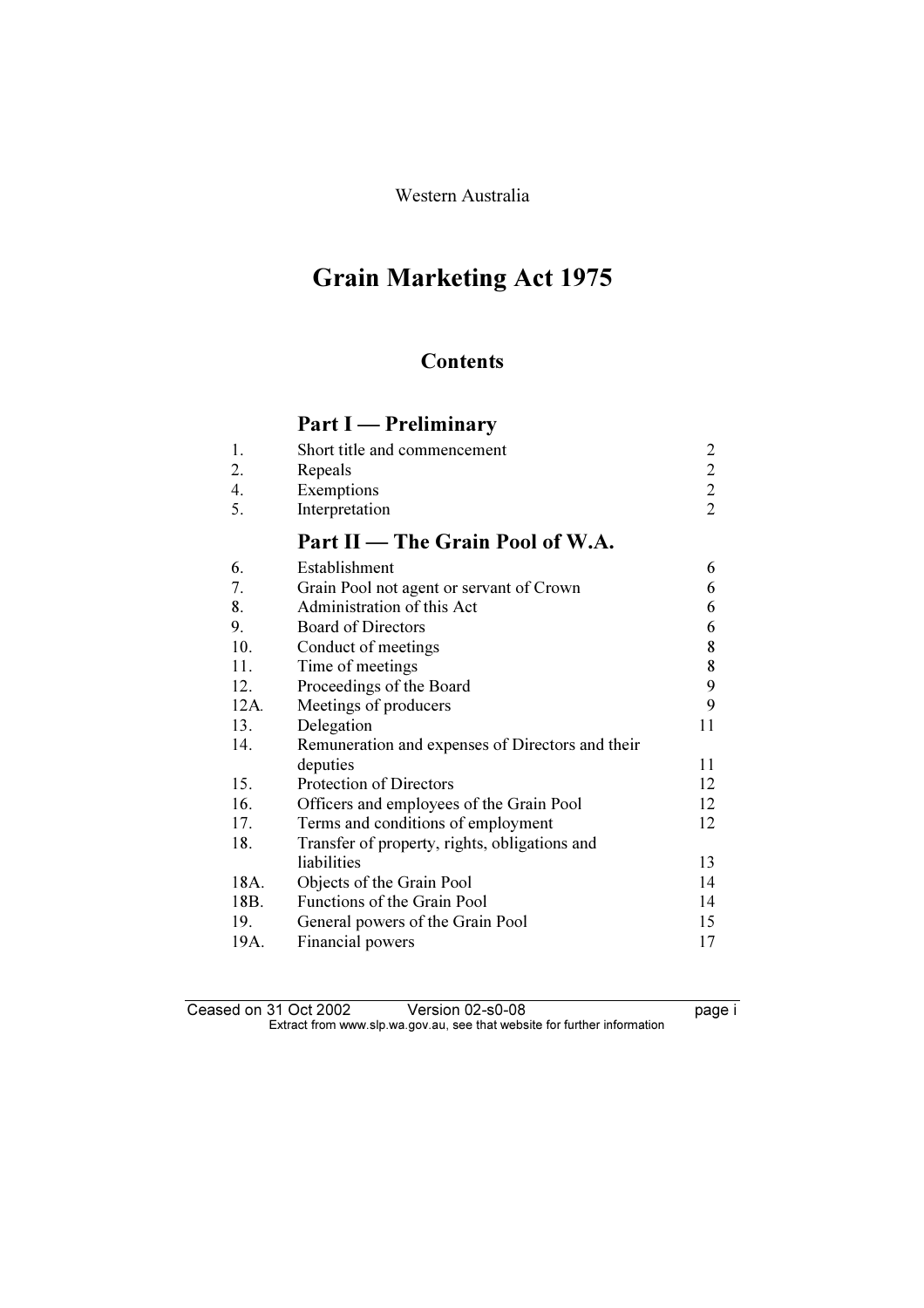| 19B. | Moneys transferred from Soil Fertility Research    |    |
|------|----------------------------------------------------|----|
|      | Fund to the Grain Research Fund                    | 18 |
| 19C. | Grain Pool to act according to corporate plan and  |    |
|      | annual operational plan                            | 18 |
| 19D. | Minister may give instructions in exceptional      |    |
|      | circumstances                                      | 18 |
| 19E. | Minister to have access to information             | 19 |
|      | Part IIA — Corporate plans and                     |    |
|      | annual operational plans                           |    |
|      | Division 1 — Corporate plans                       |    |
| 19F. | Development of corporate plans                     | 21 |
| 19G. | Variation of corporate plans                       | 21 |
|      | Division 2 — Annual operational plans              |    |
| 19H. | Development of annual operational plans            | 22 |
| 19I. | Variation of annual operational plans              | 22 |
|      |                                                    |    |
|      | Part III — Marketing of grain                      |    |
|      | Division 1 — Prescribed and other grains           |    |
| 20.  | Prescribed grains                                  | 24 |
| 21.  | Appointed date for commencement of the             |    |
|      | marketing of grain that becomes a prescribed grain | 24 |
| 22.  | Grain Pool sole marketing authority for prescribed |    |
|      | grain                                              | 25 |
| 22A. | Permits to purchase prescribed grain               | 26 |
| 22B. | Use by purchaser contrary to permit                | 28 |
| 23.  | Certain contracts void and severable               | 28 |
| 24.  | Pool or pools for marketing prescribed grain       | 29 |
| 25.  | Receival of prescribed grain by the Grain Pool     | 29 |
| 26.  | Voluntary pools                                    | 30 |
| 27.  | Producers                                          | 30 |
| 28.  | Levies                                             | 31 |
| 29.  | Grain vests in the Grain Pool                      | 32 |
| 30.  | Classification and certificate                     | 34 |
| 31.  | Sale of grain by the Grain Pool                    | 34 |
| 32.  | Compensation                                       | 35 |
| 32A. | Settlement of claims before determination          | 36 |
| 32B. | Prior Payment Reserve Fund                         | 37 |
| 33.  | Classification and dockages                        | 38 |

page ii Version 02-s0-08 Ceased on 31 Oct 2002  $\mathbf{F}$  from which was the set that we besite for further information  $\mathbf{F}$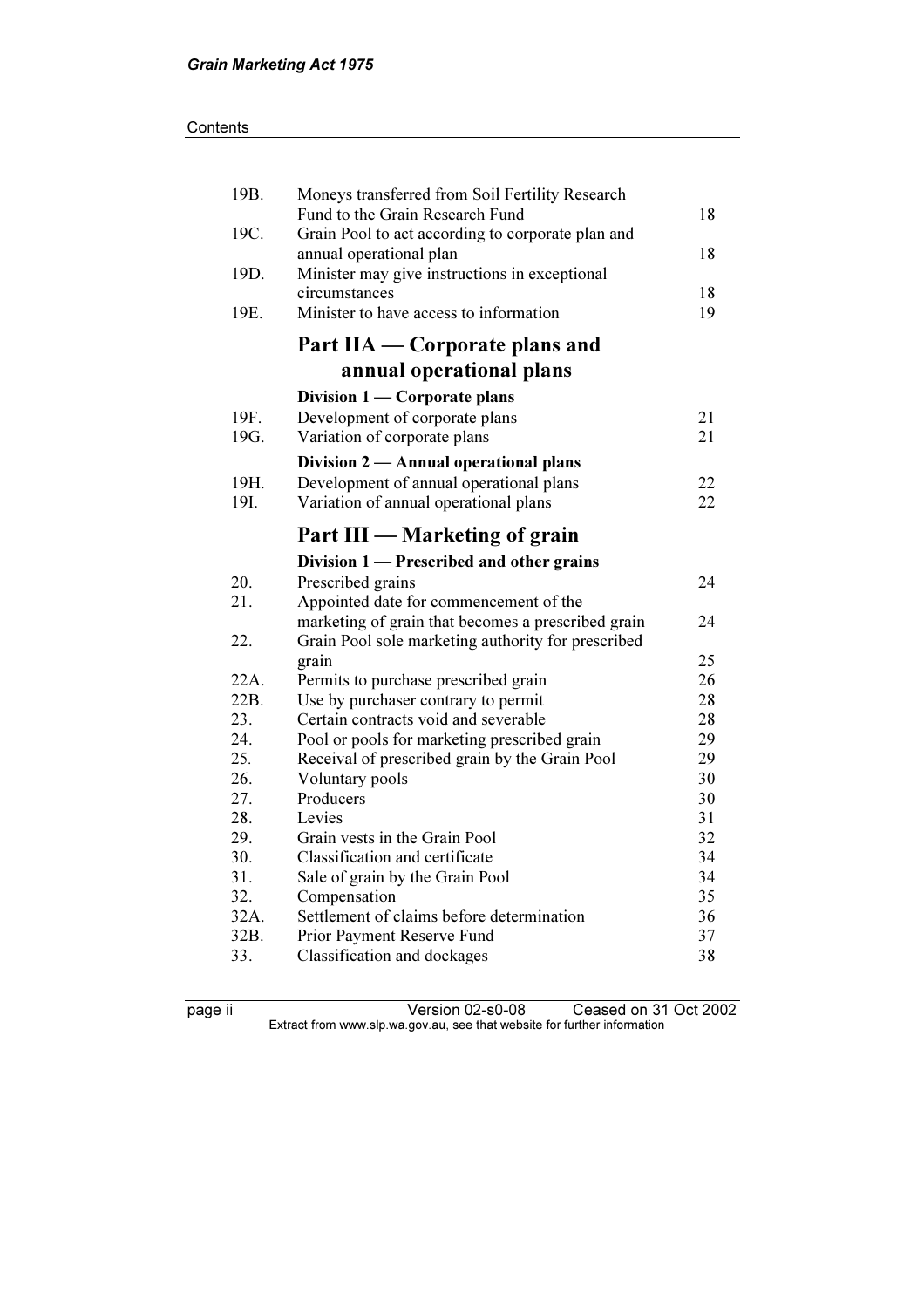#### **Contents**

| 34.  | Licensed receivers on behalf of the Grain Pool    | 38 |
|------|---------------------------------------------------|----|
|      | Division $2 -$ Trading                            |    |
| 34A. | Authorized grains                                 | 39 |
| 34B. | Purchase of authorized grain by the Grain Pool    | 40 |
| 34C. | Sale of grain by the Grain Pool                   | 41 |
| 34D. | Application of surplus                            | 42 |
| 34E. | Reserve fund may be applied to meet trading       |    |
|      | deficit                                           | 42 |
| 34F. | Approval of Minister                              | 42 |
|      | <b>Part IV — Miscellaneous</b>                    |    |
| 35.  | Accounts                                          | 44 |
| 36.  | Guarantee of money borrowed                       | 44 |
| 37.  | Application of Financial Administration and Audit |    |
|      | <i>Act</i> 1985                                   | 45 |
| 37A. | Appeals                                           | 45 |
| 38.  | Power to enter and search                         | 47 |
| 39.  | Protection of grain                               | 47 |
| 41.  | How legal proceedings taken                       | 47 |
| 41A. | Review of Act                                     | 48 |
|      |                                                   |    |
| 42.  | Regulations                                       | 49 |

## Second Schedule

## Notes

| Compilation table                            |  |
|----------------------------------------------|--|
| Provisions that have not come into operation |  |

## Ceased on 31 Oct 2002 Version 02-s0-08 page iii  $\mathbf{F}$  from which was the set that we besite for further information  $\mathbf{F}$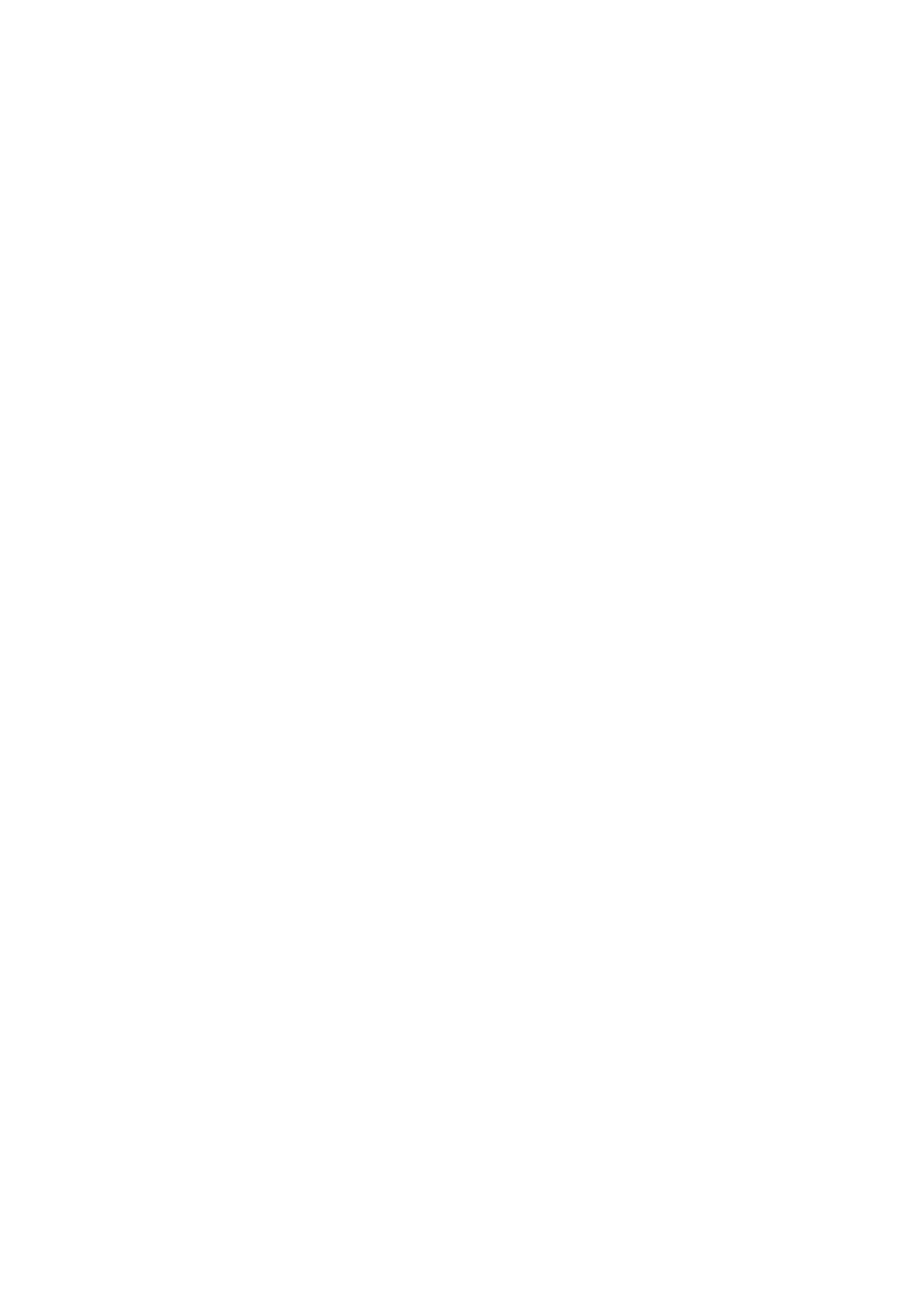Western Australia

# Grain Marketing Act 1975

An Act to establish The Grain Pool of W.A. to provide for the marketing of certain grains, and for related purposes.

Ceased on 31 Oct 2002 Version 02-s0-08 page 1 Extract from www.slp.wa.gov.au, see that website for further information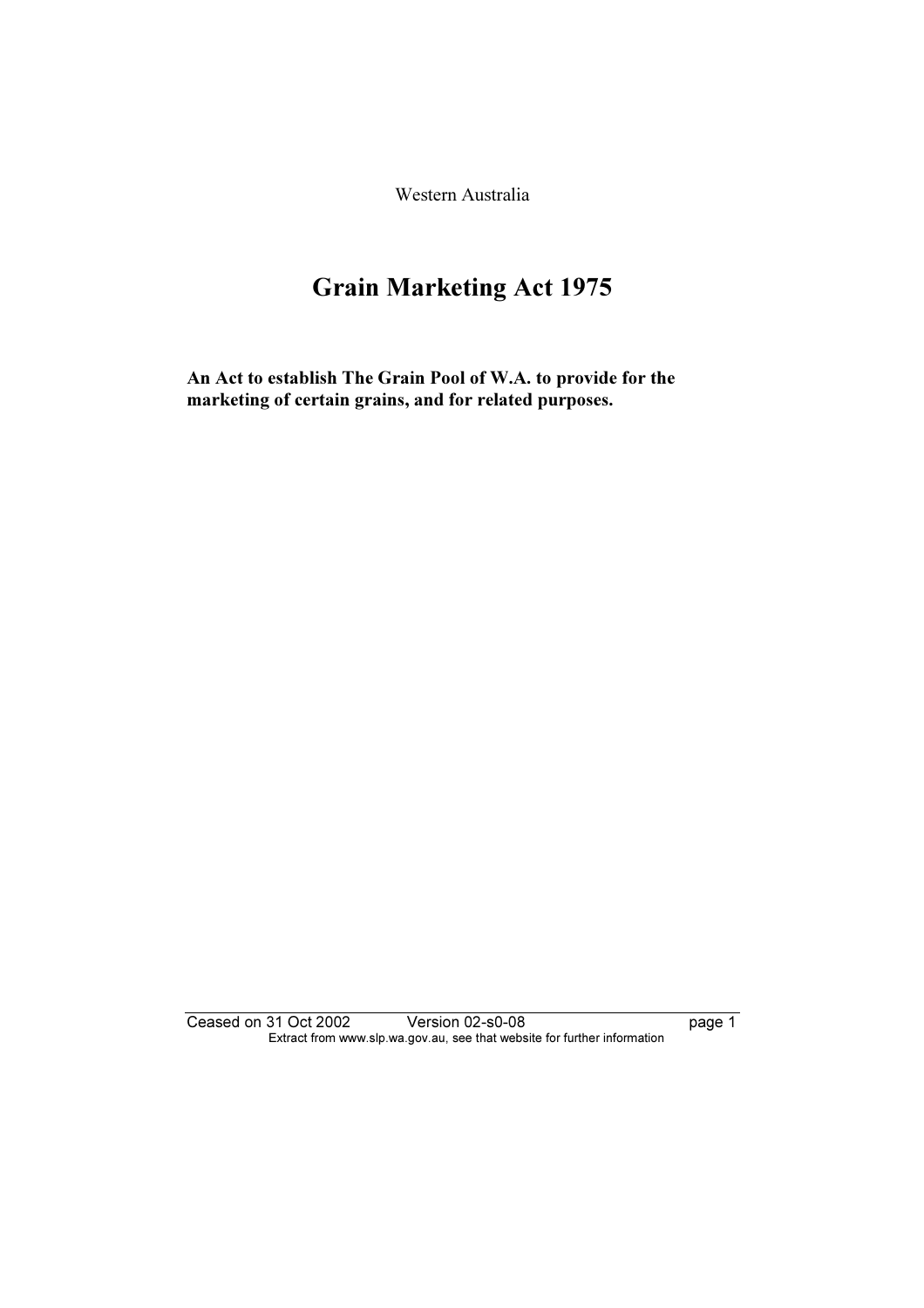s. 1

## Part I — Preliminary

#### 1. Short title and commencement

- (1) This Act may be cited as the *Grain Marketing Act 1975*<sup>1</sup>.
	- (2) This Act shall come into operation on a date to be fixed by proclamation $<sup>1</sup>$ .</sup>

## 2. Repeals

[Omitted under the Reprints Act 1984 s.  $7(4)(f)$ .]

[3. Repealed by No. 10 of 1998 s.76.]

## 4. Exemptions

 The Governor may by proclamation exempt any part of the State from the operation of this Act in respect of any or all of the prescribed grains and may revoke or vary such a proclamation by a further proclamation.

## 5. Interpretation

(1) In this Act unless the contrary intention appears —

 "advertisement" means an advertisement in at least 3 newspapers circulating generally in the State;

"appointed date" in relation to a prescribed grain, other than barley, means the date fixed by Order under section 21 for the commencement of marketing of that grain by the Grain Pool;

"authorized grain" means a grain that is an authorized grain by virtue of a current declaration by the Minister under section 34A;

 "barley" includes a sample of cereal containing not less than 60 per centum of barley grain or seed;

"Board" means the Board of Directors;

page 2 Version 02-s0-08 Ceased on 31 Oct 2002 Extract from www.slp.wa.gov.au, see that website for further information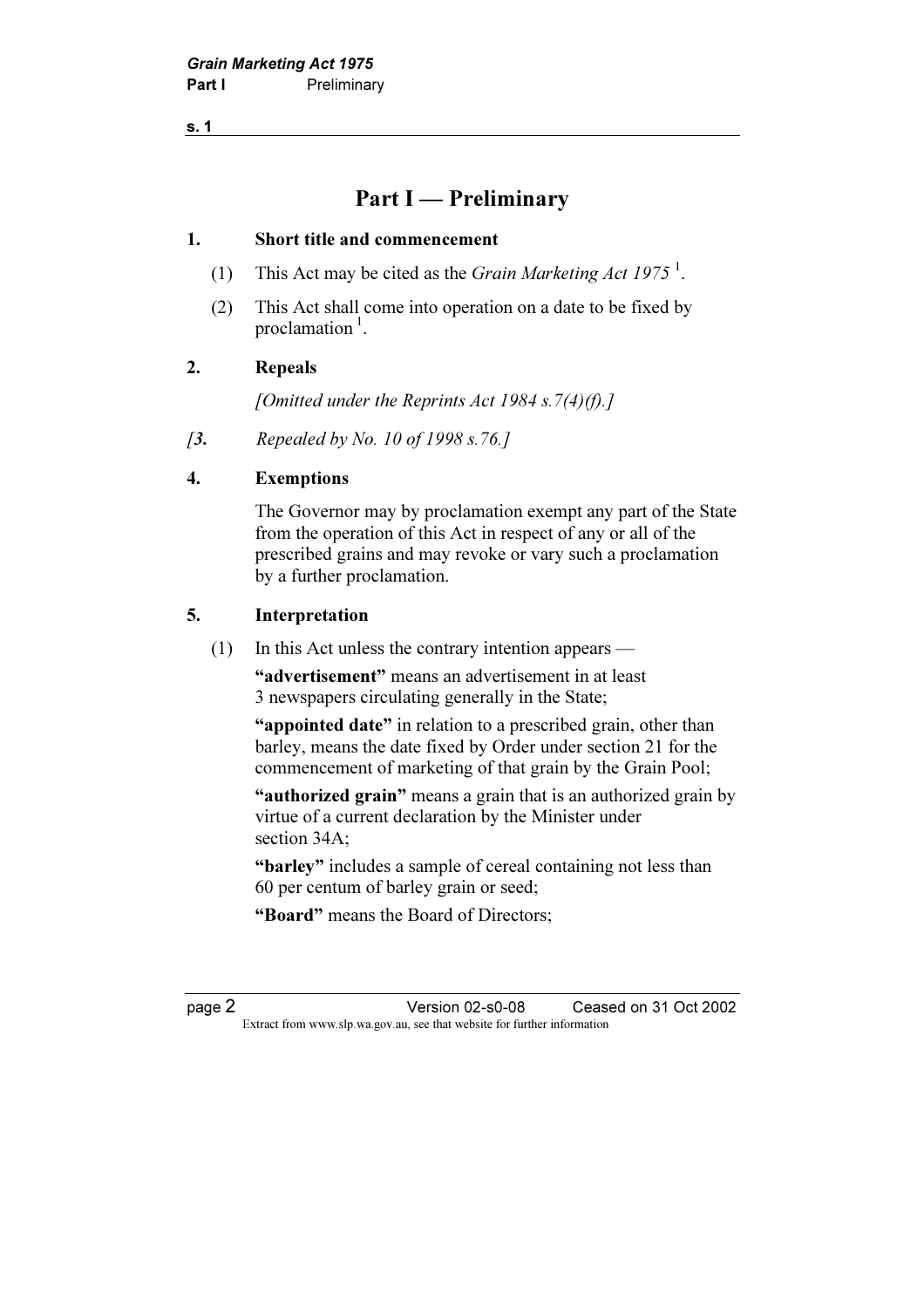"certificate" means a certificate issued by the Board in respect of a grain received by the Grain Pool for a pool;

"Chairman" means Chairman of the Board;

 "closing date" means the date on or before which grain for a pool may be delivered to the Grain Pool or a licensed receiver;

"Deputy Chairman" means Deputy Chairman of the Board;

"Director" means a Director of the Grain Pool;

 "electoral zone" means one of the zones set out in the Second Schedule;

"grain" means the seed of any crop or pasture species;

 "Grain Pool" means The Grain Pool of W.A. established under this Act;

 "Grain Research Fund" means the Grain Research Fund referred to in section 28;

"licensed receiver" means a person who has under section 34 a licence to receive and handle grain on behalf of the Grain Pool;

"limited company" means a company limited by shares that is incorporated within or outside the Commonwealth;

"lupin" means all cultivars of Lupinus angustifolius L. (narrow-leaved lupin);

 "Order" means an Order in Council published in the Government Gazette;

 "pool" means a pool established under this Act for the marketing of a grain;

 "prescribed grain" means barley, rapeseed, and lupin and any other grain that is a prescribed grain by virtue of a current declaration under section 20(2) and an Order made under section 21(1):

"**prescribed grain pool**" means a pool for the marketing of a prescribed grain;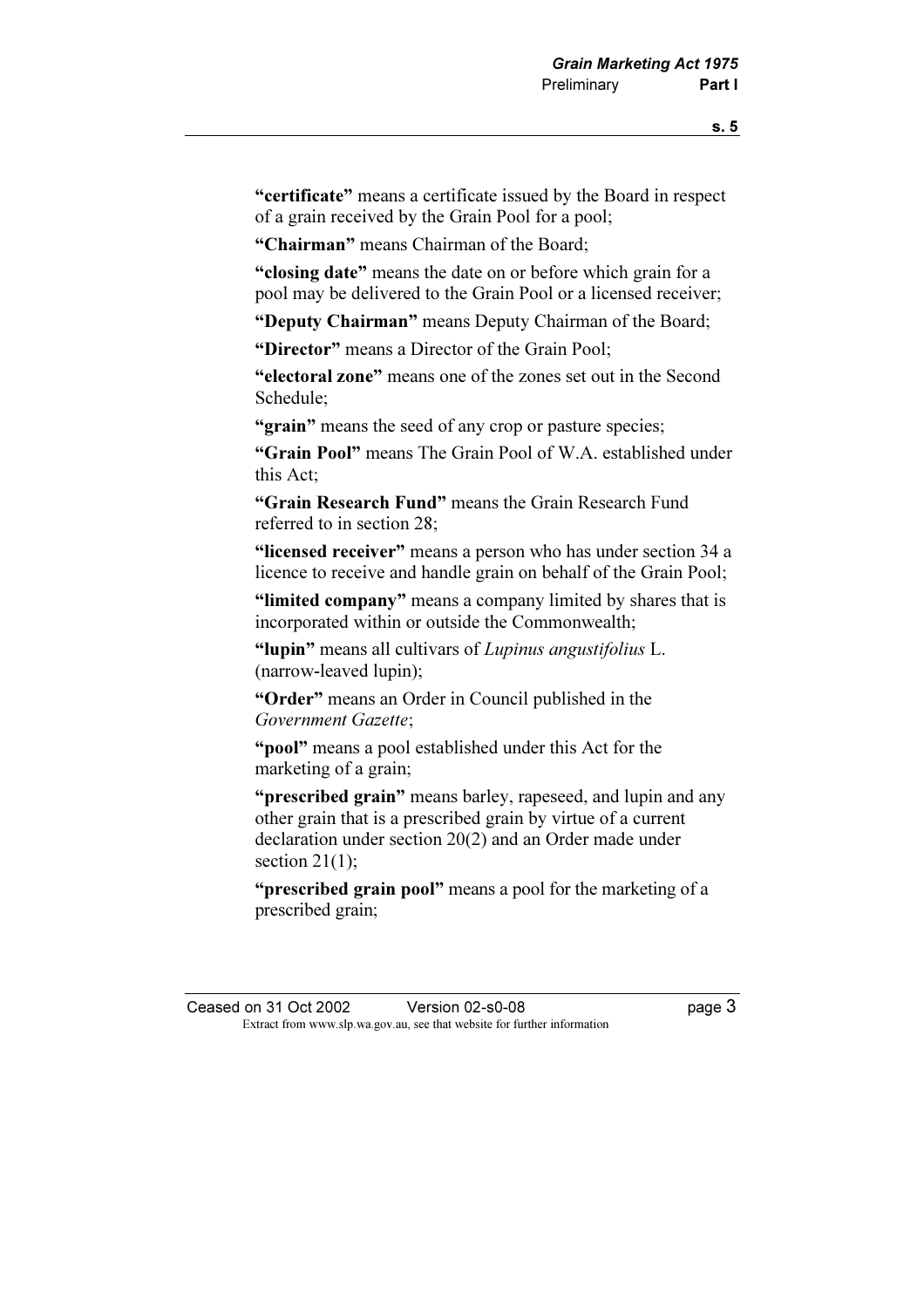"**prescribed producer**" in relation to an electoral zone means a person who is one of a class of persons prescribed by the regulations as producers in the electoral zone;

"**producer**" means a person —

- (a) who delivers grain to a prescribed grain pool or a voluntary pool established by the Grain Pool; or
- (b) discharges obligations pursuant to a contract entered into by the Grain Pool under section 34B(1),

 or a person on whose behalf grain is so delivered or obligations are so discharged, and where grain is so delivered or obligations are so discharged on behalf of any share-farming or partnership agreement, includes each party to such an agreement;

"reserve fund" means the reserve fund vested in the Grain Pool under section 18;

 "season" means the period between 1 April in any one year and 31 March in the next following year;

"sell" includes barter or exchange; and "sale" has a corresponding meaning;

"special approved grain" means a grain declared to be a special approved grain under section 29(2);

"value adding processes" means processes that change the physical characteristics and increase the value of prescribed grain or prescribed grain products, and includes —

- (a) the processing of prescribed grain or the plants from which prescribed grain is obtained; and
- (b) the manufacture of products from prescribed grain or the plants from which prescribed grain is obtained,

and the promotion of those processes; and

"voluntary pool" means a pool for the marketing of a grain other than a prescribed grain.

page 4 Version 02-s0-08 Ceased on 31 Oct 2002 Extract from www.slp.wa.gov.au, see that website for further information

s. 5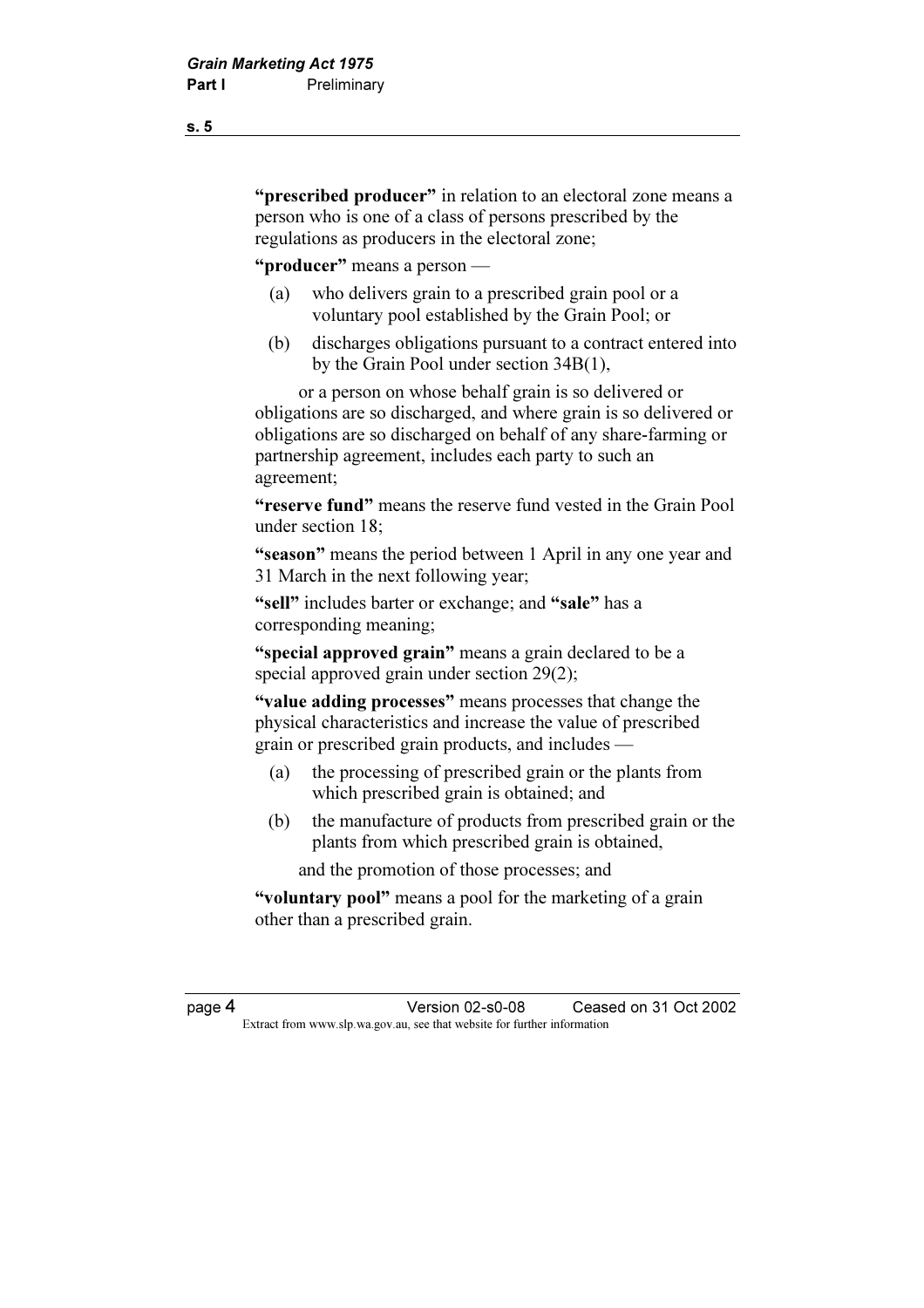(2) This Act shall be construed subject to the Bulk Handling Act 1967 and the duties, powers, and functions imposed or conferred on Co-operative Bulk Handling Limited by or under that Act.

[Section 5 amended by No. 89 of 1981 s.2; No. 92 of 1982 s.2; No. 61 of 1995 s.6; No. 37 of 1997 s.4.]

Ceased on 31 Oct 2002 Version 02-s0-08 Page 5 Extract from www.slp.wa.gov.au, see that website for further information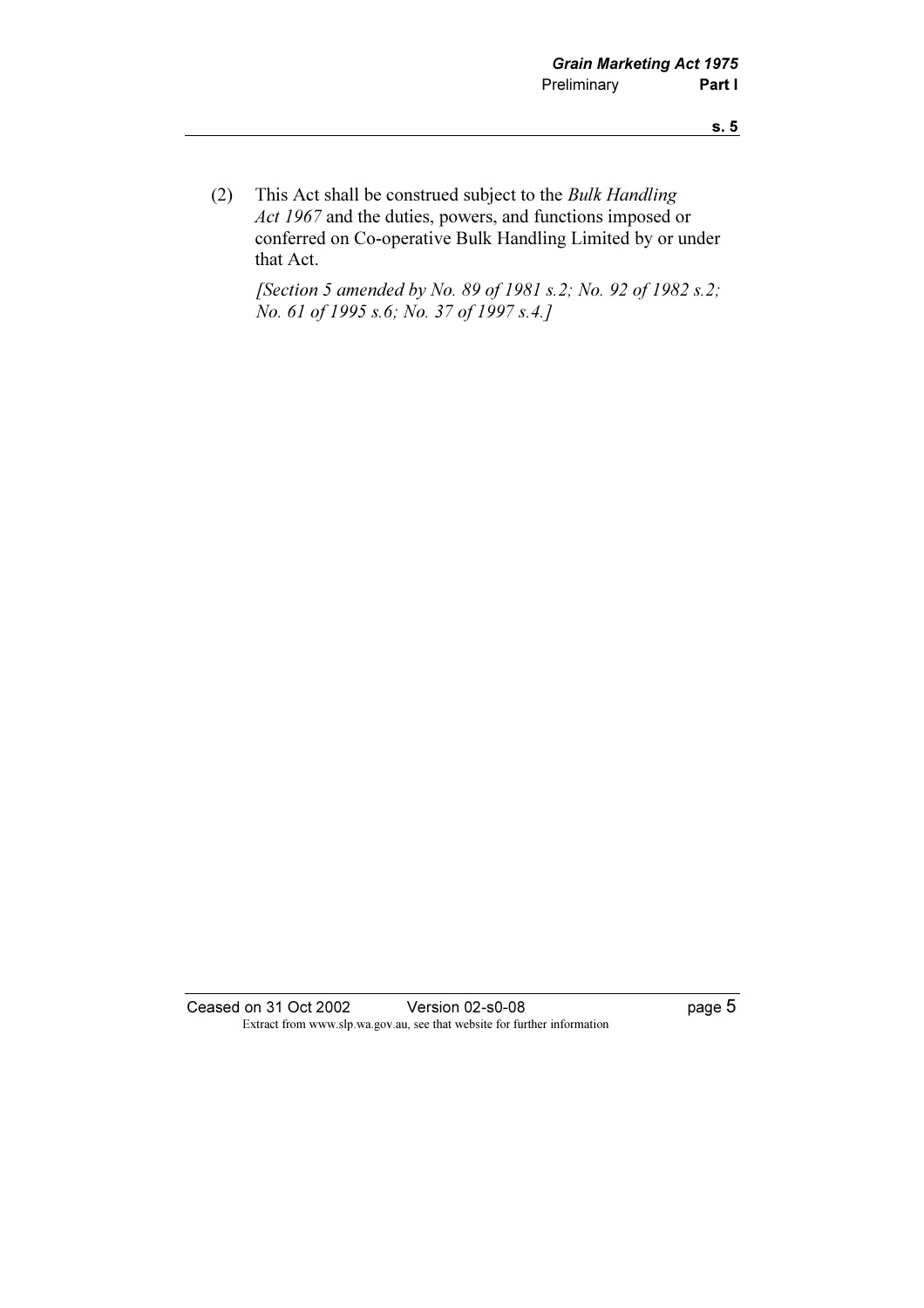s. 6

## Part II — The Grain Pool of W.A.

## 6. Establishment

- (1) For the purposes of this Act, there is hereby established The Grain Pool of W.A.
- (2) The Grain Pool
	- (a) is a body corporate with perpetual succession and shall have a common seal;
	- (b) is capable, in its corporate name, of acquiring, holding and disposing of real and personal property and of suing and being sued; and
	- (c) is capable of doing and suffering all such other acts and things as bodies corporate may lawfully do and suffer.
- (3) All courts and persons acting judicially shall take judicial notice of the common seal of the Grain Pool affixed to any document and shall presume that it was duly affixed thereto.

## 7. Grain Pool not agent or servant of Crown

The Grain Pool is not an agent or servant of the Crown.

#### 8. Administration of this Act

The Grain Pool shall carry out the administration of this Act.

## 9. Board of Directors

- (1) The governing authority of the Grain Pool is the Board of Directors.
- (2) The Board shall consist of 10 directors of the Grain Pool, namely —
	- (a) one person from each of the 7 zones set out in the Second Schedule who is, in each case, a prescribed producer in the electoral zone for which, in accordance

page 6 Version 02-s0-08 Ceased on 31 Oct 2002 Extract from www.slp.wa.gov.au, see that website for further information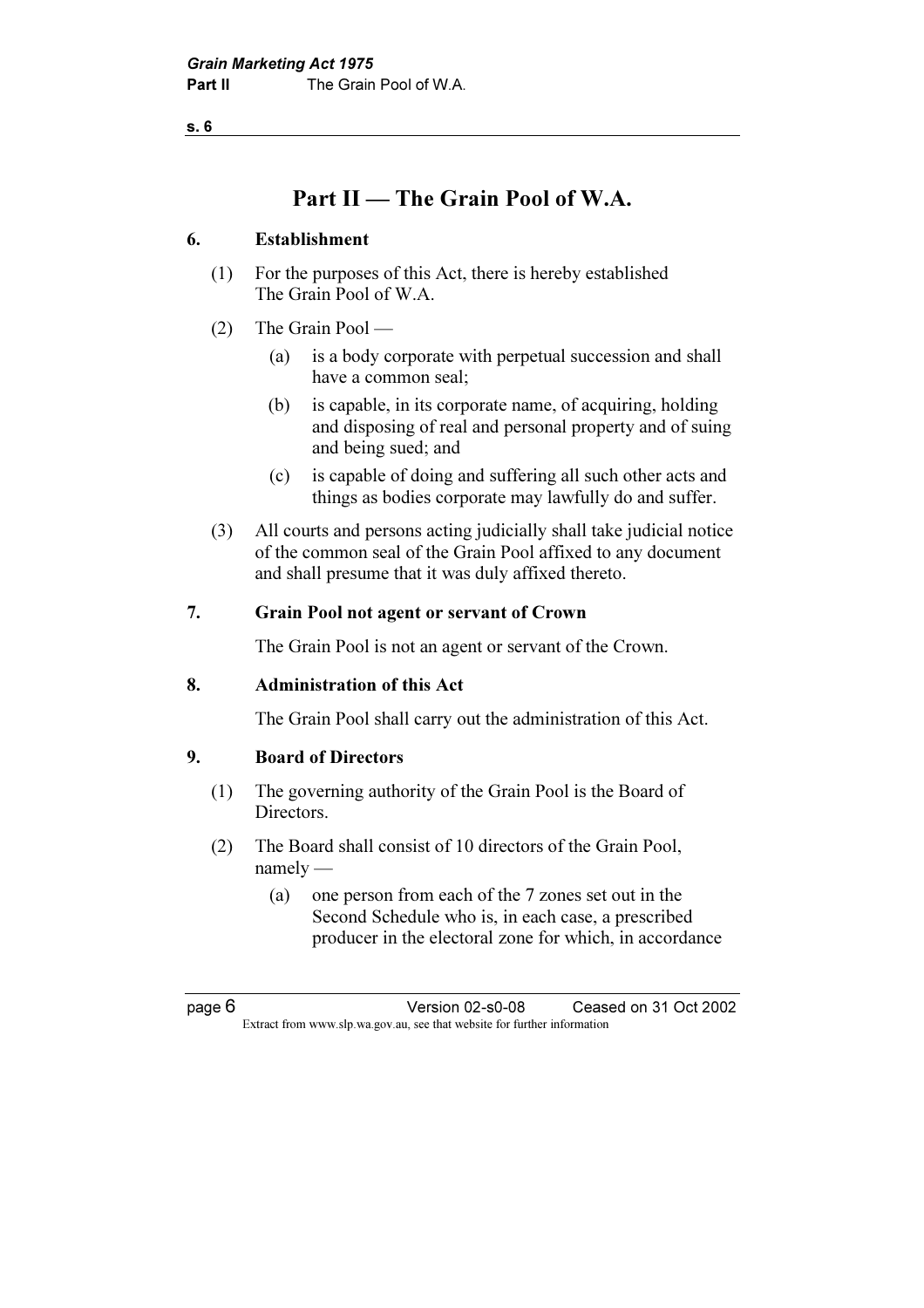with prescribed procedures, he is elected by prescribed producers in that electoral zone; and

- (b) 3 persons appointed by the Minister each of whom has, in the opinion of the Minister, special expertise of a kind that is relevant to the functions performed by the Grain Pool.
- $(3)$  and  $(4)$  repealed]
- (5) The Directors shall appoint one of the Directors referred to in subsection (2)(a) to be Chairman and one of those Directors to be Deputy Chairman.
- (5a) During any vacancy in the office of Chairman, or while the Chairman is unable to act by reason of sickness, absence or other cause, the Deputy Chairman shall perform the functions of the Chairman.
- (6) Each Director shall hold office for a term of 4 years.
- (7) Subject to this Act, where the term of office of any Director expires by effluxion of time, the Director is eligible for re-election or reappointment, as the case requires.
- (8) Each Director may be, at any time, removed from office by the Minister for disability, insolvency, neglect of duty, or misconduct or if, having been elected under subsection (2)(a), he ceases to be a prescribed producer in the electoral zone for which he was elected.
- (9) Each Director may, at any time, resign his office by writing addressed to the Minister.
- (10) If any Director dies, resigns, or is removed from office, the vacancy in the office of Director so vacated shall be filled in accordance with subsection (2)(a) or (b), as the case requires, and the person elected or appointed to that office shall be elected or appointed for the residue of the term for which his predecessor was elected or appointed.

Ceased on 31 Oct 2002 Version 02-s0-08 page 7 Extract from www.slp.wa.gov.au, see that website for further information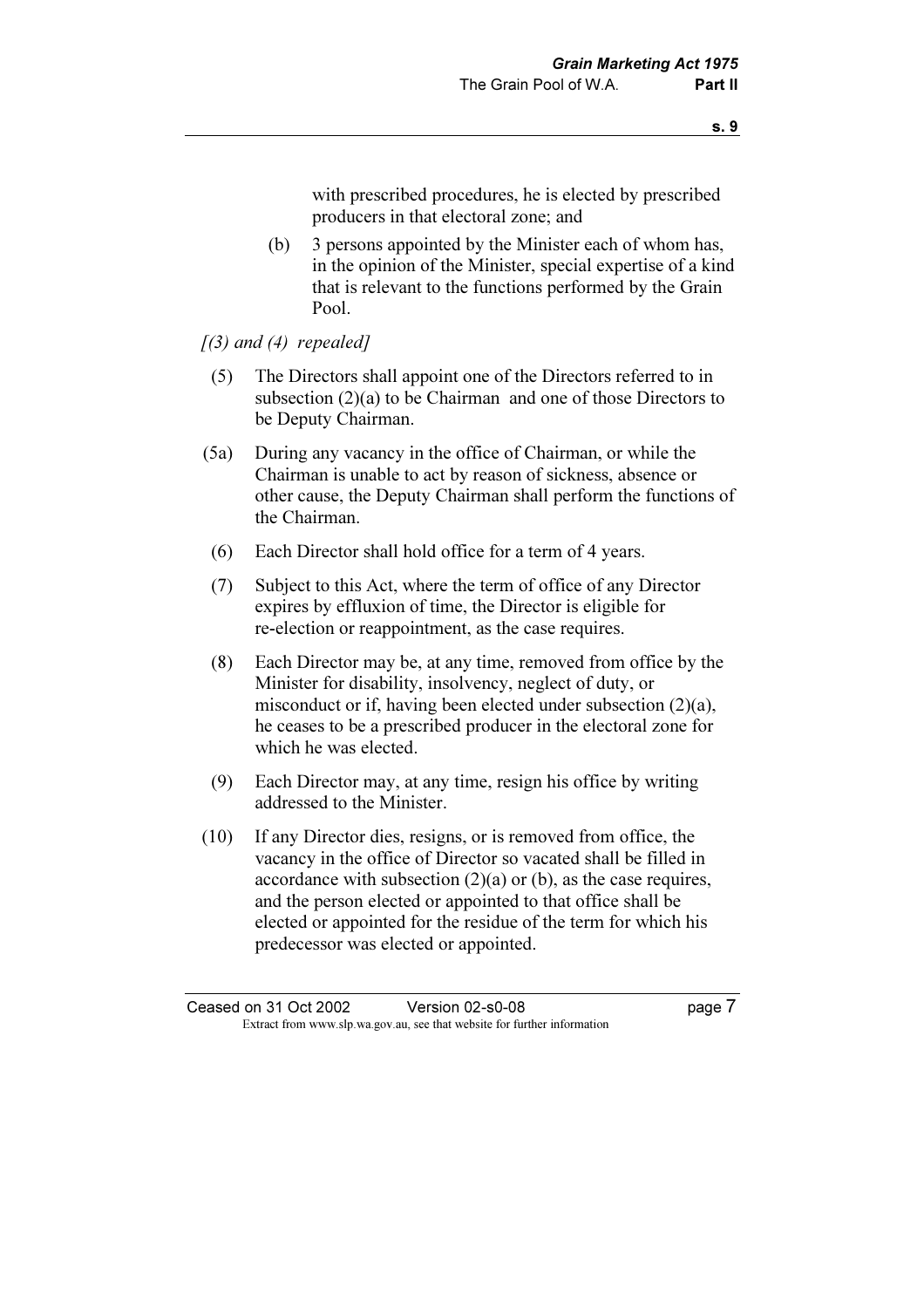- (11) The Minister may grant leave of absence to a Director upon such terms and conditions as he determines.
- (12) A person may be appointed to be a deputy of a Director and
	- (a) in the case of a Director referred to in subsection  $(2)(a)$ his deputy shall be a person who is a prescribed producer in the electoral zone for which the Director was elected and who is appointed as his deputy by the Board; and
	- (b) in the case of a Director referred to in subsection  $(2)(b)$ , his deputy shall be a person who is appointed by the Minister and who, in the opinion of the Minister, has special expertise of the same kind as the Director has.
- (13) The powers of the Board are not affected by any vacancy in the membership thereof, and if a quorum is present all acts and proceedings of the Board are valid and effectual notwithstanding the vacancy.
- (14) All acts and proceedings of the Board are, notwithstanding any defect in the election or appointment of any Director or deputy, or that any Director or deputy was disqualified or not entitled to act, as valid as if the Director or deputy has been duly elected or appointed and was qualified to act and had acted as a Director or deputy and as if the Board had been duly and fully constituted.

[Section 9 amended by No. 37 of 1997 s.5 $^2$ .]

## 10. Conduct of meetings

 Subject to this Act the meetings of the Board shall be conducted in such manner as the Board determines.

## 11. Time of meetings

 (1) The first meeting of the Board after the coming into operation of this  $Act<sup>T</sup>$  shall be convened by the Minister and thereafter, subject to subsection (2), meetings shall be held at the times and places determined by the Board but the Chairman, or any

page 8 Version 02-s0-08 Ceased on 31 Oct 2002 Extract from www.slp.wa.gov.au, see that website for further information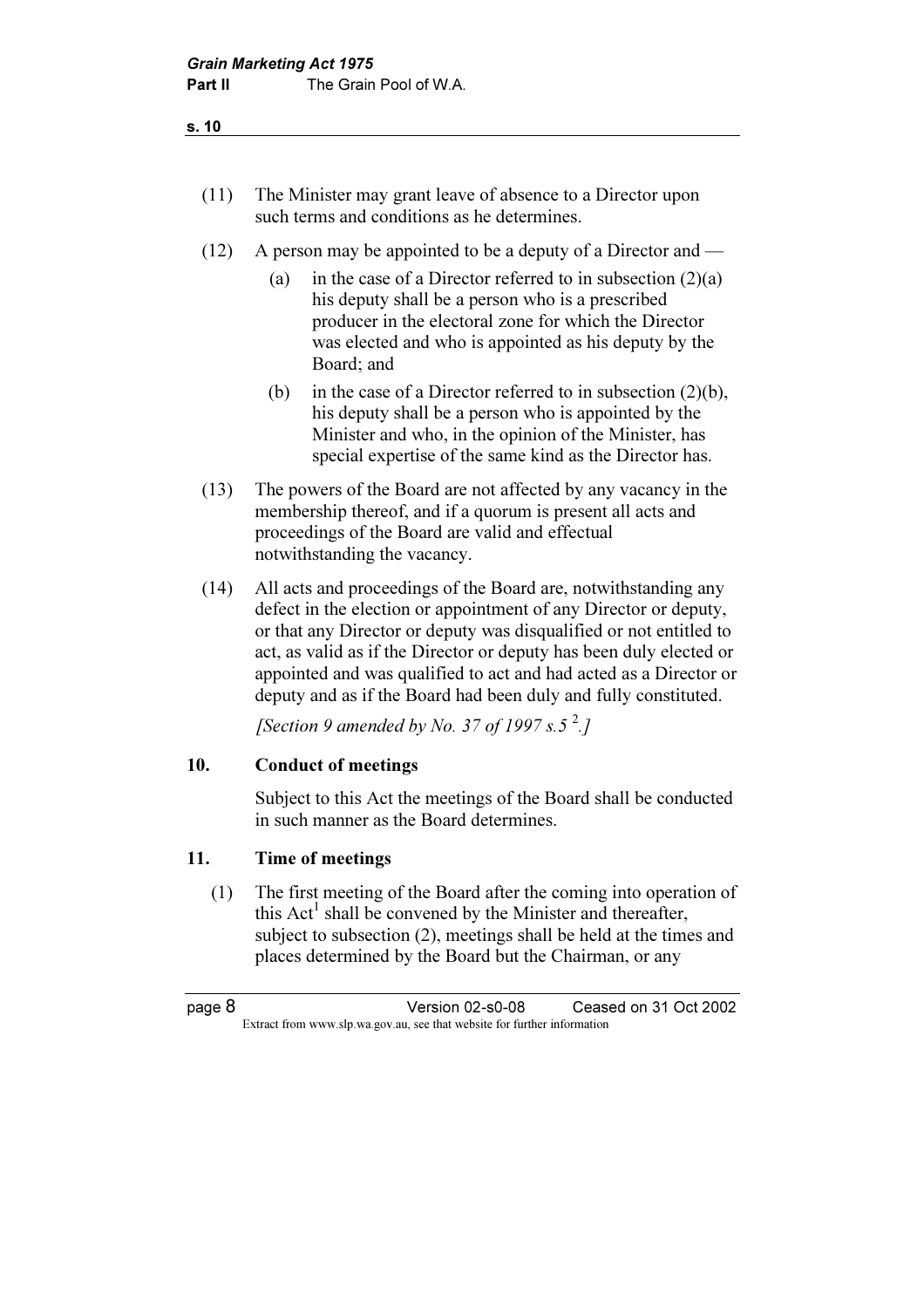2 Directors, may, on reasonable notice to all Directors, call a meeting at any time.

 (2) The Chairman shall ensure that at least 10 meetings of the Board are conducted in each calendar year.

[Section 11 amended by No. 37 of 1997  $s.6.1$ ]

#### 12. Proceedings of the Board

- (1) At a meeting of the Board, 6 Directors entitled to vote constitute a quorum.
- (2) The Chairman shall preside at every meeting of the Board at which he is present and, if the Chairman is not present, the Deputy Chairman shall preside, but if neither the Chairman nor Deputy Chairman is present at a meeting the other Directors present shall select one of their number to act as Chairman.
- (3) Questions arising at a meeting of the Board shall be decided, in open voting, by a majority of the votes of Directors present thereat.
- (4) The deputy of a Director has, at any meeting of the Board at which he but not the Director is present, all the powers and functions of a Director.
- (5) The Chairman has a deliberative vote only and, if the votes of Directors present at a meeting and voting on a question are equally divided, the question shall be decided in the negative.
- (6) The Board shall keep a record of its proceedings.

[Section 12 amended by No. 37 of 1997 s.7.]

#### 12A. Meetings of producers

 (1) Within 6 months after the end of each financial year for which an annual report is submitted to the Minister, the Chairman shall convene a meeting for the purposes of subsection (2) which producers are entitled to attend.

Ceased on 31 Oct 2002 Version 02-s0-08 page 9 Extract from www.slp.wa.gov.au, see that website for further information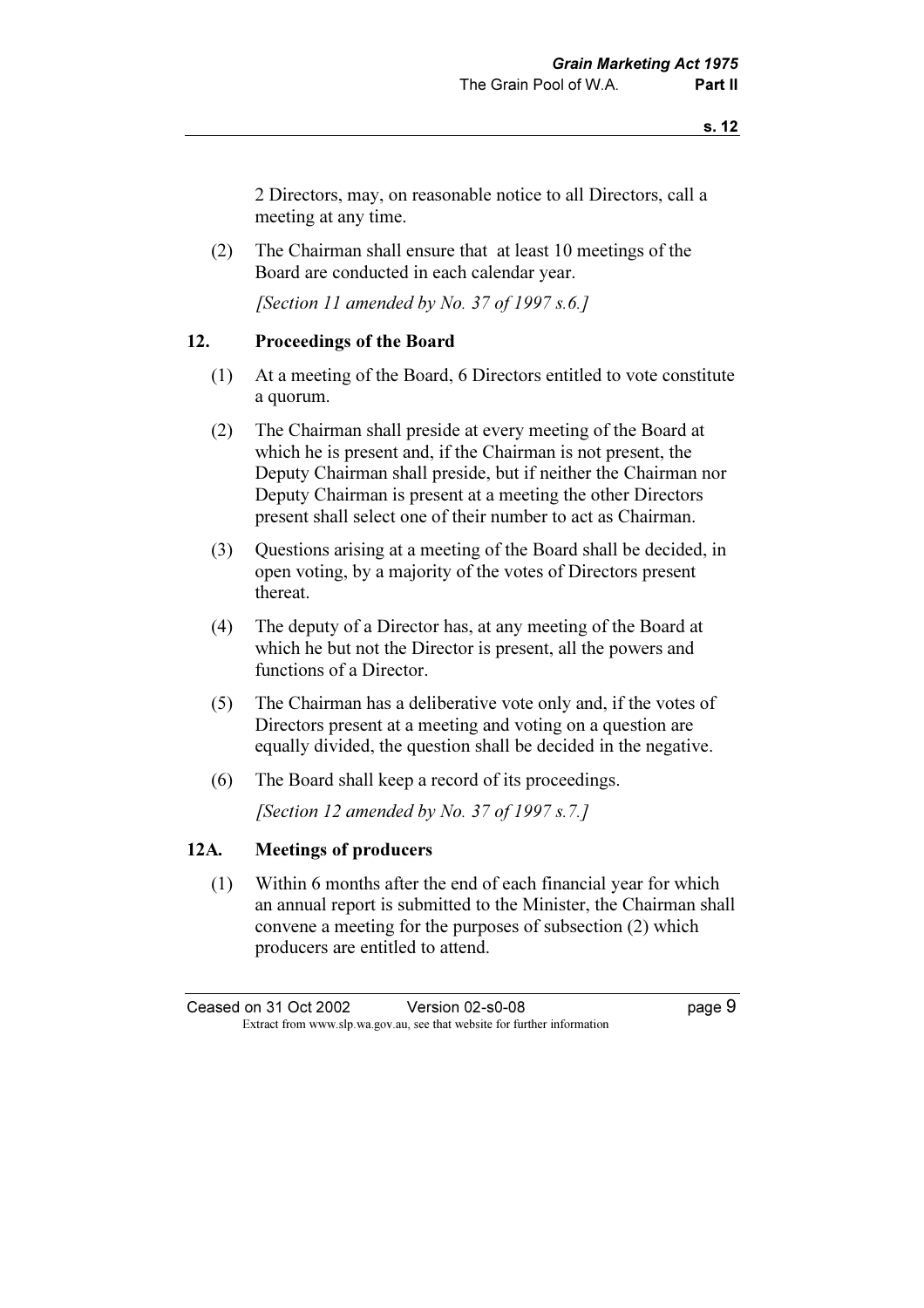- (a) the Chairman shall
	- (i) report on the operations of the Grain Pool during the financial year to which the annual report relates; and
	- (ii) make himself or herself available to answer questions arising out of those operations and the annual report;

and

- (b) the Chairman shall consult with the producers at the meeting in relation to the remuneration and expenses of Directors and their deputies.
- (3) Subject to this section, a meeting of producers shall be conducted in such manner as the Chairman determines after consulting with the producers at the meeting.
- (4) The Chairman shall ensure that copies of the annual report are made available at a meeting of producers.
- (5) The Board shall, by advertisement in a newspaper circulating throughout the State and in any other manner approved by the Board, provide notice of the time, date and place of a meeting of producers.
- $(6)$  In this section —

"annual report" means the annual report submitted to the Minister by the accountable authority of the Grain Pool under section 66 of the Financial Administration and Audit Act 1985 together with a copy of the opinion of the Auditor General relating to that report, as referred to in section 69 of that Act;

"meeting of producers" means a meeting convened under subsection  $(1)$ .

[Section 12A inserted by No. 37 of 1997 s.8.]

page 10 Version 02-s0-08 Ceased on 31 Oct 2002 Extract from www.slp.wa.gov.au, see that website for further information

s. 12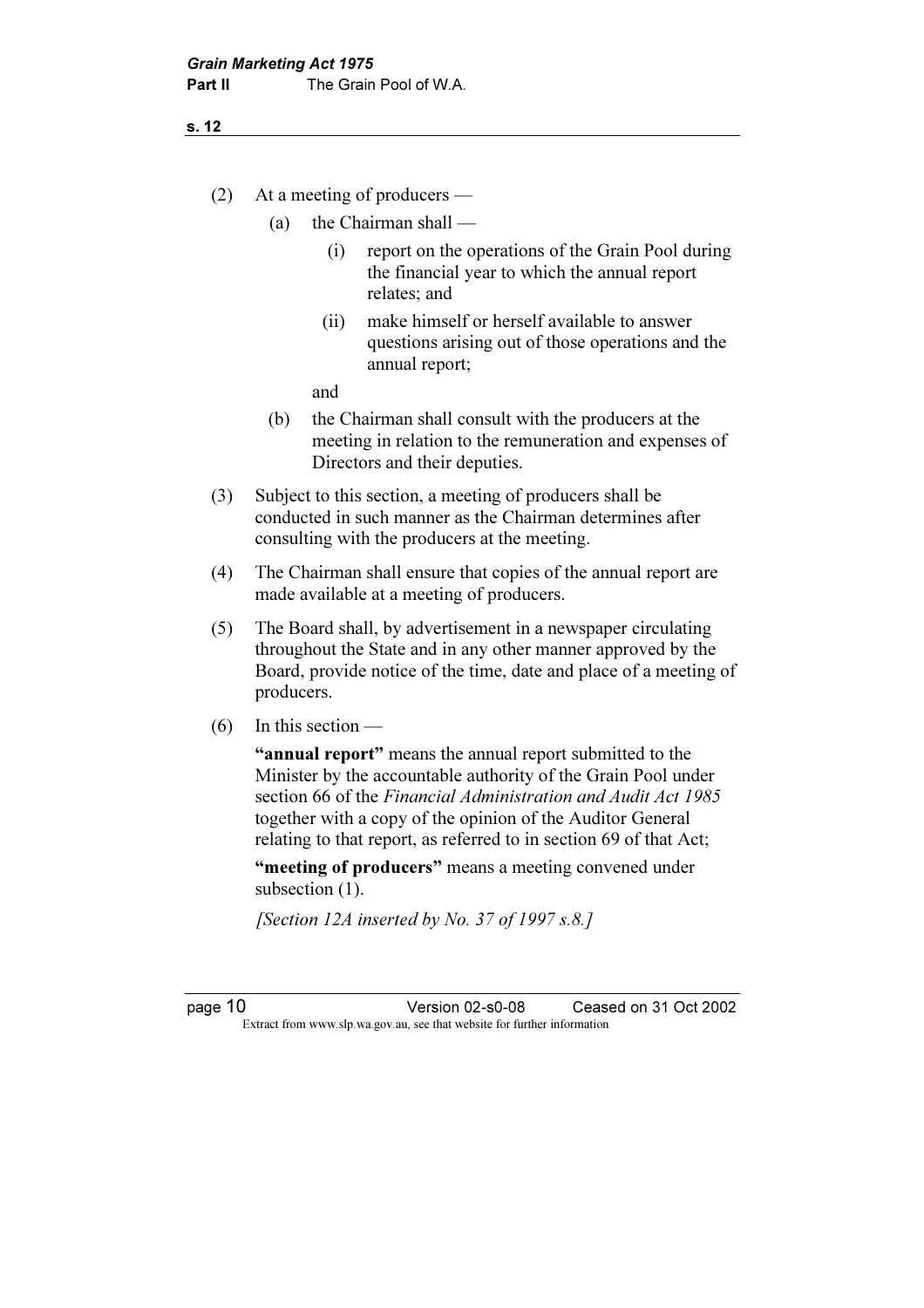#### 13. Delegation

- (1) The Board may delegate to any Director, officer or employee of the Board or other person, any of its powers and functions, except this power of delegation.
- (2) The Board may at any time revoke a delegation given under subsection (1), and a delegation so given does not prevent the exercise or performance by the Board of any of its powers or functions.
- (3) The Grain Pool may delegate to a subsidiary of the Grain Pool any of its powers and functions, except this power of delegation.
- (4) A subsidiary of the Grain Pool to which a power or function is delegated under subsection (3) is subject to the direction and control of the Grain Pool in the exercise or performance of that power or function.
- (5) The Grain Pool may at any time revoke a delegation given under subsection (3), and a delegation so given does not prevent the exercise or performance by the Grain Pool of any of its powers or functions.
- (6) In this section —

"subsidiary" means a limited company that is a subsidiary within the meaning of the Corporations Act 2001 of the Commonwealth, or would be such a subsidiary if the limited company were a body corporate to which that Act applies.

[Section 13 amended by No. 37 of 1997 s.9; No. 10 of 2001] s.94.]

#### 14. Remuneration and expenses of Directors and their deputies

 Directors and their deputies shall receive such remuneration and expenses as are recommended by the Board , after the Chairman has consulted with producers under section 12A(2), and are approved by the Minister.

Ceased on 31 Oct 2002 Version 02-s0-08 page 11 Extract from www.slp.wa.gov.au, see that website for further information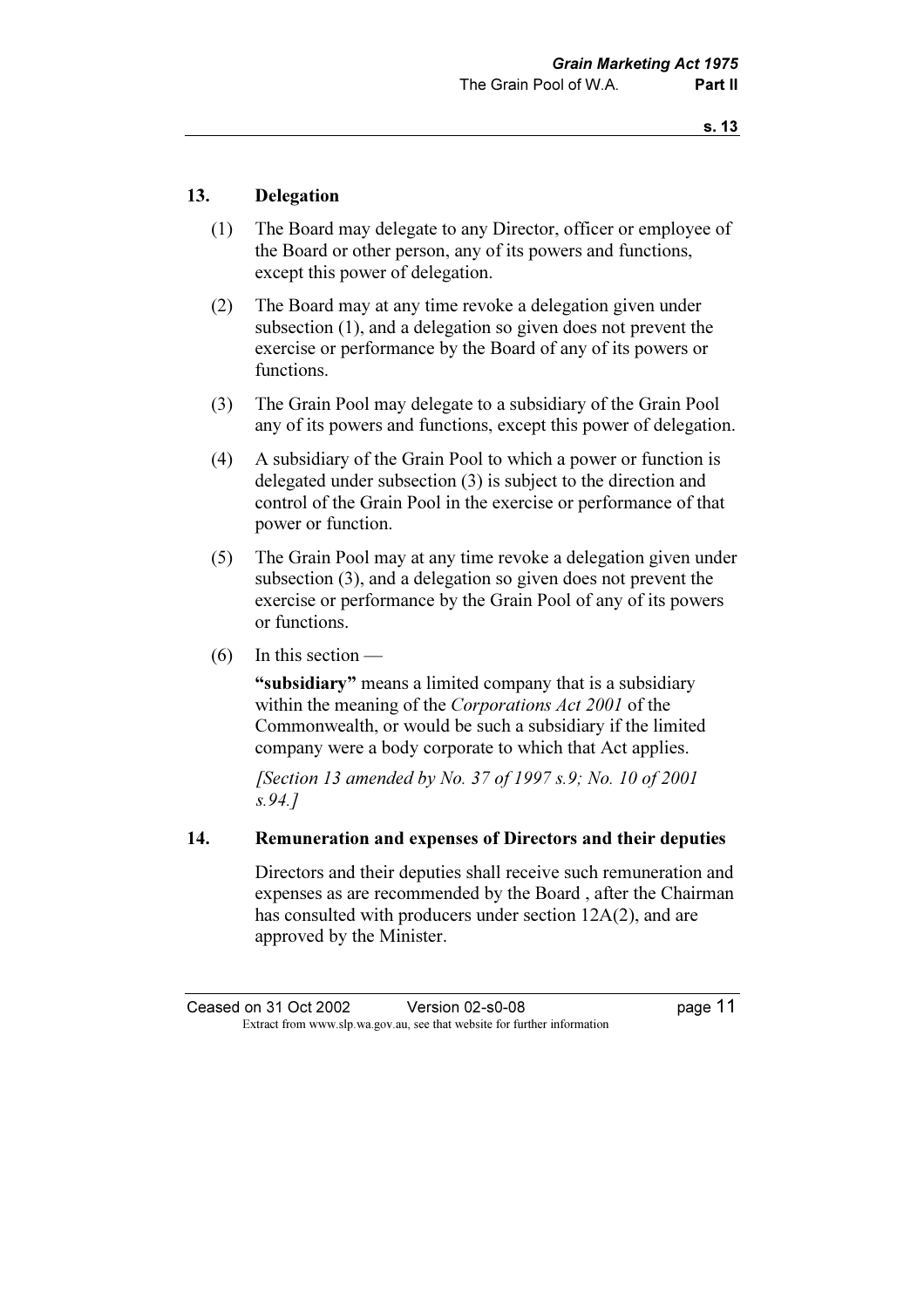s. 15

[Section 14 amended by No. 37 of 1997 s.10.]

#### 15. Protection of Directors

- (1) A Director or a deputy of a Director is not personally liable for any act done in good faith by the Board or by him acting as a Director or deputy.
- (2) Subsection (1) has effect subject to the Statutory Corporations (Liability of Directors) Act 1996.

[Section 15 amended by No. 41 of 1996 s.3.]

#### 16. Officers and employees of the Grain Pool

- (1) The Board may appoint such officers and employees of the Grain Pool as are necessary for the purposes of this Act.
- (2) On the date of coming into operation of this Act<sup> $\perp$ </sup>, all officers and employees who were employed immediately prior to that date by The Grain Pool of W.A. established under the Grain Pool Act 1932, and who are willing and able to be employed by The Grain Pool of W.A. established under this Act, shall be deemed to be appointed officers and employees of The Grain Pool of W.A. under this Act on the same terms and conditions, including the salary payable, as they were employed by The Grain Pool of W.A. under the Grain Pool Act 1932 immediately prior to that date.
	- (3) Where an officer or employee is deemed to be appointed in pursuance of subsection (2) he retains his existing and accruing rights and for the purpose of determining those rights, his service as an officer or employee of The Grain Pool of W.A. under the *Grain Pool Act 1932* shall be taken into account as if it were service with The Grain Pool of W.A. under this Act.

#### 17. Terms and conditions of employment

 (1) Subject to any relevant award or industrial agreement under the Industrial Relations Act 1979 and to relevant written laws, and

page 12 Version 02-s0-08 Ceased on 31 Oct 2002 Extract from www.slp.wa.gov.au, see that website for further information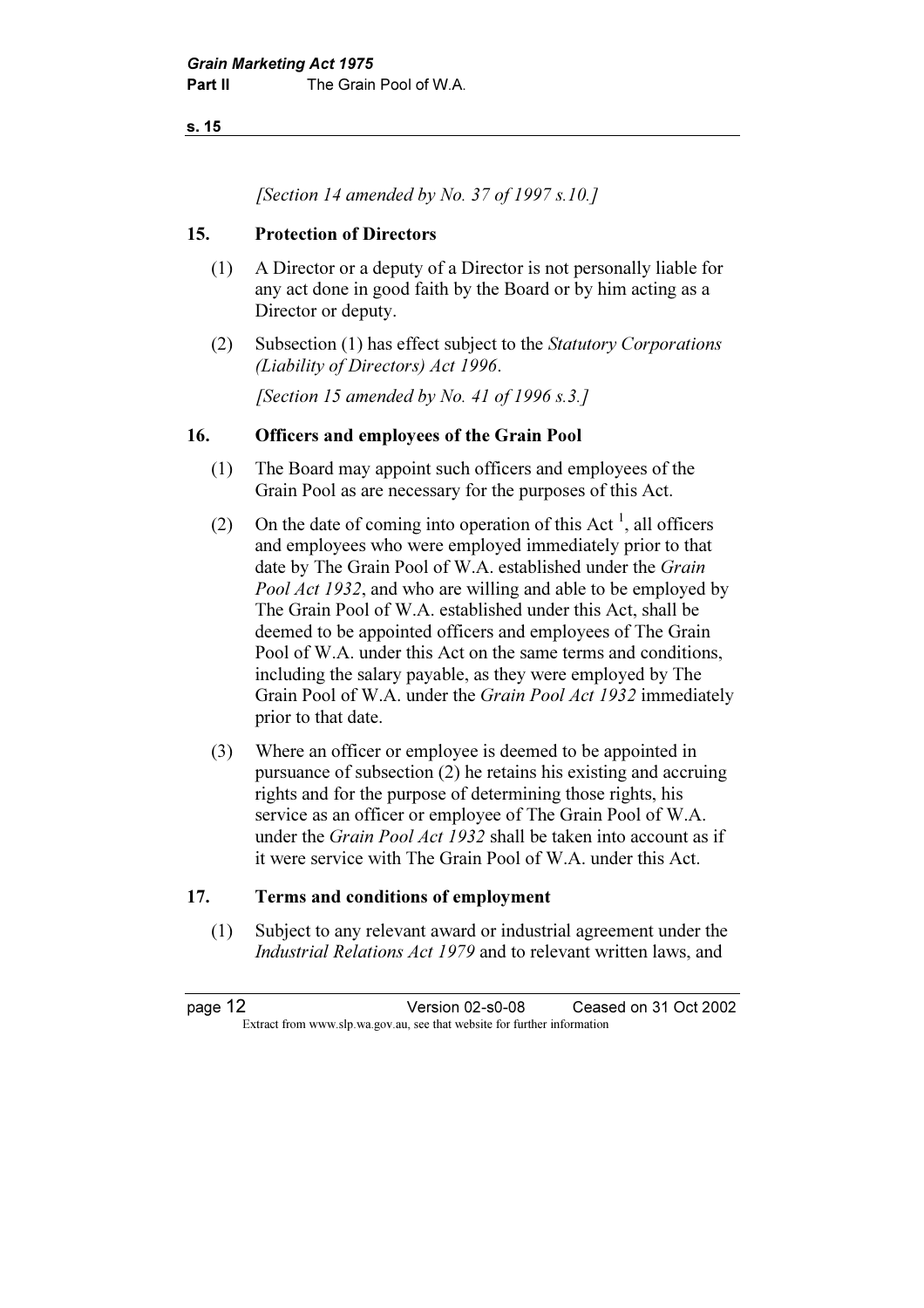subject to section 16, the terms and conditions of officers and employees of the Grain Pool, including the salary payable, are such terms and conditions as the Board determines.

(2) In subsection  $(1)$  —

"relevant written laws" means —

- (a) Part VID of the Industrial Relations Act 1979;
- (b) the Minimum Conditions of Employment Act 1993; and
- (c) the Workplace Agreements Act 1993.

 [Section 17 amended by No. 37 of 1997 s.11; No. 20 of 2002 s. 19.]

## 18. Transfer of property, rights, obligations and liabilities

On the date of coming into operation of this Act  $<sup>1</sup>$  —</sup>

- (a) all right, title, and interest to and in any property, including any reserve fund, that was immediately prior thereto vested in or held by —
	- (i) The Grain Pool of W.A., established under the Grain Pool Act 1932;
	- (ii) the Western Australian Barley Marketing Board, constituted under the Marketing of Barley Act 1946; and
	- (iii) the Western Australian Seed Board, established under the Seed Marketing Act 1969,

 (in this section called "the former bodies") is, by force of this section and without further assurance, transferred to, and vested, for the purposes of this Act, in The Grain Pool of W.A. established under this Act and is to be known as the reserve fund;

 (b) all rights, obligations, and liabilities of the former bodies or any of them existing immediately prior thereto are, by force of this section vested in or imposed on, The Grain Pool of W.A. established under this Act;

Ceased on 31 Oct 2002 Version 02-s0-08 page 13 Extract from www.slp.wa.gov.au, see that website for further information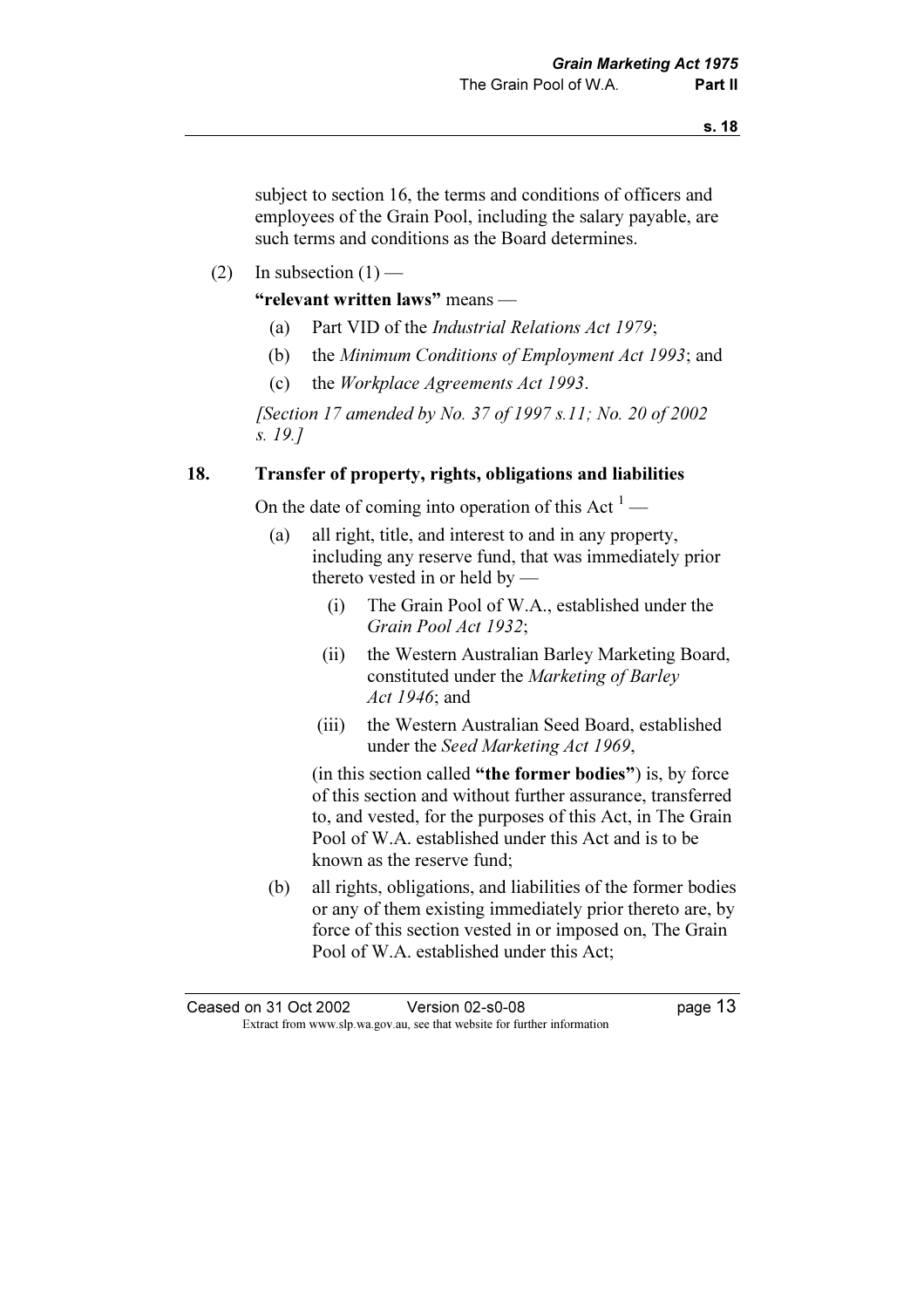(c) in any agreement, whether in writing or not, and in every deed, contract, or other instrument to which any of the former bodies was a party or by which it was affected, a reference to any such of the former bodies shall take effect as a reference to The Grain Pool of W.A. established under this Act; and

 (d) any proceedings pending immediately prior thereto to which any of the former bodies was a party shall be continued as if The Grain Pool of W.A. established under this Act were a party thereto in lieu of any such former body.

[Section 18 amended by No. 61 of 1995 s.7.]

## 18A. Objects of the Grain Pool

The objects of the Grain Pool are —

- (a) to maximize the net returns to producers by securing, developing and maintaining markets for grain and grain products and by minimizing costs as far as is practicable; and
- (b) to provide producers with a choice of marketing options by participating, in a commercial manner, in markets within and outside the Commonwealth for grain and grain products.

[Section 18A inserted by No. 37 of 1997 s.12.]

#### 18B. Functions of the Grain Pool

The functions of the Grain Pool are —

- (a) to control the marketing of prescribed grain that is to be exported, or sold for export, from the Commonwealth;
- (b) to promote and market, in markets within and outside the Commonwealth, grain delivered to the Grain Pool;
- (c) to consult, cooperate and enter into agreements with —

page 14 Version 02-s0-08 Ceased on 31 Oct 2002 Extract from www.slp.wa.gov.au, see that website for further information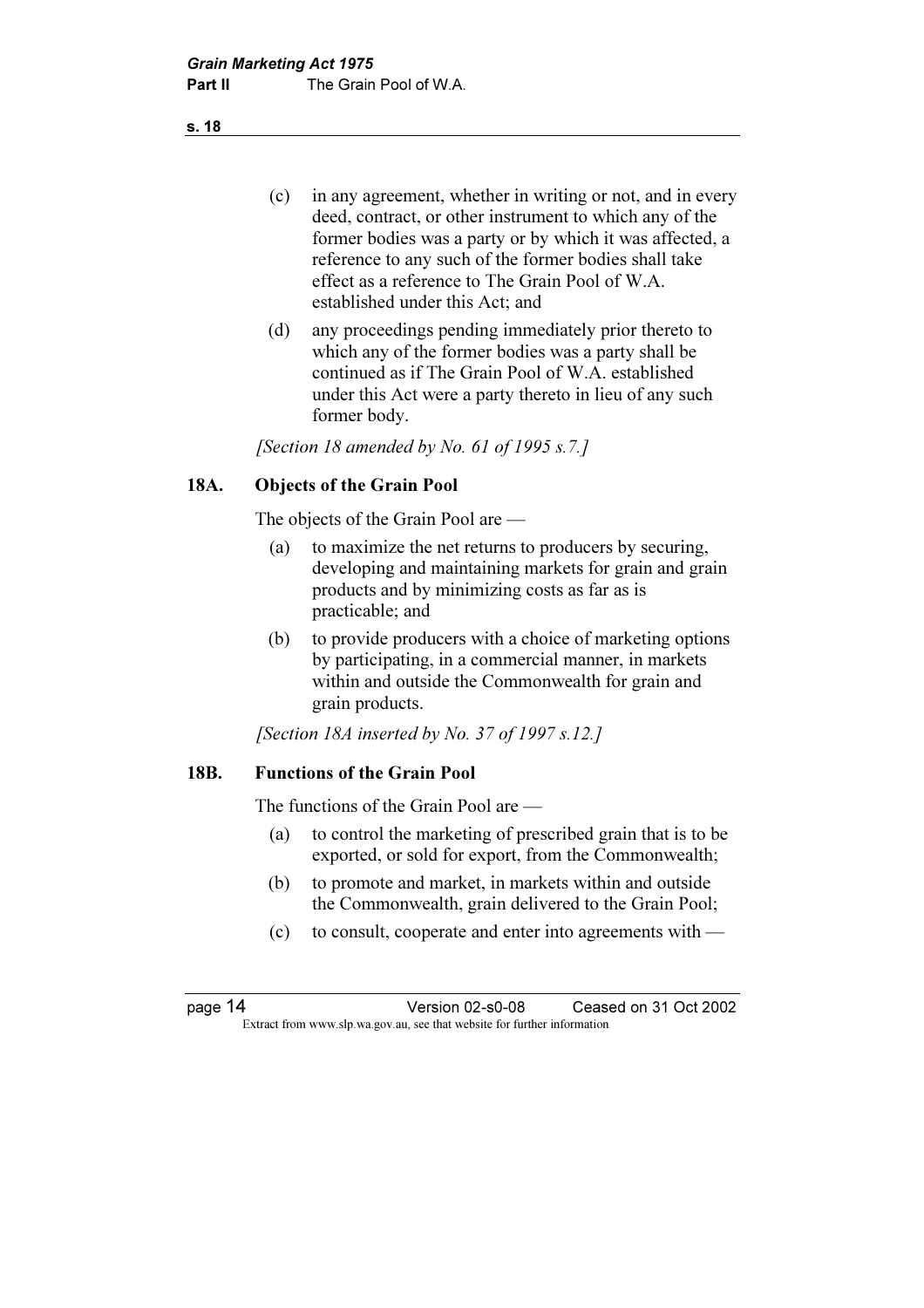- (i) licensed receivers in relation to the receiving and handling of grain; and
- (ii) carriers in relation to the delivery of grain,

on behalf of the Grain Pool;

- (d) to determine standards for the condition and quality of grain delivered to the Grain Pool; and
- (e) to facilitate or participate in
	- (i) the commercial development and use of grain varieties;
	- (ii) value adding processes; and
	- (iii) any other commercial activities relating to the marketing of grain and grain products,

 and to obtain any licence or other authority that may be necessary to do so.

[Section 18B inserted by No. 37 of 1997 s.12.]

## 19. General powers of the Grain Pool

- (1) The Grain Pool may do all things necessary or convenient to be done for or in connection with the performance of its functions or otherwise for giving effect to this Act.
- (2) Without limiting the generality of subsection (1) or any power conferred by any other provision of this Act, the Grain Pool has the power —
	- (a) to buy and sell any property;
	- (b) to enter into any contract, including a futures contract relating to financial futures or grain futures, if the Board considers the futures contract to be for the purpose of managing, limiting or reducing perceived risks or anticipated costs associated with the performance by the Grain Pool of its functions;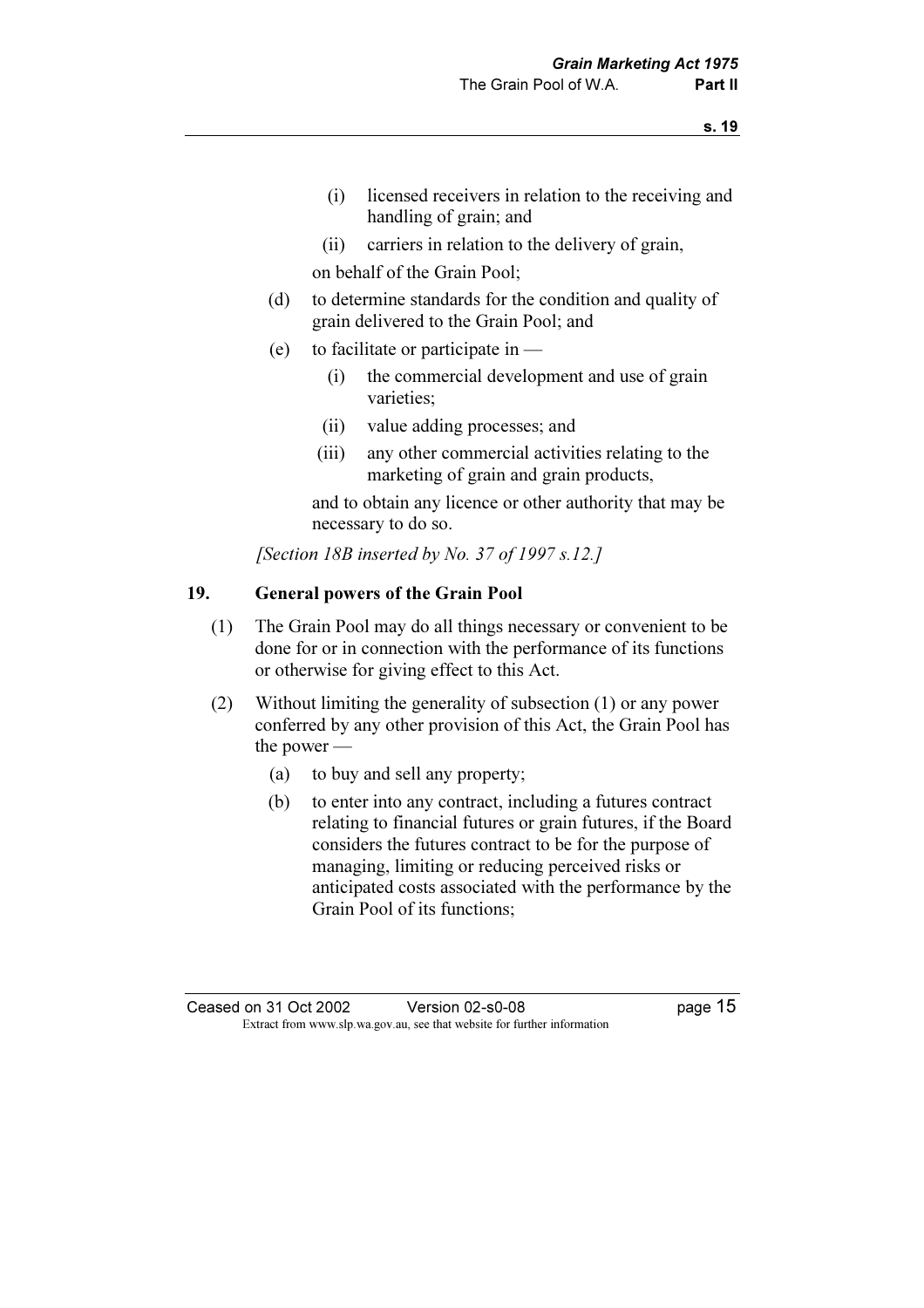- (c) on the recommendation of the Minister and with the written approval of the Treasurer, to arrange for or participate in the formation of a limited company;
- (d) on the recommendation of the Minister and with the written approval of the Treasurer, to become a shareholder in a limited company for the purpose of performing any of its functions under this Act;
- (e) subject to section 39 of the Bulk Handling Act 1967 and after consultation with the Company within the meaning of that Act, to establish or maintain premises, machinery, plant, or other equipment for receiving, handling, classifying, storing, protecting, purifying, treating, processing, packing, or selling grain;
- (f) to act as shipping agent;
- (g) to undertake and carry on business transactions;
- (h) to act as trustee of the reserve fund, to amalgamate for the purpose of deposit and investment all or any of the reserve fund if the Board considers it necessary or convenient so to do and from time to time, to invest any moneys forming part of the reserve fund or the accumulations thereof in any investments or securities which the Board considers appropriate or in the purchase of real estate with power as to real estate to sell, transfer, improve, manage, develop, exchange, let, mortgage, or otherwise dispose of, deal with, or turn to account, the same;
- (i) to act as trustee of the Grain Research Fund and to keep separate accounts in respect of that Fund with the same powers of investment in respect of the moneys forming part of that Fund or the accumulations thereof as are conferred on the Grain Pool by paragraph (h) in relation to the reserve fund or the accumulations thereof mentioned in that paragraph;
- (j) to accept voluntary contributions to the reserve fund, and to the Grain Research Fund, from producers and any

| page 16 | Version 02-s0-08                                                         | Ceased on 31 Oct 2002 |
|---------|--------------------------------------------------------------------------|-----------------------|
|         | Extract from www.slp.wa.gov.au, see that website for further information |                       |

s. 19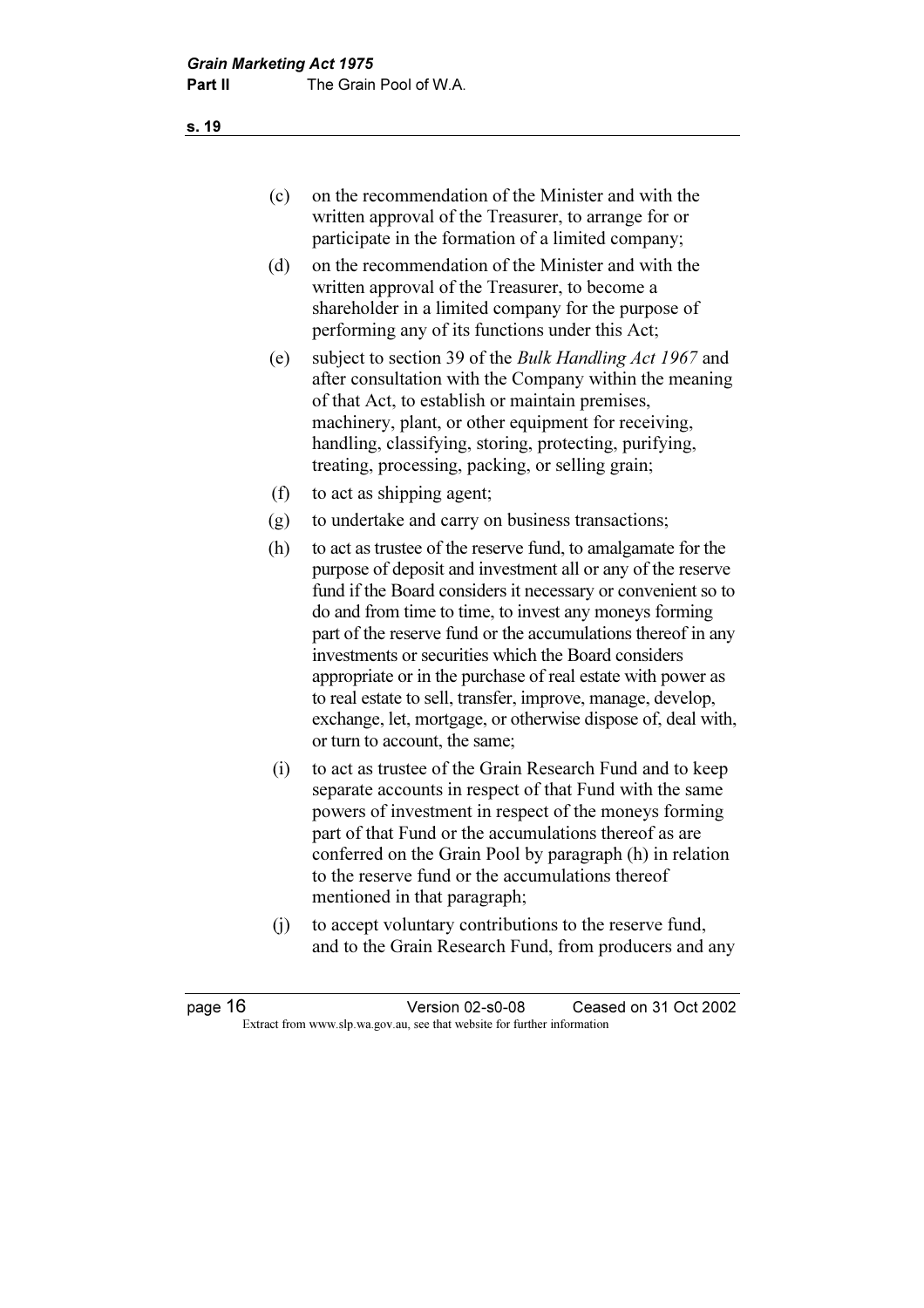other persons, whether such contributions are made in cash or by delivery of grain or by deductions authorized by producers from compensation payable for grain delivered to the Grain Pool or otherwise howsoever;

- (k) subject to section 34E, to apply all of the reserve fund in accordance with the trusts on which they were held immediately prior to the date of coming into operation of this Act; and
- (l) to apply the Grain Research Fund and the accumulations thereof, and the investments representing the same in such manner as is recommended and approved pursuant to sections 19B and 28(9).

[Section 19 amended by No. 63 of 1984 s.3; No. 61 of 1995 s.8; No. 37 of 1997 s.13; No. 10 of 2001 s.95; No. 21 of 2003 s. 14.]

## 19A. Financial powers

- (1) For the purposes of this Act, the Grain Pool may
	- (a) borrow money;
	- (b) obtain credit; and
	- (c) arrange for financial accommodation to be extended to the Grain Pool in ways additional to or other than borrowing moneys or obtaining credit.
- (2) For the purposes of this Act, the Grain Pool may
	- (a) draw, make, accept, endorse, discount, execute, issue and deliver promissory notes, bills of exchange, unsecured notes, bonds, mortgages, securities or any similar instruments or documents; and
	- (b) execute all such other instruments, whether by way of security or otherwise, affecting all or part of the property of the Grain Pool or property to be acquired by the Grain Pool, as may be required for those purposes.

Ceased on 31 Oct 2002 Version 02-s0-08 page 17 Extract from www.slp.wa.gov.au, see that website for further information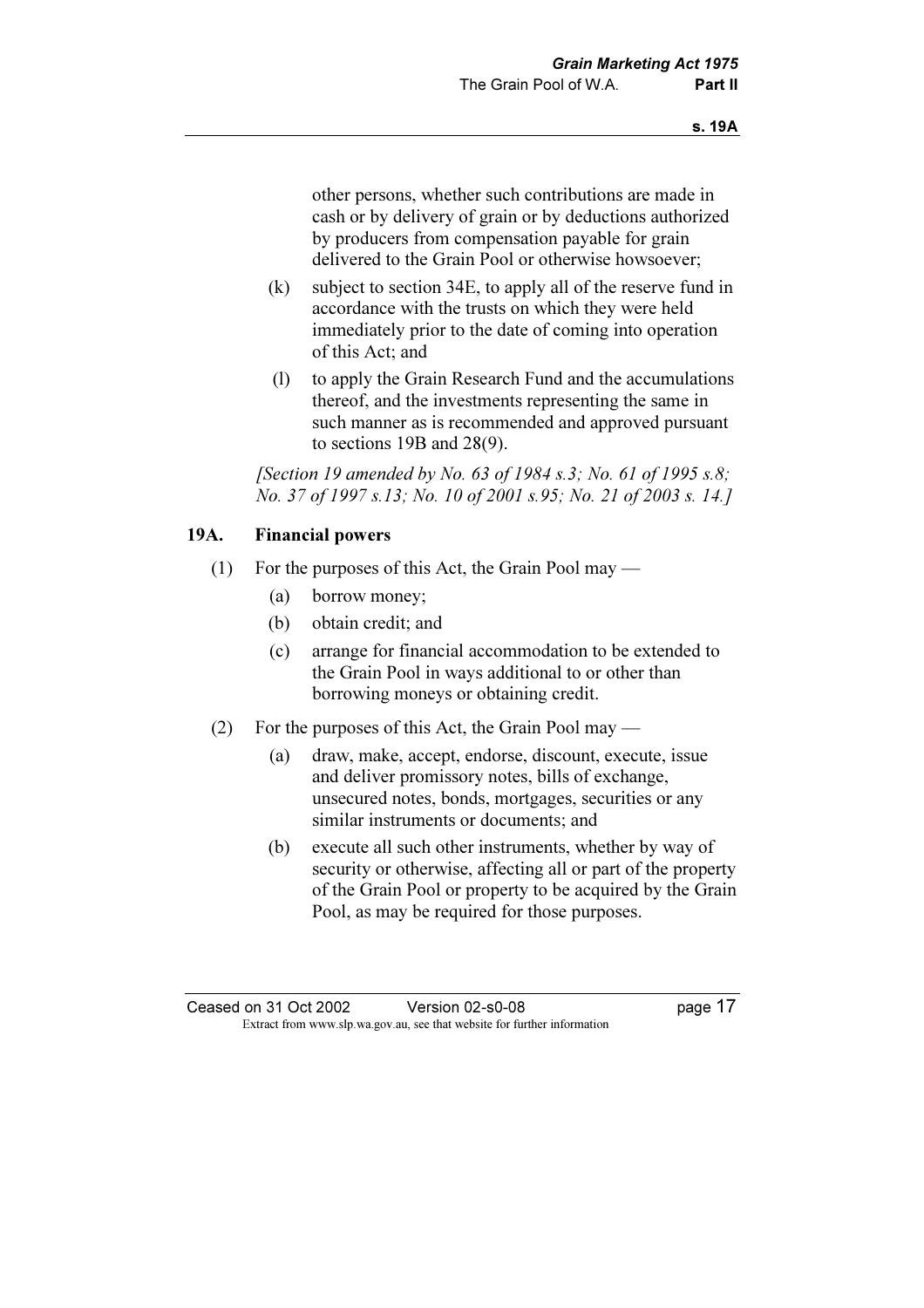s. 19B

 (3) Any moneys borrowed by, credit obtained by, or financial accommodation extended to, the Grain Pool under this section may be raised or entered into, either in the State or elsewhere.

[Section 19A inserted by No. 63 of 1984 s.4.]

## 19B. Moneys transferred from Soil Fertility Research Fund to the Grain Research Fund

 A separate balance is to be held in respect of the moneys transferred to the Grain Research Fund from the Soil Fertility Research Fund under the Agricultural Legislation Amendment and Repeal Act 1995 and that part of the fund is to be applied only—

- (a) in payment of any liabilities of the Soil Fertility Research Fund, in accordance with section 3(2) of the Agricultural Legislation Amendment and Repeal Act 1995, which arose before the commencement  $\frac{1}{1}$  of that Act;
- (b) in payment of the costs of administering that part of the fund; and
- (c) as is prescribed.

[Section 19B inserted by No. 61 of 1995 s.9 $3$ ]

## 19C. Grain Pool to act according to corporate plan and annual operational plan

 The Grain Pool shall, as far as practicable, ensure that it acts in a manner that gives effect to any corporate plan and annual operational plan in force under Part IIA.

[Section 19C inserted by No. 37 of 1997 s.14.]

## 19D. Minister may give instructions in exceptional circumstances

 (1) Subject to subsection (2), the Minister may give instructions in writing to the Grain Pool with respect to the performance of its functions and the exercise of its powers, either generally or in

page 18 Version 02-s0-08 Ceased on 31 Oct 2002 Extract from www.slp.wa.gov.au, see that website for further information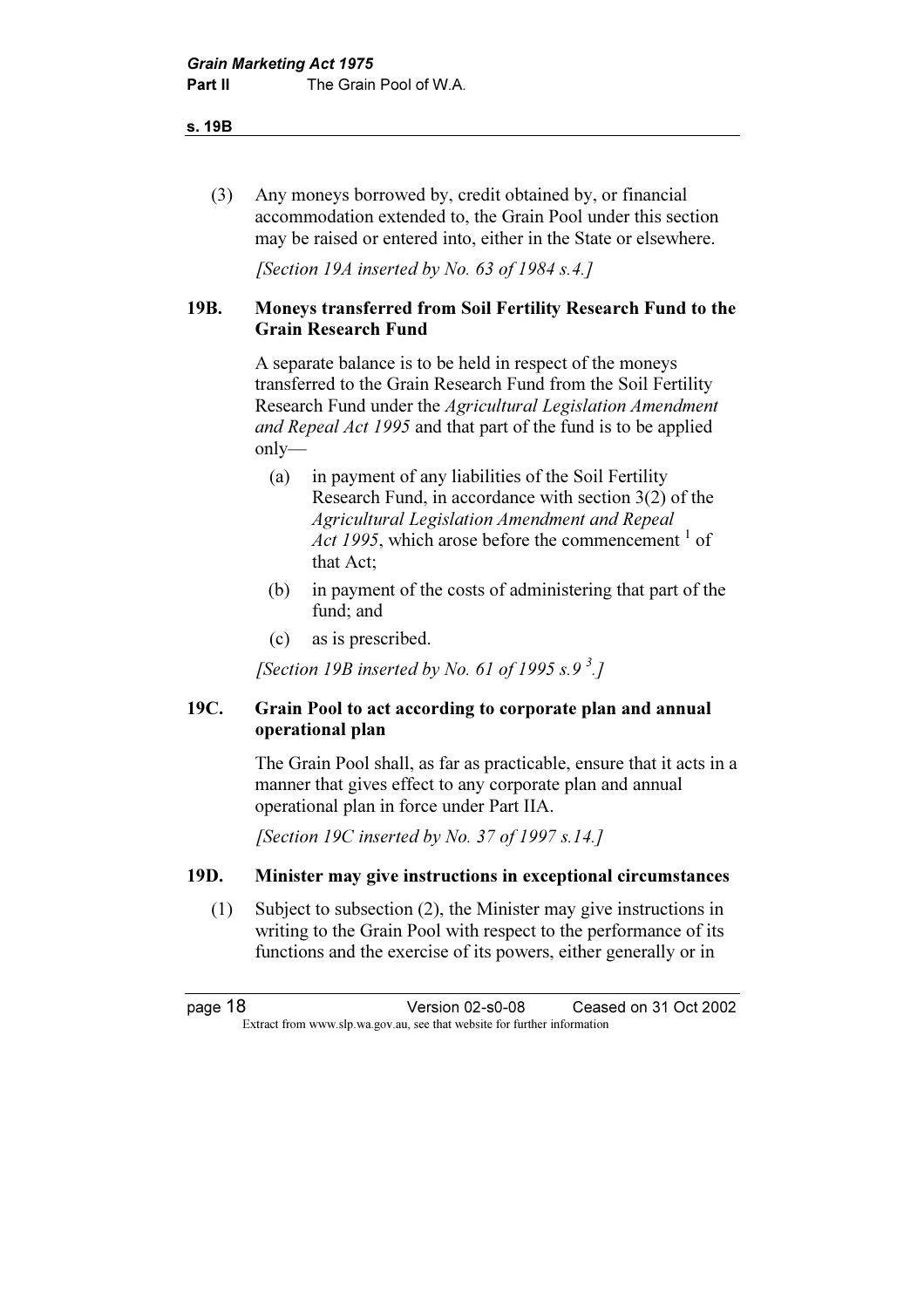relation to a particular matter, and the Grain Pool shall give effect to any such instruction.

- (2) The Minister shall only give an instruction to the Grain Pool  $if -$ 
	- (a) the Minister is satisfied that, because of exceptional circumstances, the instruction is necessary;
	- (b) the Minister has informed the Grain Pool in writing that the Minister is considering giving the instruction; and
	- (c) the Minister has given the Chairman an adequate opportunity to discuss with the Minister the need for the instruction.
- (3) The text of an instruction given under subsection (1) shall be
	- (a) laid before each House of Parliament within 14 sitting days of that House after the instruction is given; and
	- (b) included in the annual report submitted by the accountable authority of the Grain Pool under section 66 of the Financial Administration and Audit Act 1985.
- (4) Subsection (1) has effect subject to the Statutory Corporations (Liability of Directors) Act 1996.

[Section 19D inserted by No. 37 of 1997 s.14.]

#### 19E. Minister to have access to information

- (1) The Minister is entitled
	- (a) to have information in the possession of the Grain Pool; and
	- (b) if the information is in or on a document, to have, and make and retain copies of, that document.
- (2) For the purposes of subsection (1), the Minister may
	- (a) request the Grain Pool to provide information to the Minister;

Ceased on 31 Oct 2002 Version 02-s0-08 page 19 Extract from www.slp.wa.gov.au, see that website for further information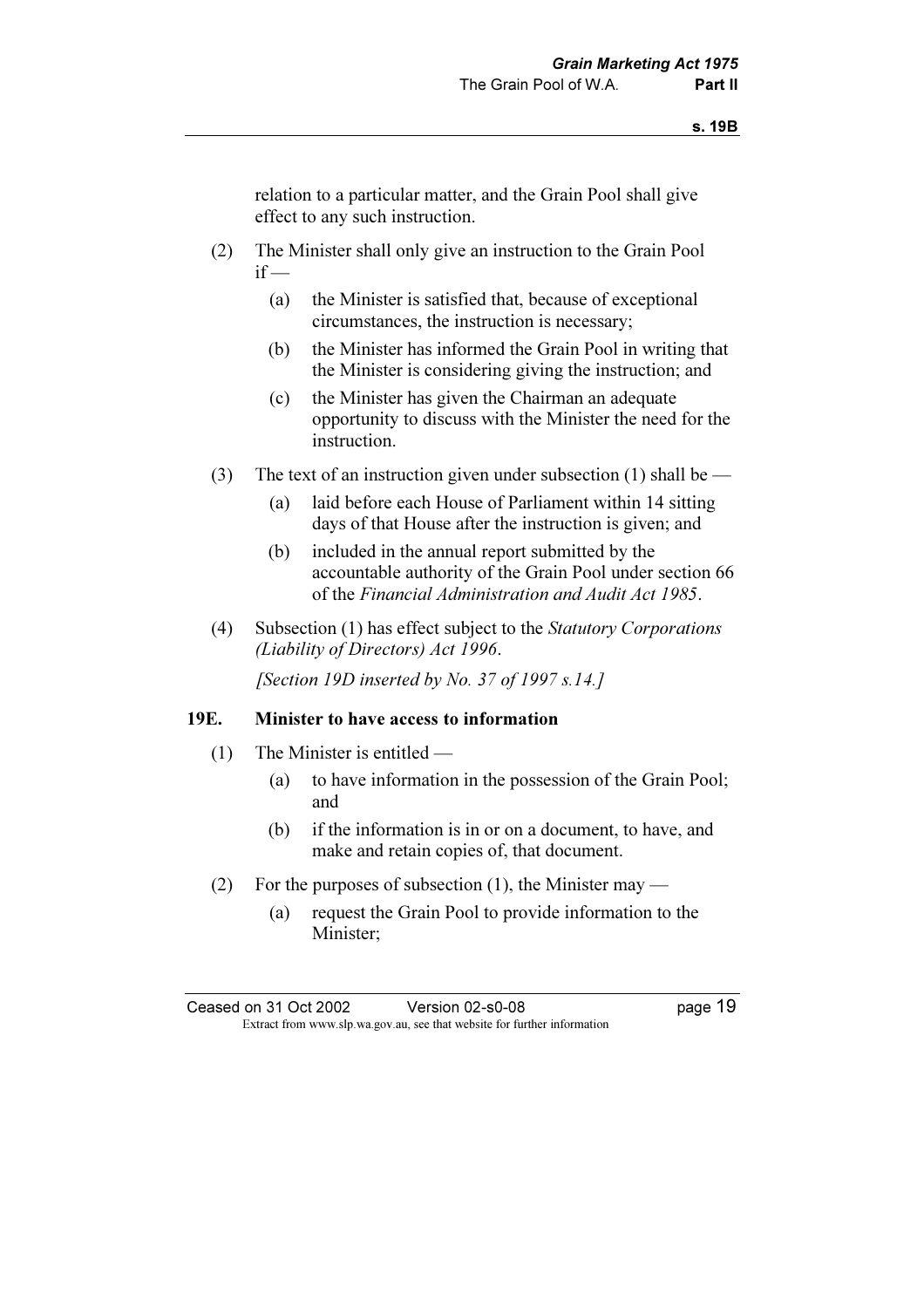s. 19B

- (b) request the Grain Pool to give the Minister access to information;
- (c) for the purposes of paragraph (b), make use of a member of staff of the Grain Pool to obtain the information and provide it to the Minister.
- (3) The Grain Pool shall comply with a request under subsection (2) and make its facilities and members of staff available to the Minister for the purposes of paragraph (c) of that subsection.
- $(4)$  In this section —

"document" includes any tape, disk or other device or medium on which information is recorded or stored;

"information" includes information specified, or of a description specified, by the Minister that relates to the functions of the Grain Pool.

[Section 19E inserted by No. 37 of 1997 s.14.]

page 20 Version 02-s0-08 Ceased on 31 Oct 2002 Extract from www.slp.wa.gov.au, see that website for further information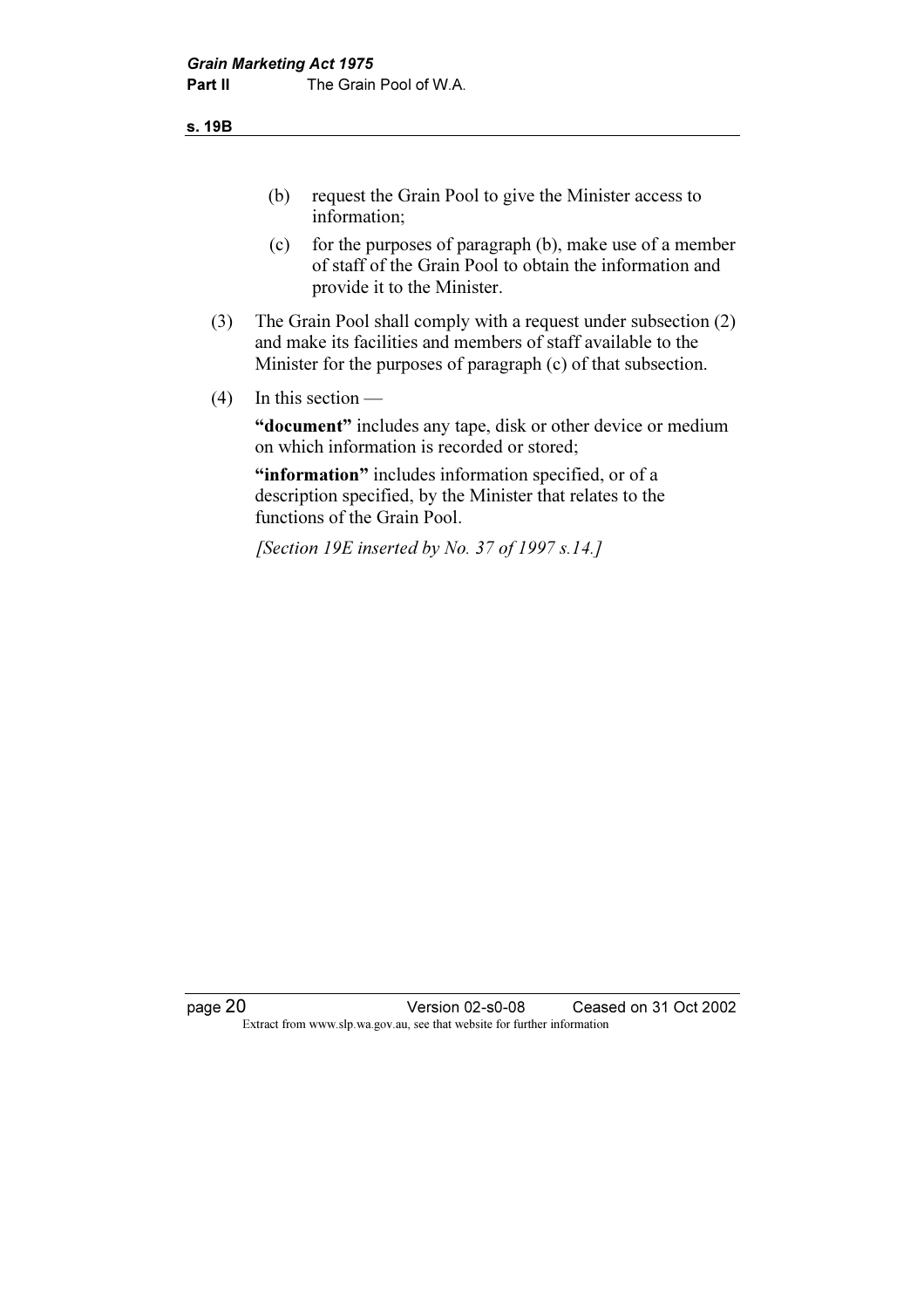## Part IIA — Corporate plans and annual operational plans

[Heading inserted by No. 37 of 1997 s.15.]

#### Division 1 — Corporate plans

[Heading inserted by No. 37 of 1997 s.15.]

#### 19F. Development of corporate plans

- (1) The Grain Pool shall, before 1 October in each calendar year after 1997, submit to the Minister a corporate plan.
- (2) A corporate plan shall relate to a period commencing on the following 1 November and extending for 3, 4 or 5 years, as the Grain Pool chooses.
- (3) Subject to sections 18A and 18B, a corporate plan shall
	- (a) define what the Grain Pool considers should be its principal objectives during the period to which the plan relates; and
	- (b) give a broad outline of the strategies that the Grain Pool considers should be pursued during that period for achieving those objectives.
- (4) A corporate plan comes into force at the commencement of the period to which the plan relates.
- (5) The Minister shall cause a copy of a corporate plan to be laid before each House of Parliament within 14 sitting days of that House after the plan is submitted to the Minister under subsection  $(1)$ .

[Section 19F inserted by No. 37 of 1997 s.15.]

#### 19G. Variation of corporate plans

 (1) The Grain Pool shall review a corporate plan annually and may vary it at any time.

Ceased on 31 Oct 2002 Version 02-s0-08 page 21 Extract from www.slp.wa.gov.au, see that website for further information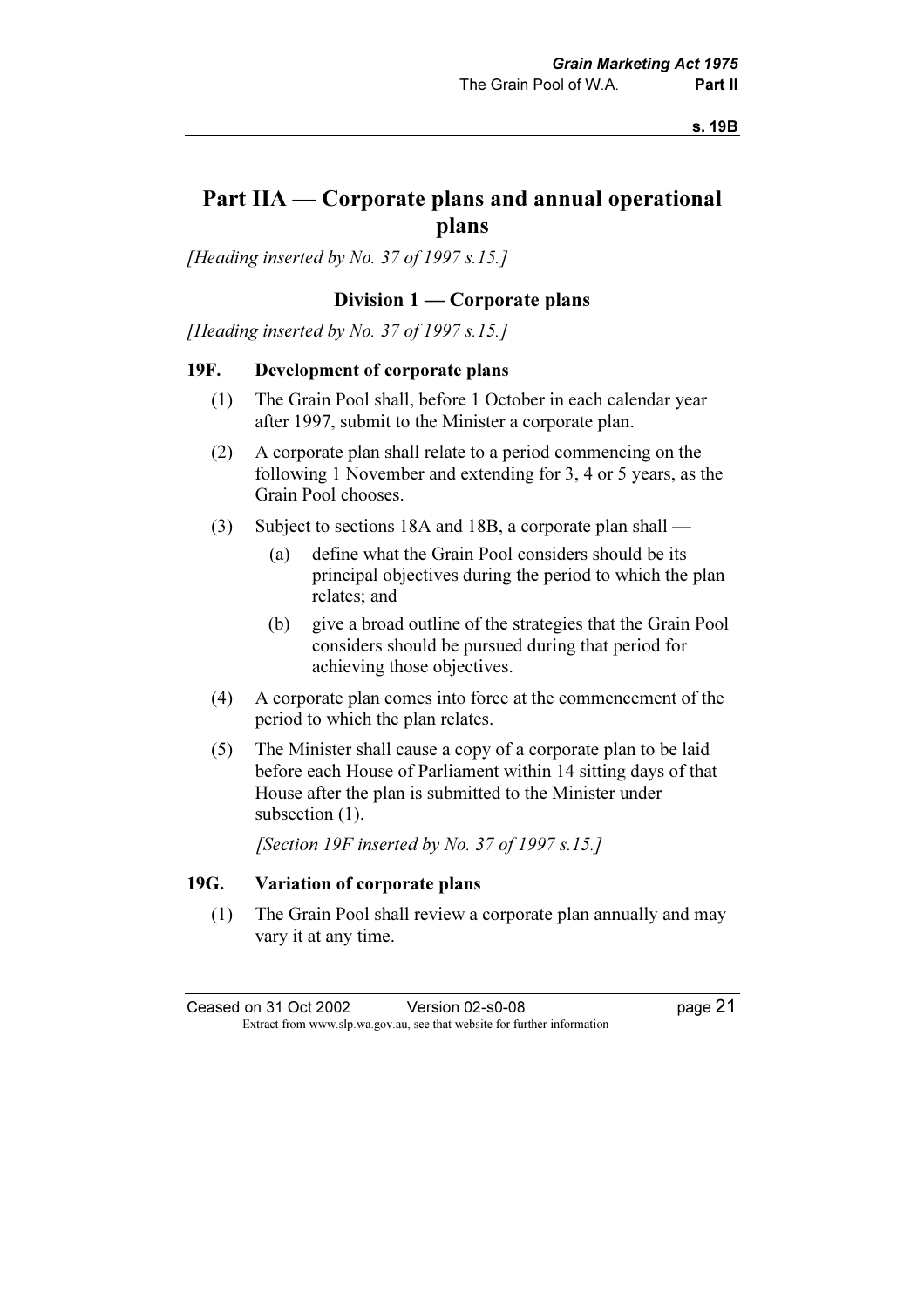s. 19B

- (2) The Grain Pool shall give a copy of any variation to a corporate plan to the Minister within 28 days after the day on which the variation is made.
- (3) A variation comes into force on the day on which the Grain Pool makes the variation.

[Section 19G inserted by No. 37 of 1997 s.15.]

## Division 2 — Annual operational plans

[Heading inserted by No. 37 of 1997 s.15.]

## 19H. Development of annual operational plans

- (1) The Grain Pool shall each year after 1997 submit to the Minister an annual operational plan.
- (2) An annual operational plan shall set out, in relation to the period to which the plan relates, particulars of the action that the Grain Pool intends to take in order to achieve the objectives defined in the corporate plan applicable to that period.
- (3) An annual operational plan shall be consistent with the relevant corporate plan.
- (4) An annual operational plan comes into force at the commencement of the period to which the plan relates.

[Section 19H inserted by No. 37 of 1997 s.15.]

#### 19I. Variation of annual operational plans

- (1) The Grain Pool may vary an annual operational plan at any time.
- (2) The Grain Pool shall give a copy of any variation to an annual operational plan to the Minister within 28 days after the day on which the variation is made.

page 22 Version 02-s0-08 Ceased on 31 Oct 2002 Extract from www.slp.wa.gov.au, see that website for further information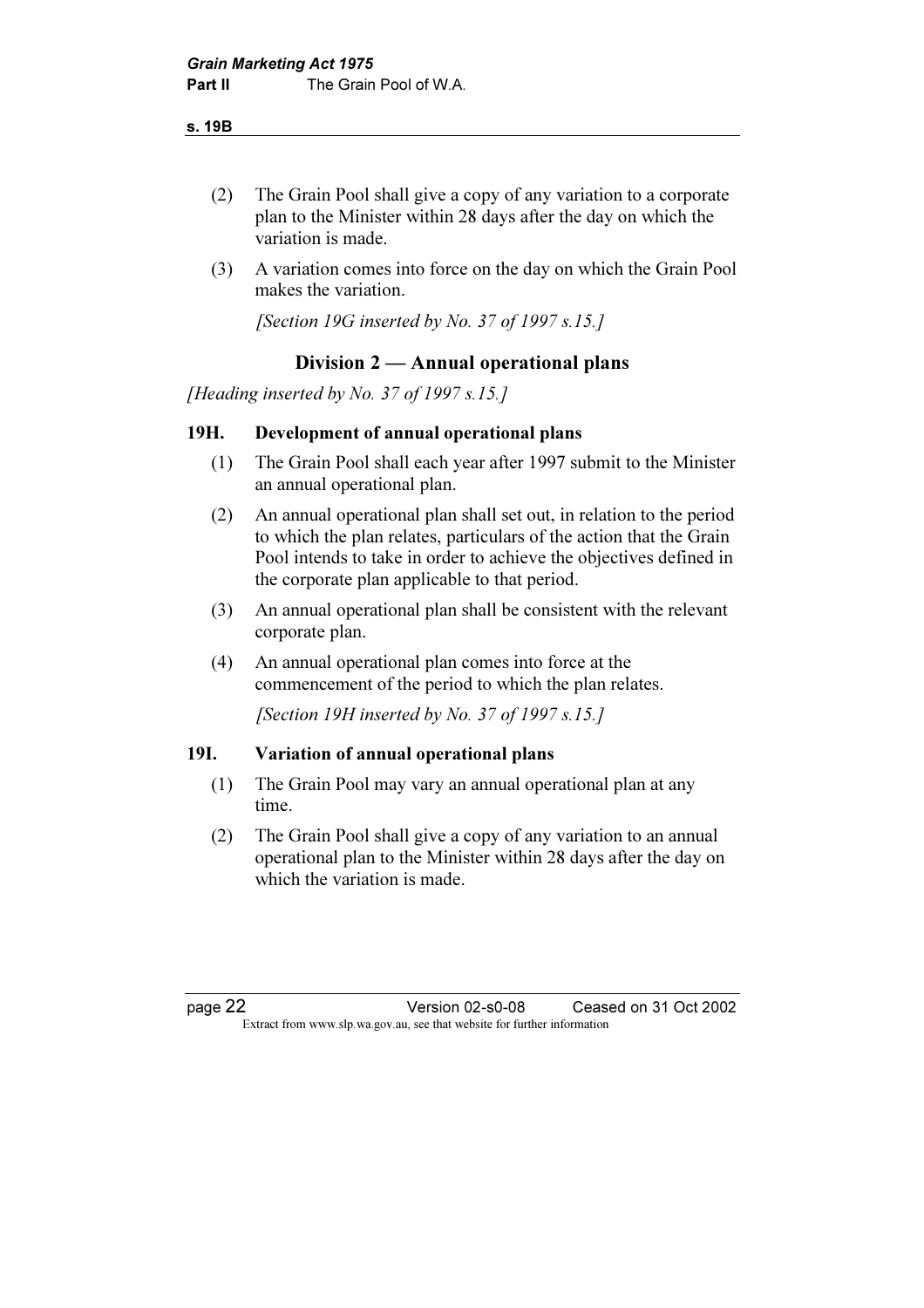s. 19B

 (3) A variation comes into force on the day on which the Grain Pool makes the variation.

[Section 19I inserted by No. 37 of 1997 s.15.]

Ceased on 31 Oct 2002 Version 02-s0-08 page 23 Extract from www.slp.wa.gov.au, see that website for further information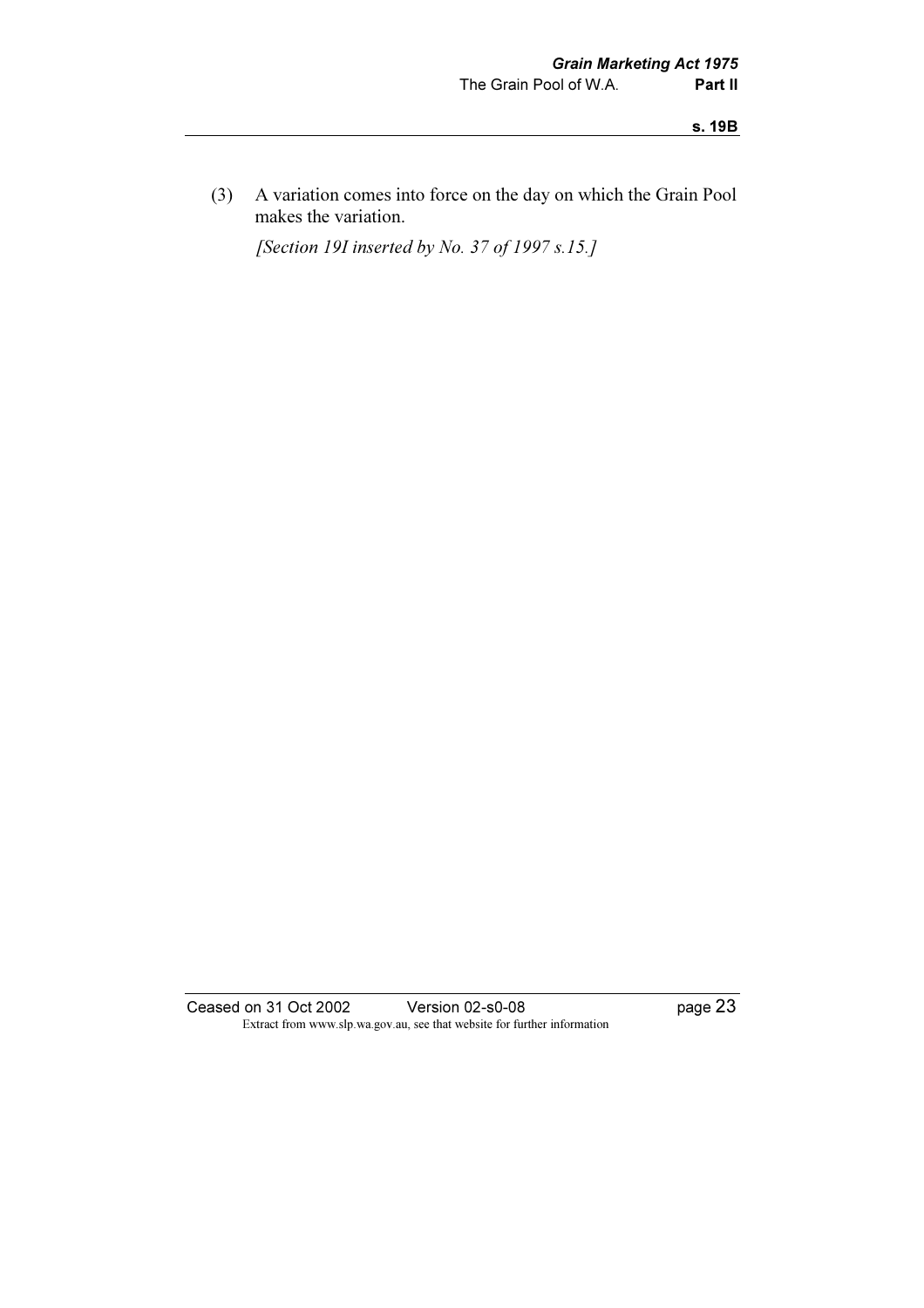## Part III — Marketing of grain

## Division 1 — Prescribed and other grains

[Heading inserted by No. 89 of 1981 s.3; amended by No. 61 of 1995 s.10; No. 37 of 1997 s.16.]

## 20. Prescribed grains

- (1) Barley, rapeseed, and lupin are prescribed grains.
- (2) On the recommendation of the Minister, the Governor may, by Order, declare that a grain specified in the Order shall, on and after a date to be fixed by the Governor pursuant to section 21(1), be a prescribed grain, and that grain shall be a prescribed grain on and after that date unless and until it ceases to be a prescribed grain pursuant to subsection (3).
- (3) On the recommendation of the Minister, the Governor may, by Order declare that a prescribed grain, other than barley, specified in the Order shall cease to be a prescribed grain on and after a date so specified and that grain shall not be a prescribed grain on and after that date unless and until it again becomes a prescribed grain pursuant to subsection (2) and section 21(1).

[Section 20<sup> $4$ </sup> amended by No. 37 of 1997 s.17.]

## 21. Appointed date for commencement of the marketing of grain that becomes a prescribed grain

- (1) The Governor shall, by Order fix a date for the commencement of the marketing by the Grain Pool of a grain specified in an Order pursuant to section 20(2).
- (2) The appointed date shall be not less than one month after the Order fixing it has been published in the Government Gazette.

page 24 Version 02-s0-08 Ceased on 31 Oct 2002 Extract from www.slp.wa.gov.au, see that website for further information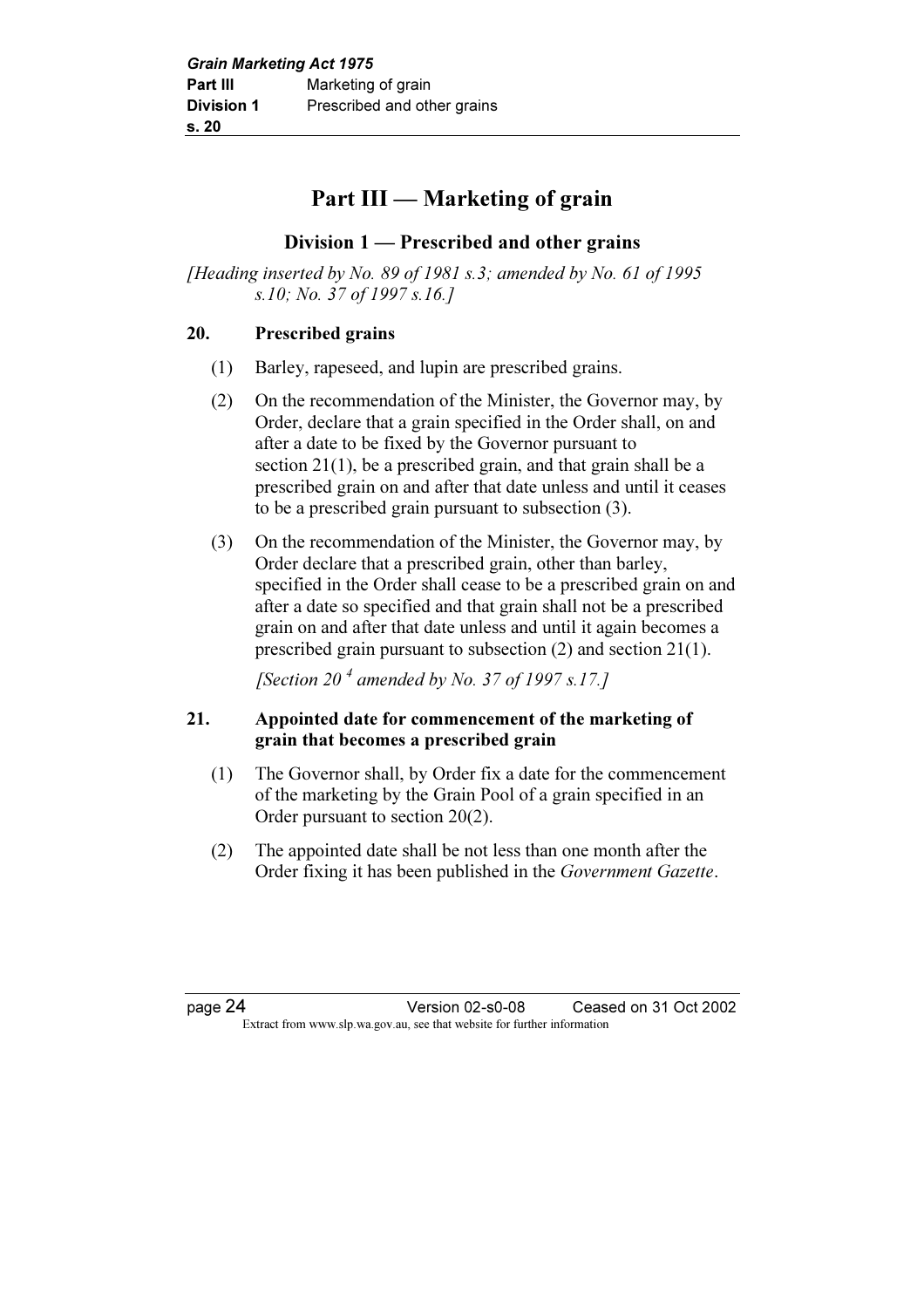(3) Within the period of 14 days after the Order fixing the appointed date has been published in the Government Gazette the Board shall, by advertisement, give notice of the appointed date and of the marketing arrangements for that grain on and after that date.

[Section 21<sup> $4$ </sup> amended by No. 92 of 1982 s.3.]

## 22. Grain Pool sole marketing authority for prescribed grain

- (1) The Grain Pool is the sole marketing authority of prescribed grain that is to be exported, or sold for export, from the Commonwealth.
- (2) A person other than the Grain Pool, or a person authorized in writing by the Grain Pool, shall not export a prescribed grain, or sell a prescribed grain for export, from the Commonwealth.

Penalty:

- (a) for a natural person, \$5 000 or for a second or subsequent offence, \$10 000; or
- (b) for a body corporate, \$25 000 or for a second or subsequent offence, \$50 000.
- (2a) Subject to subsection (3), a person shall not purchase, take delivery of or receive from any person other than the Grain Pool a prescribed grain that is to be exported, or sold for export, from the Commonwealth.

Penalty:

- (a) for a natural person, \$5 000 or for a second or subsequent offence, \$10 000; or
- (b) for a body corporate, \$25 000 or for a second or subsequent offence, \$50 000.
- (3) Subsection (2a) does not apply to a prescribed grain that is purchased, taken delivery of or received in accordance with a permit issued under section 22A.

Ceased on 31 Oct 2002 Version 02-s0-08 page 25 Extract from www.slp.wa.gov.au, see that website for further information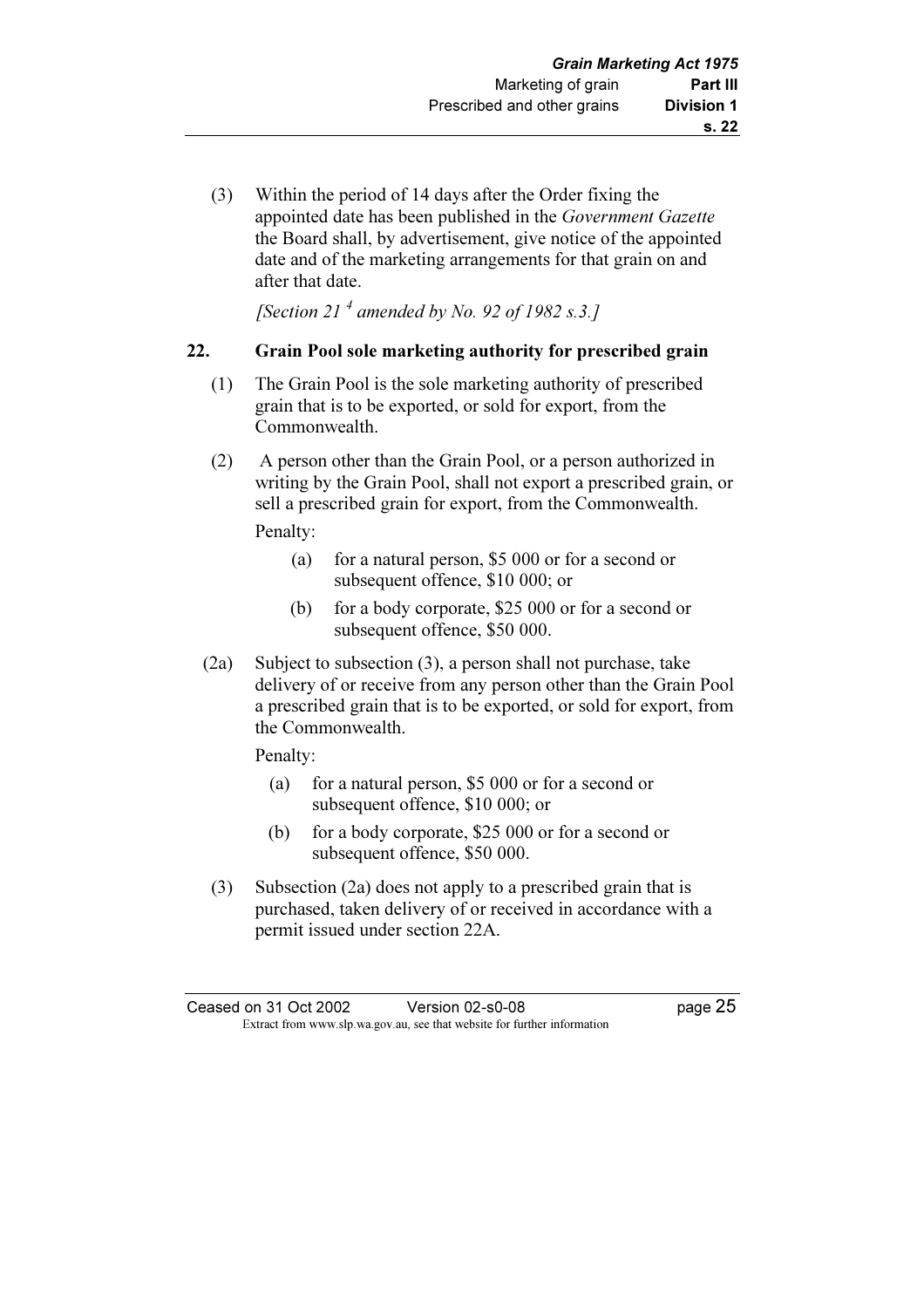(4) Nothing in this section affects the operation of section 39 of the Bulk Handling Act 1967.

[Section 22 amended by No. 112 of 1987 s.4; No. 20 of 1989 s.3 No. 37 of 1997 s.18.]

## 22A. Permits to purchase prescribed grain

- (1) Subject to this section, the Grain Pool may issue to a person (in this section referred to as a purchaser) a permit authorizing the purchaser to purchase from a person other than the Grain Pool, in accordance with the terms and conditions of the permit, a prescribed grain that is to be exported, or sold for export, from the Commonwealth.
- (2) An applicant for a permit under this section must
	- (a) apply to the Grain Pool in accordance with the form approved for the purpose by the Grain Pool;
	- (b) pay the appropriate fee as determined by the Grain Pool with the approval of the Minister; and
	- (c) enter a binding agreement to pay or cause to be paid to the Grain Pool for the Grain Research Fund an amount equivalent to the amount of levies that would have been imposed on the producer of the prescribed grain and paid to the Grain Research Fund if the prescribed grain purchased under the permit had been delivered to the Grain Pool for a prescribed grain pool.
- (3) A permit issued under this section shall specify
	- (a) the date of issue of the permit;
	- (b) the name and address of the person to whom it is issued;
	- (c) the season during which purchases of a prescribed grain are authorized by the permit to be made;
	- (d) the quantity of prescribed grain authorized by the permit to be purchased;

page 26 Version 02-s0-08 Ceased on 31 Oct 2002 Extract from www.slp.wa.gov.au, see that website for further information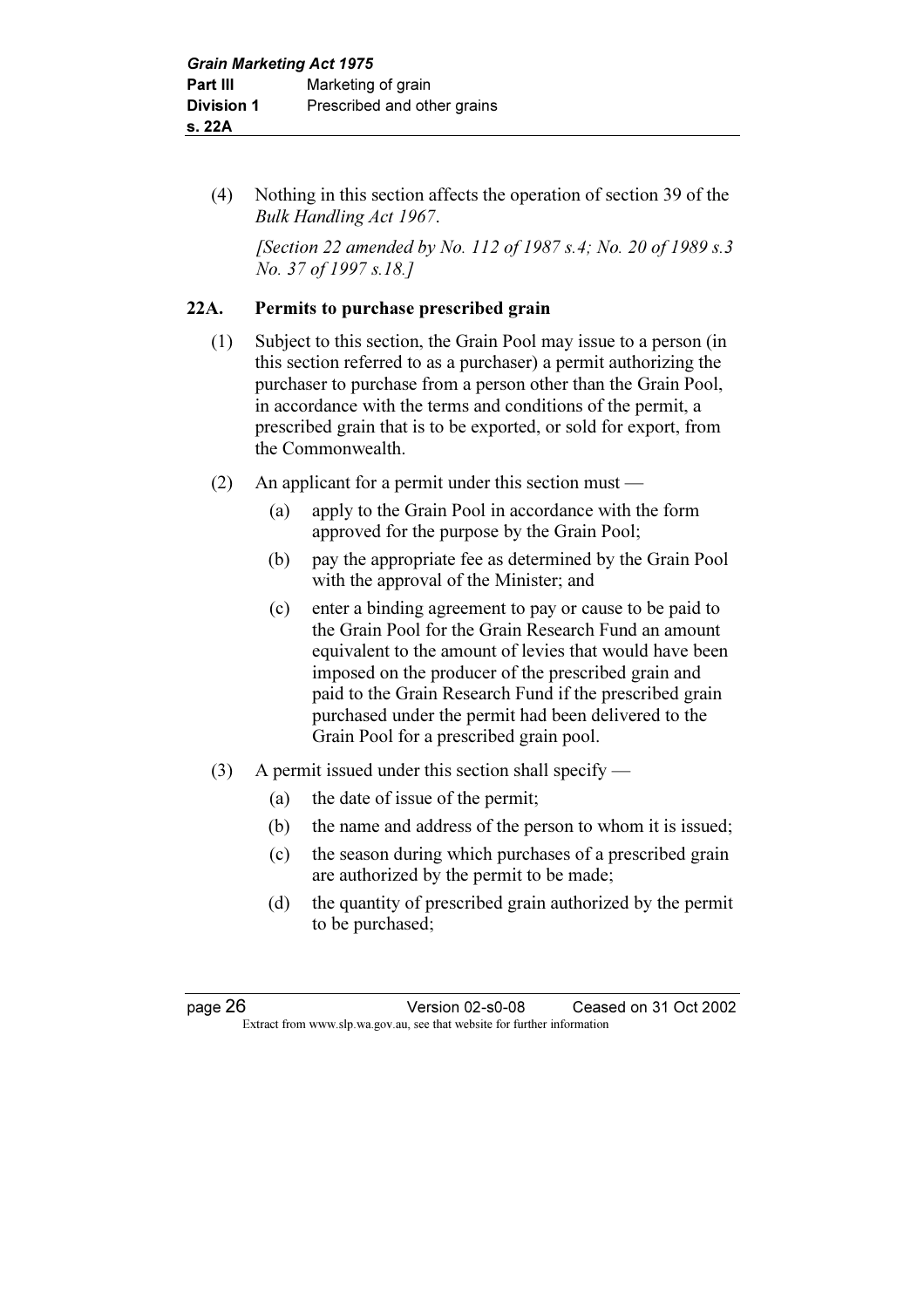- (e) the use or uses to which the prescribed grain may be put by the purchaser; and
- (f) any other conditions that may be approved by the Minister by notice published in the Government Gazette.
- (4) A purchaser who purchases a prescribed grain under a permit issued under this section may, not later than the end of the month following that of the purchase, be required to deliver to the Grain Pool a notice in the form approved by the Grain Pool specifying in respect of the first-mentioned month —
	- (a) the name and address of each person from whom a prescribed grain was purchased;
	- (b) the date of purchase;
	- (c) the quantity of prescribed grain constituting each purchase;
	- (d) the use or uses to which the prescribed grain was put; and
	- (e) any other matter prescribed for the purposes of this subsection.
- (5) A person who
	- (a) does not deliver any notice to the Grain Pool as and when required to do so by subsection (4); or
	- (b) delivers a notice under subsection (4) to the Grain Pool that he knows to be false or misleading in a material particular,

commits an offence.

Penalty: \$2 000.

 $(6)$  In this section —

"**purchase**" includes take delivery of and receive.

[Section 22A inserted by No. 112 of 1987 s.5; amended by No. 20 of 1989 s.3; No. 61 of 1995 s.11; No. 37 of 1997 s.19.]

Ceased on 31 Oct 2002 Version 02-s0-08 page 27 Extract from www.slp.wa.gov.au, see that website for further information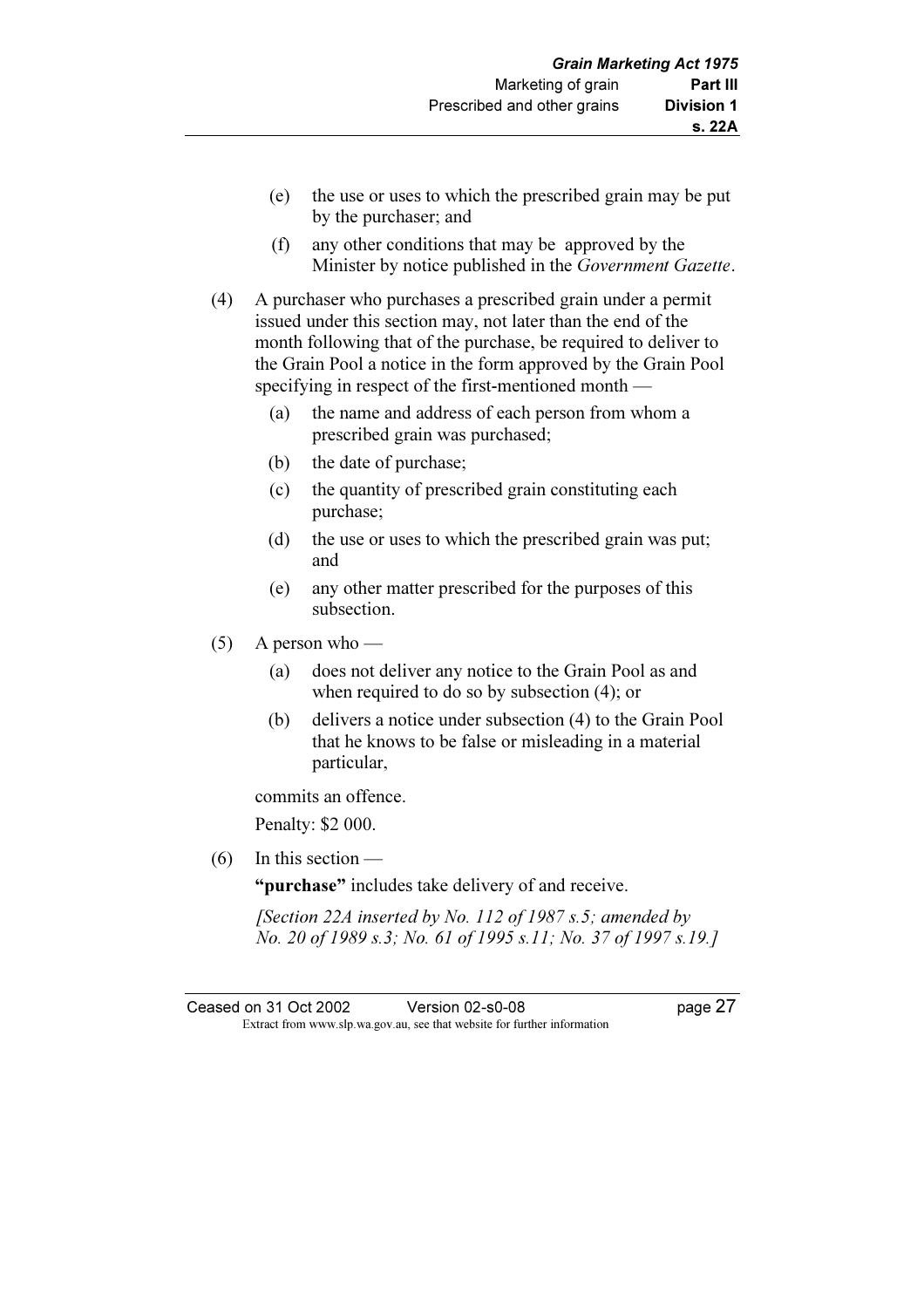#### 22B. Use by purchaser contrary to permit

 A person to whom a permit is issued under section 22A shall  $not$  —

- (a) use, or cause or permit to be used, any of the prescribed grain purchased, taken delivery of or received by that person under that permit for a purpose contrary to the purpose specified in the permit; or
- (b) contravene, or cause or permit to be contravened, any condition attached to the permit issued to that person.

## Penalty:

- (a) for a natural person, \$5 000 or for a second or subsequent offence, \$10 000; or
- (b) for a body corporate, \$25 000 or for a second or subsequent offence, \$50 000.

[Section 22B inserted by No. 112 of 1987 s.5; amended by No. 20 of 1989 s.3; No. 37 of 1997 s.20.]

[22C. Repealed by No. 37 of 1997 s.21.]

## 23. Certain contracts void and severable

- (1) Where a contract related wholly or partially to the sale or delivery of a quantity of a grain, other than barley, which is a prescribed grain and is not completed by the delivery of all that quantity before the appointed date, the contract is, to the extent of the amount of that grain not so delivered, void from the date it was made and is to that extent severable, and any other contract or any transaction in respect of that grain is void and severable to the same extent.
- (2) If any money has been paid in respect of a prescribed grain that is the subject of a contract or transaction that is void under subsection (1), the money shall be repaid in proportion to the extent to which the contract or transaction is so void.

page 28 Version 02-s0-08 Ceased on 31 Oct 2002 Extract from www.slp.wa.gov.au, see that website for further information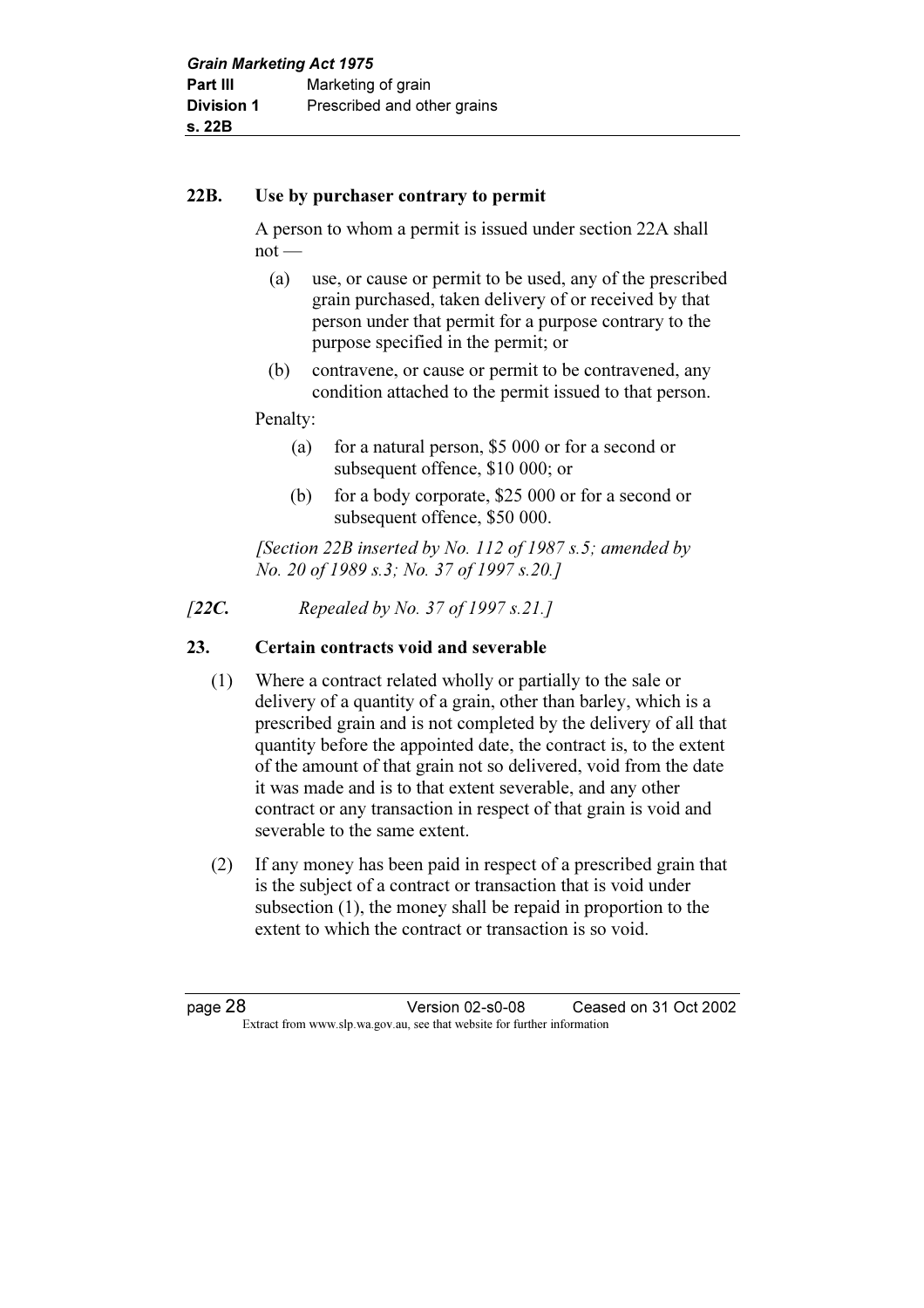(3) Where a contract or transaction, other than a contract entered into under section 34B(1), is void under subsection (1), each party to the contract or transaction shall, within the period of 14 days after the appointed date, submit to the Board in writing complete details of the contract or transaction.

[Section 23 amended by 89 of 1981 s.4.]

## 24. Pool or pools for marketing prescribed grain

- (1) The Grain Pool shall, on such terms and conditions as it thinks fit, establish and maintain a pool or separate pools for the marketing of a prescribed grain produced in a season.
- (2) Within the period of 14 days after a prescribed grain pool is established the Board shall, by advertisement, give notice of the prescribed grain pool and its terms and conditions.
- (3) For each prescribed grain pool the Board shall fix a date on or before which grain for the prescribed grain pool may be delivered to the Grain Pool or a licensed receiver and may vary that date.
- (4) Within the period of 14 days after the closing date is fixed or varied the Board shall, by advertisement, give notice of that date or that date as varied.

[Section 24 amended by No. 37 of 1997  $s.22.1$ ]

## 25. Receival of prescribed grain by the Grain Pool

 Subject to the terms and conditions of a prescribed grain pool, the Grain Pool shall receive for the prescribed grain pool any prescribed grain —

- (a) that is produced in the season to which the prescribed grain pool relates;
- (b) that is delivered for the prescribed grain pool to the Grain Pool or a licensed receiver on or before the

| Ceased on 31 Oct 2002 | Version 02-s0-08                                                         | page 29 |
|-----------------------|--------------------------------------------------------------------------|---------|
|                       | Extract from www.slp.wa.gov.au, see that website for further information |         |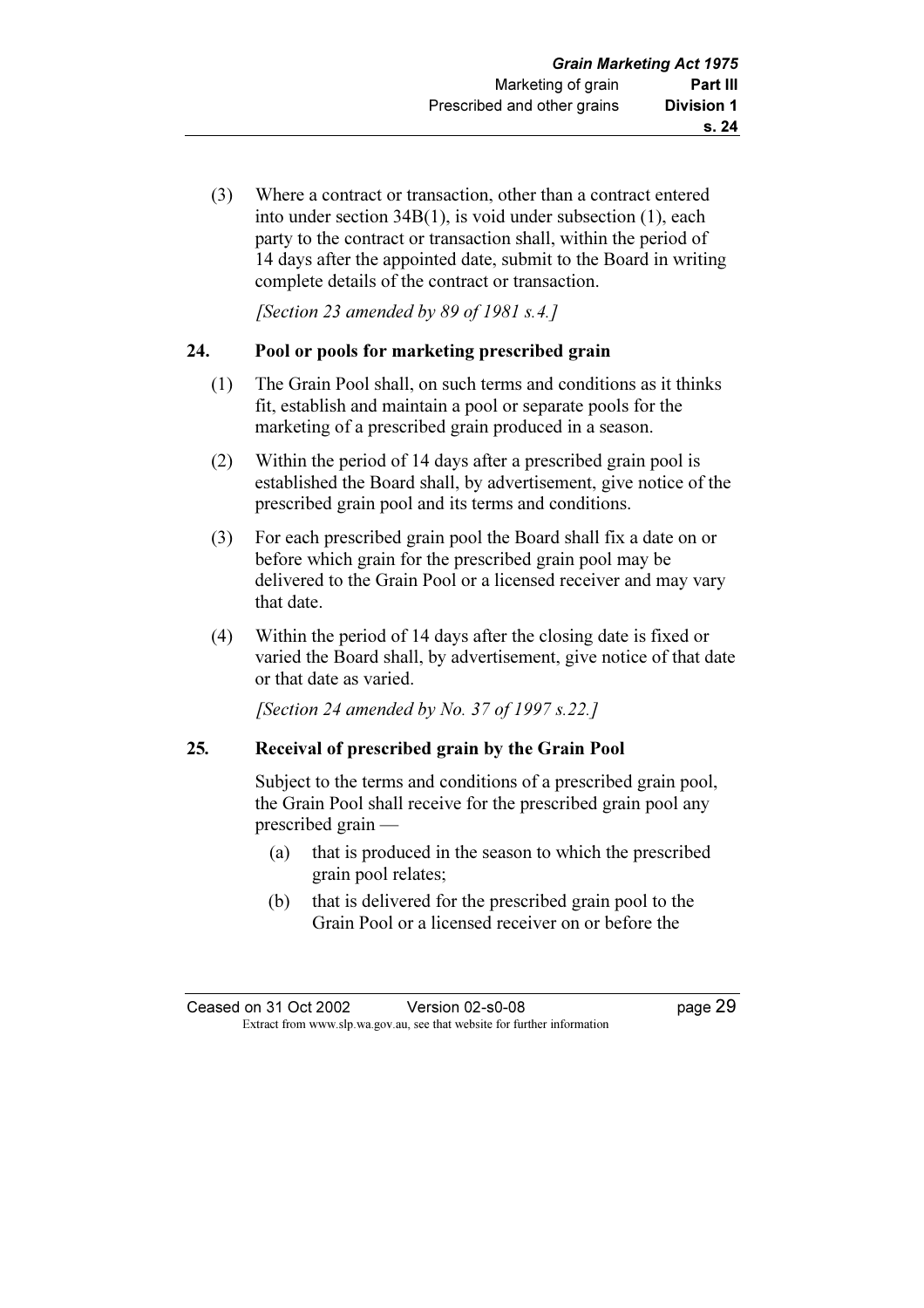closing date of the prescribed grain pool by or on behalf of the producer; and

 (c) that complies with any standards that apply to the prescribed grain pool.

[Section 25 inserted by No. 37 of 1997 s.23.]

## 26. Voluntary pools

- (1) The Grain Pool may establish and maintain each year a voluntary pool, or separate voluntary pools, for the marketing of any grain, other than prescribed grain, produced in a season and delivered to the Grain Pool by producers of the grain, subject to the terms and conditions of the voluntary pool or pools.
- $(2)$  repealed]
- (3) Within the period of 14 days after a voluntary pool is established the Board shall, by advertisement, give notice of the voluntary pool and its terms and conditions.
- (4) For each voluntary pool the Board shall fix a date on or before which grain for the voluntary pool may be delivered to the Grain Pool or a licensed receiver and may vary that date.
- (5) Within the period of 14 days after the closing date is fixed or varied the Board shall, by advertisement, give notice of that date or that date as varied.

[Section 26 amended by No. 37 of 1997 s.24.]

## 27. Producers

 For the purposes of sections 25 and 26, where the Board has reasonable grounds to believe that a person is the producer of the grain delivered to the Grain Pool, he is deemed to be the producer.

page 30 Version 02-s0-08 Ceased on 31 Oct 2002 Extract from www.slp.wa.gov.au, see that website for further information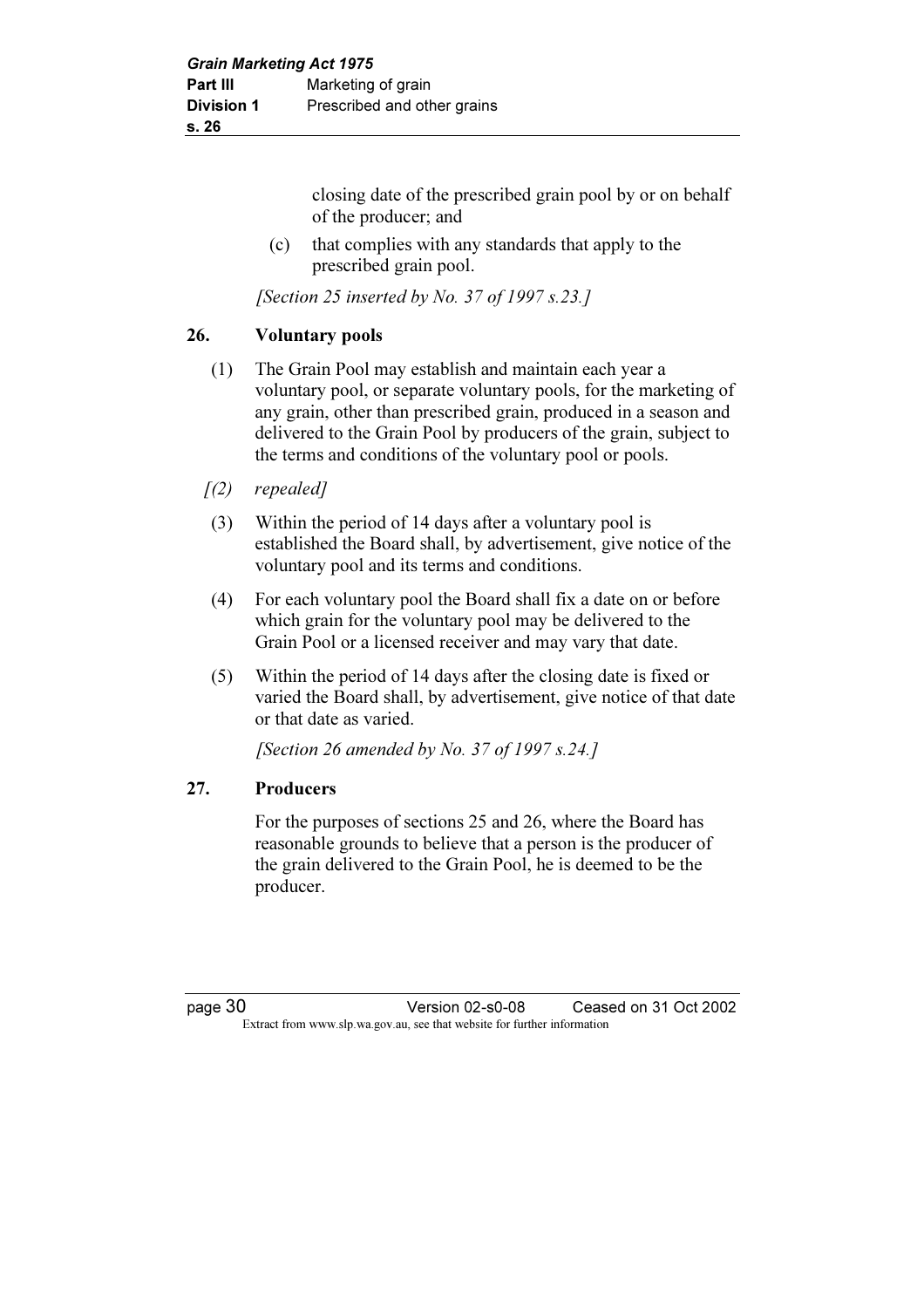#### 28. Levies

- (1) The Governor, on the recommendation of the Minister after the Minister has consulted producer organizations, may by Order give authority to the Grain Pool to impose levies on any grain specified in the Order to the extent so specified and may by Order vary or revoke an authority given pursuant to this subsection.
- (2) Where the Governor gives an authority pursuant to subsection (1), the Grain Pool shall impose the levies on producers who deliver to the Grain Pool grain that is the subject of the authority.
- (2a) Where pursuant to subsection (1) the Governor varies or revokes an authority previously given by him pursuant to that subsection, the Grain Pool shall vary or revoke the levies imposed pursuant to subsection (2) by the Grain Pool on producers in accordance with the Governor's variation or revocation.
- (3) The amount of the levies so imposed in respect of a grain shall be applied for grain research and shall be paid into a reserve fund to be known as the Grain Research Fund.
- (4) There shall be a committee to be known as the Grain Research Committee to advise the Minister on the application of the Grain Research Fund.
- (5) The Grain Research Committee
	- (a) shall consist of 5 persons appointed by the Minister on such terms and conditions as he thinks fit —
		- (i) 2 of whom shall be producers appointed from a panel of names submitted by producer organizations;
		- (ii) one of whom shall be a Director referred to in section  $9(2)(a)$ ;

Ceased on 31 Oct 2002 Version 02-s0-08 page 31 Extract from www.slp.wa.gov.au, see that website for further information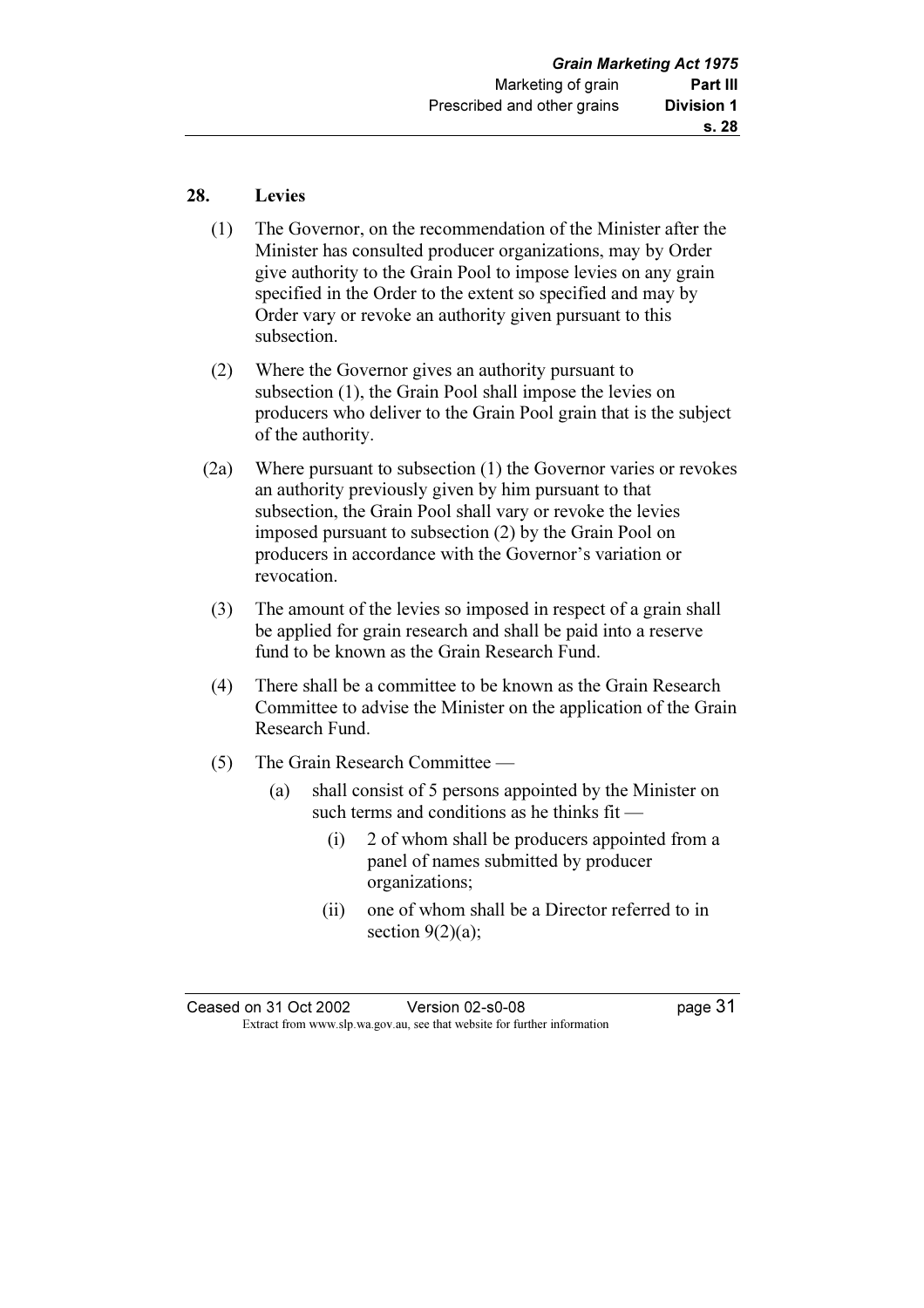- (iii) one of whom shall be a representative of the department of the Public Service principally assisting the Minister in the administration of this Act; and
- (iv) one of whom shall be a representative of the University of Western Australia;

and

- (b) may function notwithstanding any vacancy on it.
- (6) Prior to the first occasion on which appointments are to be made of members of the Grain Research Committee referred to in subsection (5)(a)(i), and on each occasion thereafter when the office of such a member becomes vacant, the Minister shall, in writing, request producer organizations to submit to him, in writing, a panel of names of producers who are willing to be appointed members of the Grain Research Committee.
- (7) Where producer organizations have been requested, pursuant to subsection (6) to submit a panel of names to the Minister and no such panel has been duly submitted within 28 days of the request having been made, the Minister may appoint as a member of the Grain Research Committee such producers or producer, as the case requires, as the Minister thinks fit.
- (8) Any person appointed to the Grain Research Committee may be removed by the Minister at any time.
- (9) The Grain Pool shall pay from the Grain Research Fund for the purposes thereof such sums as are recommended by the Grain Research Committee and approved by the Minister.

[Section 28 amended by No. 4 of 1981 s.2; No. 61 of 1995 s.13; No. 37 of 1997 s.25.]

#### 29. Grain vests in the Grain Pool

 (1) Where the Grain Pool receives grain for a pool, the grain is vested in the Grain Pool freed and discharged from all trusts and

page 32 Version 02-s0-08 Ceased on 31 Oct 2002 Extract from www.slp.wa.gov.au, see that website for further information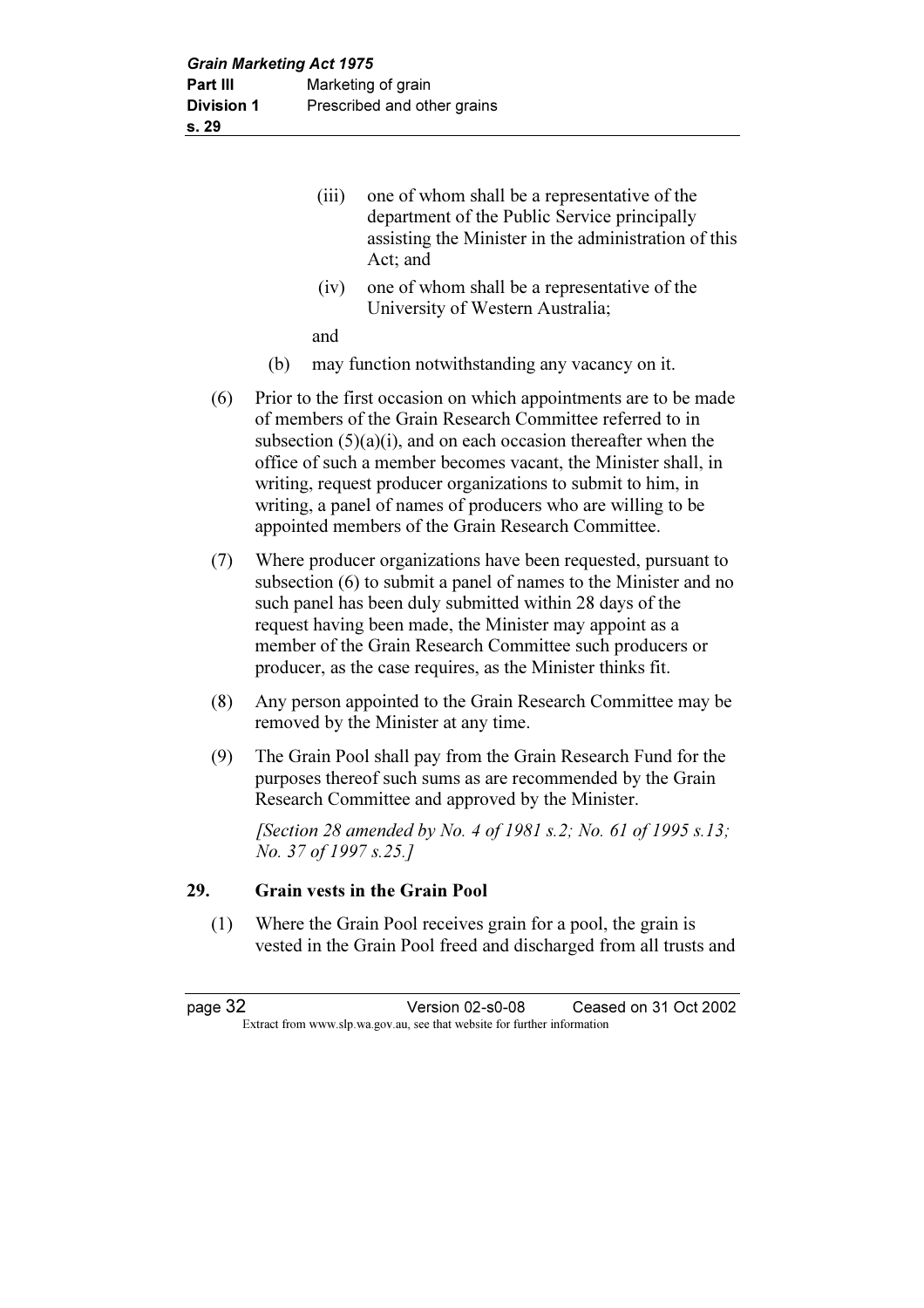encumbrances, and all previous rights and interests of any person in respect of the grain are converted into an entitlement to compensation under this Act by a person to whom a certificate is issued or his assignee.

- (2) On the recommendation of the Minister, the Governor may, by Order, declare that a grain (other than a prescribed grain) specified in the Order shall on and after a date so specified be a special approved grain, and that grain shall be a special approved grain on and after that date unless and until it ceases to be a special approved grain pursuant to subsection (3).
- (3) On the recommendation of the Minister the Governor may, by Order, declare that a special approved grain shall cease to be a special approved grain on and after a date so specified and that grain shall not be a special approved grain on and after that date unless and until it again becomes a special approved grain pursuant to subsection (2).
- (4) Notwithstanding section 9 of the Bulk Handling Act 1967, where any portion of a special approved grain is delivered to, and received by, the Company within the meaning of that  $Act -$ 
	- (a) the Company is deemed to have received it, as a licensed receiver within the meaning of this Act, on behalf of the Grain Pool; and
	- (b) the Grain Pool is, for the purposes of subsection (1), deemed to have received it —
		- (i) for the current voluntary pool for the marketing of such grain of a like grade and classification to that of the portion so delivered and received; or
		- (ii) if there is no such current voluntary pool, for the next succeeding voluntary pool for the marketing of such grain of a like grade and classification to that of the portion so delivered and received.

[Section 29 amended by No. 37 of 1997 s.26.]

| Ceased on 31 Oct 2002 | Version 02-s0-08                                                         | page 33 |
|-----------------------|--------------------------------------------------------------------------|---------|
|                       | Extract from www.slp.wa.gov.au, see that website for further information |         |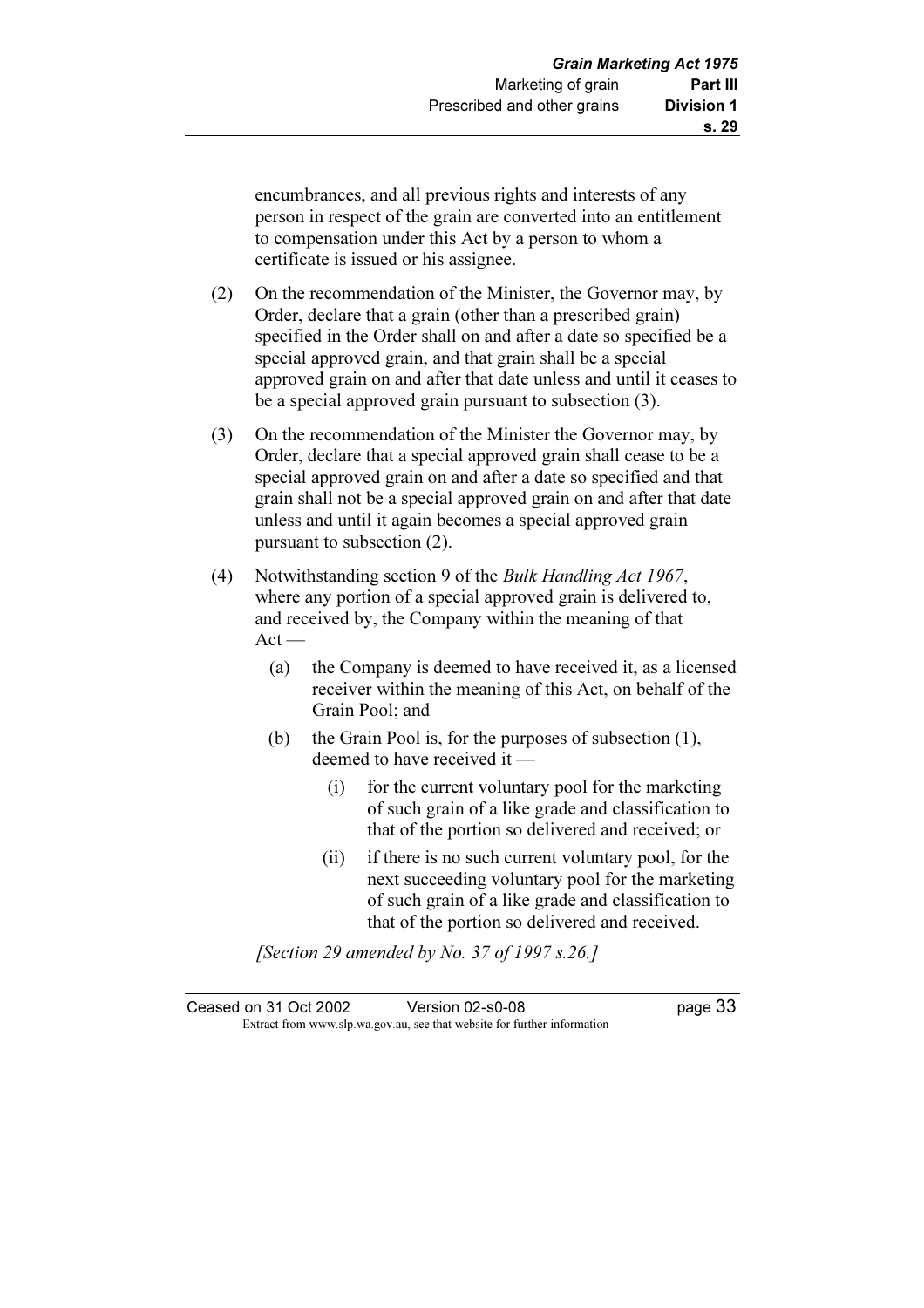#### 30. Classification and certificate

- (1) As soon as practicable after the Grain Pool receives grain for a pool the Board —
	- (a) shall classify or cause to be classified each lot of the grain;
	- (b) shall determine or cause to be determined premiums or the dockages on each lot of the grain;
	- (c) shall issue a certificate in the prescribed form to the person by whom or on whose behalf that lot was delivered or, if he authorizes the Board in writing, before or at the time of delivery, to issue the certificate to another person, issue it to that other person; and
	- (d) shall, in the certificate, certify in respect of that lot
		- (i) its quantity and its classification or classifications and the premiums or dockages thereon; and
		- (ii) that compensation for it is payable to the person to whom the certificate is issued or his assignee.
- (2) Where there is more than one producer of a particular lot of grain, the Board may grant separate certificates in accordance with the respective interests of the producers.

[Section 30 amended by No. 37 of 1997 s.27.]

## 31. Sale of grain by the Grain Pool

- (1) The Grain Pool may sell grain vested in it under section 29(1) to such persons, at such prices, and on such terms as the Board thinks fit.
- (2) Without limiting the generality of subsection (1) the Grain Pool may, for the purposes of that subsection —
	- (a) employ agents;

page 34 Version 02-s0-08 Ceased on 31 Oct 2002 Extract from www.slp.wa.gov.au, see that website for further information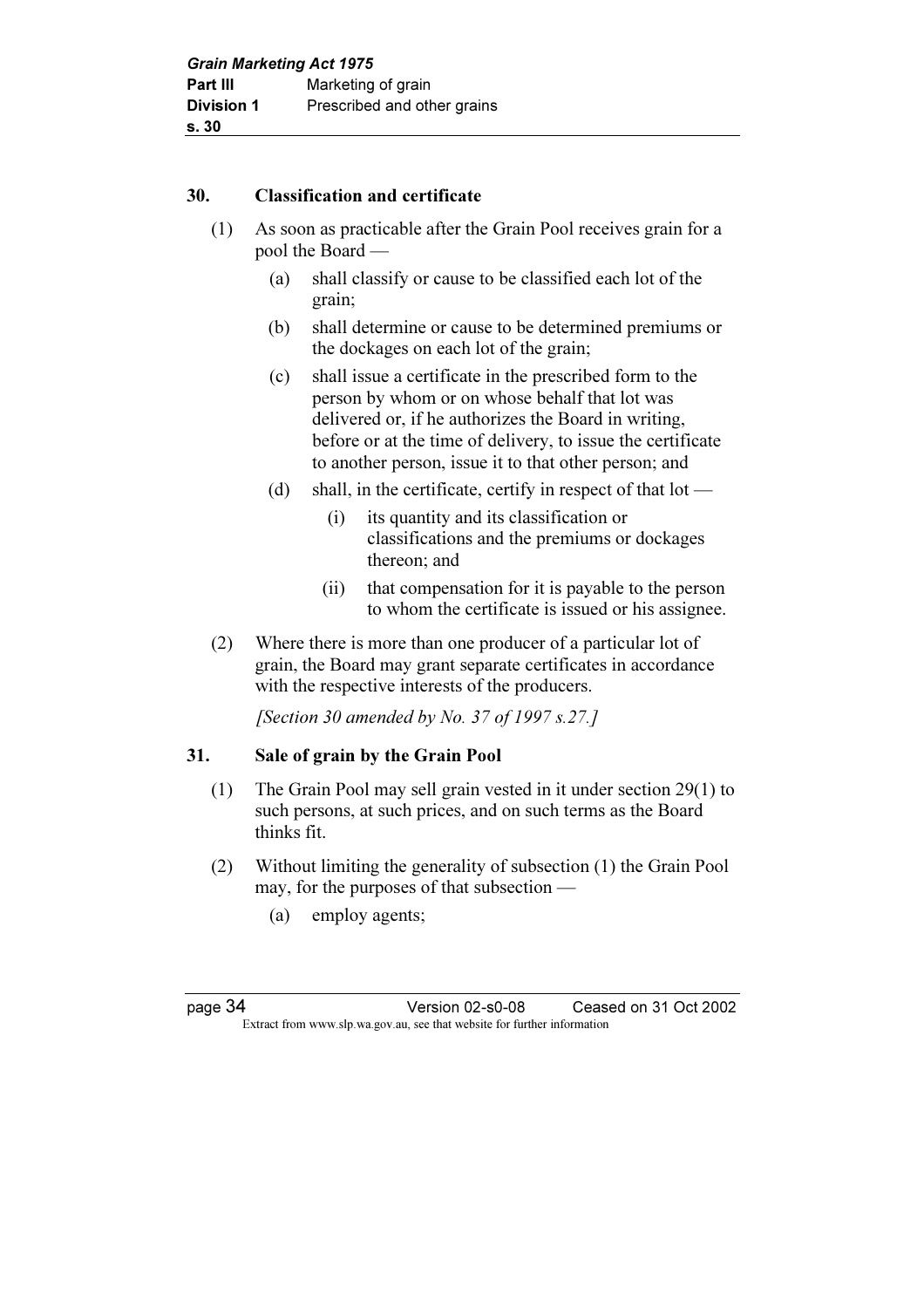- (b) supply grain for consumption in the State or those parts of the State where there is a shortage of grain;
- (c) export grain, or sell grain for export, to other countries or States or Territories; and
- (d) exercise a power conferred on the Grain Pool under section  $19(2)(c)$  or (d) or enter into any agreement relating to the marketing of grain with a Commonwealth authority, a grain marketing board or corporation of another State or a Territory, any person, or any association of persons.
- (3) The accounts of the Grain Pool shall show separately the receipts and payments in respect of the different classifications, if any, of grain in a pool.
- (4) Subject to section 34C(3), out of the proceeds of the sale of grain vested in the Grain Pool under section 29(1) the Grain  $Pool$ 
	- (a) shall pay the costs and expenses of administering this Act;
	- (b) shall pay all amounts payable in respect of entitlements to compensation under section 32; and
	- (c) shall make all other payments authorized by this Act.

 [Section 31 amended by No. 89 of 1981 s.5; No. 37 of 1997 s.28.]

## 32. Compensation

- (1) A producer who delivers grain to the Grain Pool for a pool, or on whose behalf grain is so delivered, has an entitlement to compensation determined in accordance with this section.
- (2) The Board shall determine entitlements to compensation to be paid in respect of the grain in a pool and shall base the determination on the rate or rates per tonne of grain computed by reference to —

Ceased on 31 Oct 2002 Version 02-s0-08 Page 35 Extract from www.slp.wa.gov.au, see that website for further information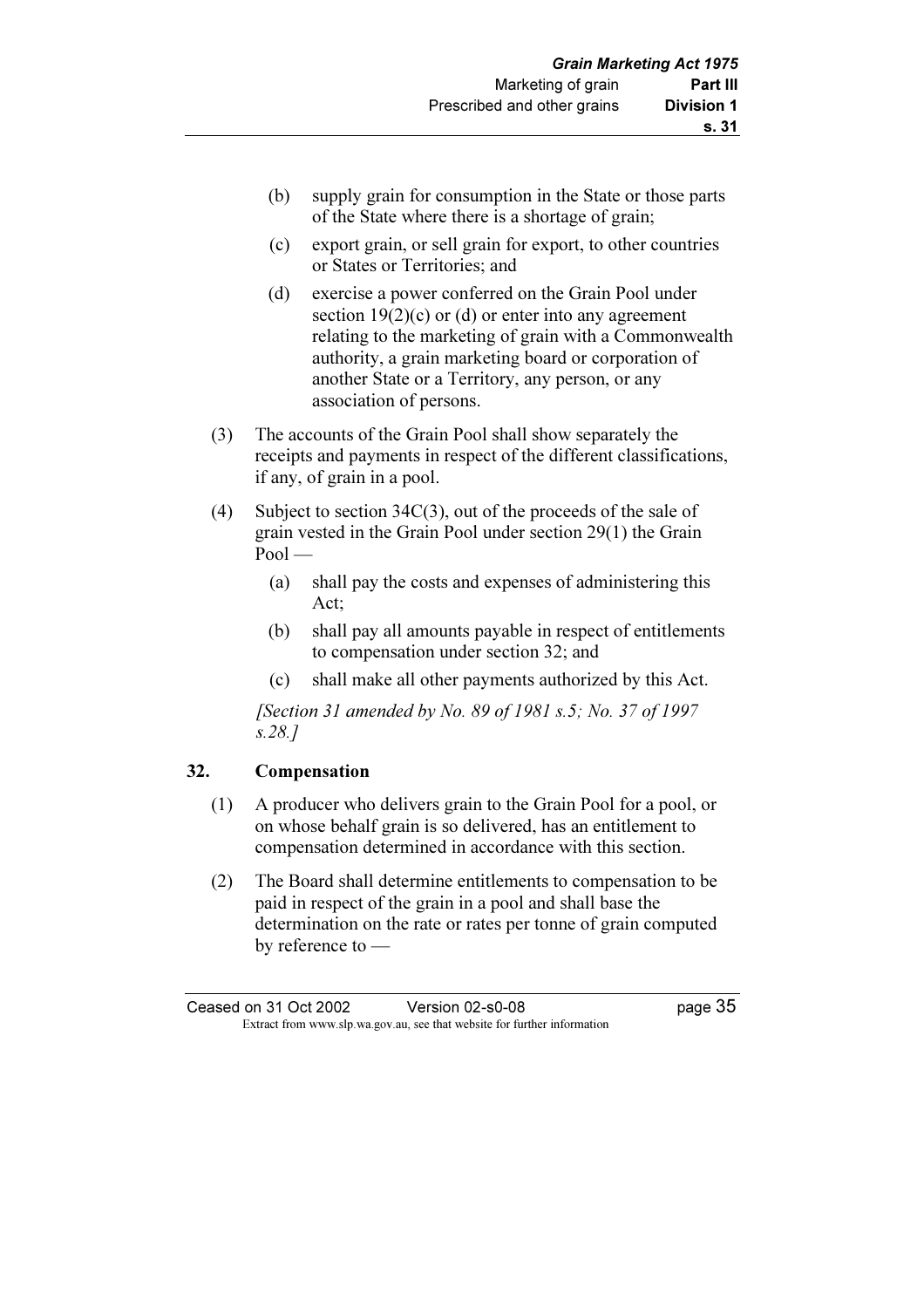- (a) the net proceeds from the sale of the grain;
- (b) the quantities of the grain;
- (c) the classifications of the grain; and
- (d) the premiums or dockages on the grain,

 but the Board shall not make a determination until, in the opinion of the Board, the Grain Pool has sold a sufficient quantity of the grain to enable the Board to make a just determination.

- (3) An entitlement to compensation determined under subsection (2) is subject to being reduced by the amount of any levies that may have been imposed under section 28.
- (4) Pending the determination of an entitlement to compensation, the Grain Pool may make, at such time or times and on such terms and conditions as the Board thinks fit, advance payment on account of the entitlement.

[Section 32 inserted by No. 37 of 1997 s.29.]

#### 32A. Settlement of claims before determination

- (1) Where under section 32(4) the Grain Pool has made one or more advance payments on account of entitlements to compensation in respect of the grain in a pool, the Grain Pool may, before determination of the entitlements under section 32(2), make an offer of payment in full settlement of each entitlement.
- (2) Where under subsection (1) the Grain Pool has made an offer of payment but the offer has not been accepted by every person to whom the offer was made, the Grain Pool may, before determination of the entitlements under section 32(2), make a further offer or offers of payment in full settlement of any entitlements to compensation that remain outstanding.
- (3) An offer of payment under subsection (1) or (2) may be made upon and subject to such terms and conditions as may be specified by the Grain Pool, but every such offer of payment

page 36 Version 02-s0-08 Ceased on 31 Oct 2002 Extract from www.slp.wa.gov.au, see that website for further information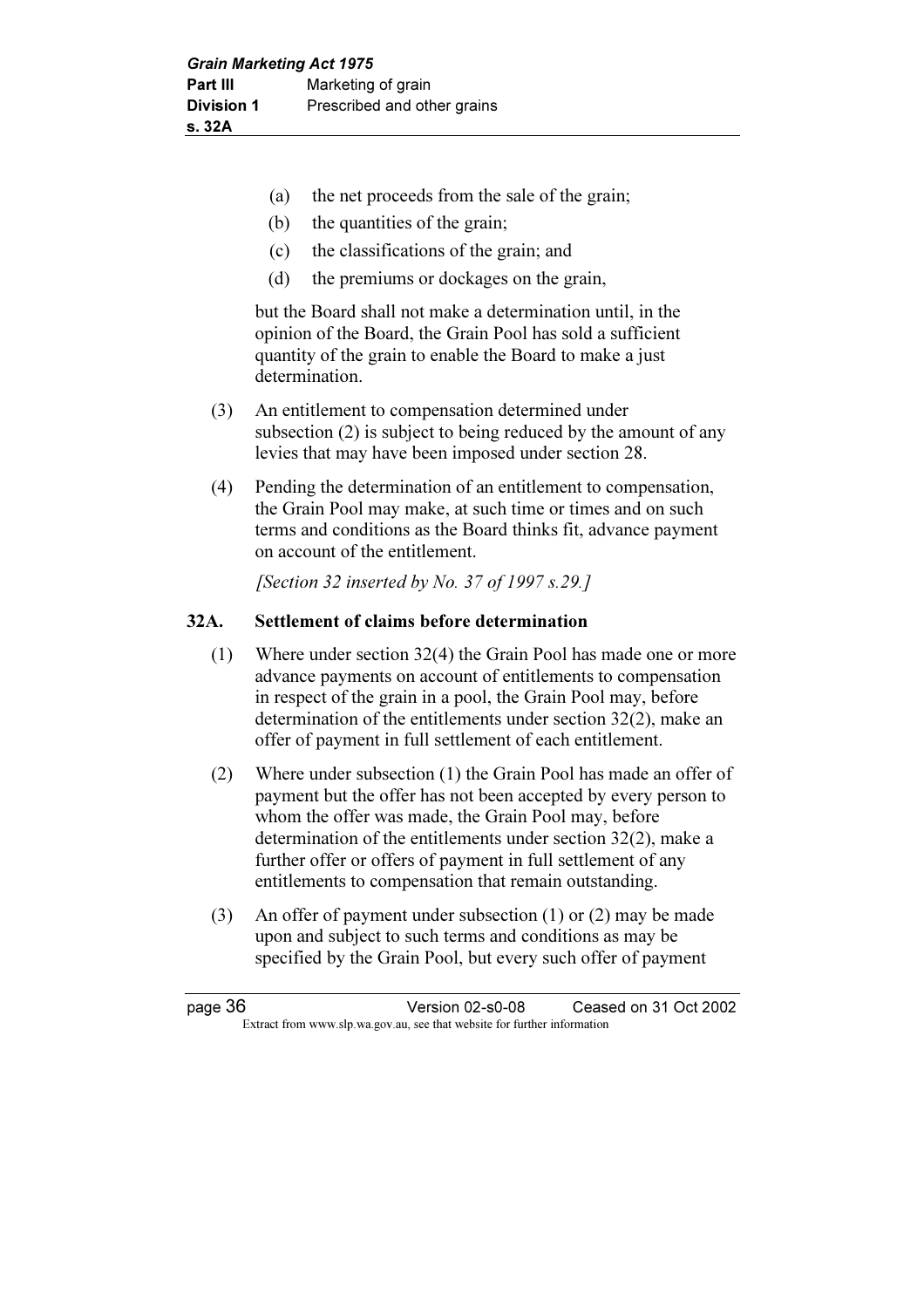shall be made on the same terms and conditions to all persons who have like entitlements to compensation.

- (4) Payment by the Grain Pool, upon the valid acceptance of an offer under this section —
	- (a) is subject to being reduced by the amount of any levies that may have been imposed under section 28; and
	- (b) has effect to extinguish the entitlement to compensation to which the payment relates.

[Section 32A inserted by No. 92 of 1982 s.4; amended by No. 37] of 1997 s.30.]

## 32B. Prior Payment Reserve Fund

- (1) Where the payment of compensation in respect of the grain in a pool has included payment under section 32A and a surplus results in respect of that pool, the amount of the surplus shall be paid into a fund to be known as the Prior Payment Reserve Fund.
- (2) The Prior Payment Reserve Fund shall be applied by the Grain Pool as a first priority to meet any prior deficit which may have arisen in the case of a pool in respect of which any payment of compensation under section 32A has been made.
- (3) Subject to subsection (2), the Prior Payment Reserve Fund may be applied by the Grain Pool for the following purposes -
	- (a) after consultation with the Minister, in such manner as to directly benefit the grain industry;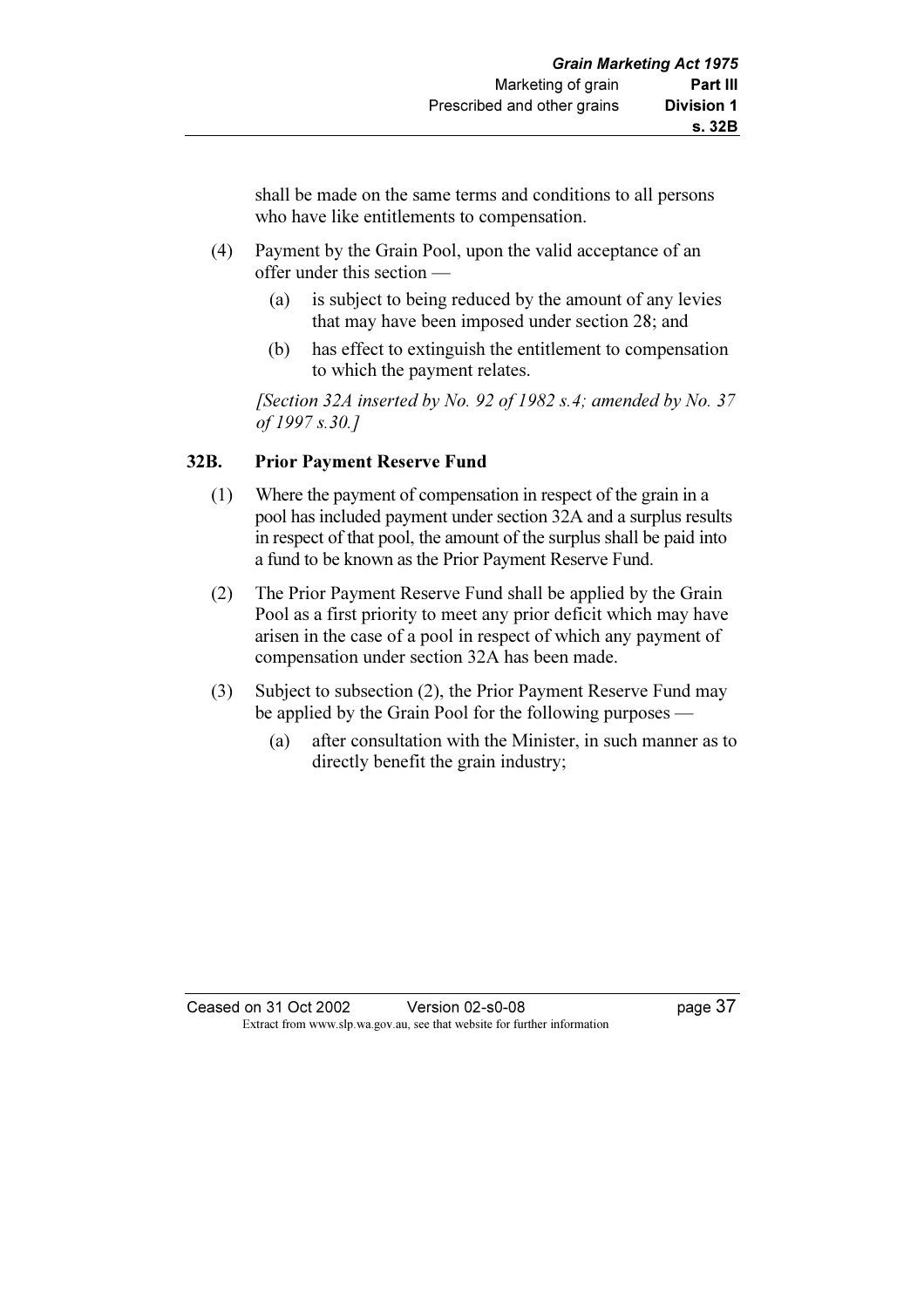(b) to the extent of the amount of a surplus derived from a particular pool, to make a rateable distribution of all or part of that amount to those persons who accepted an offer of payment under section 32A with respect to their entitlements to compensation from that pool,

 but, before authorizing any payment under this subsection from the Prior Payment Reserve Fund, the Grain Pool shall have regard to the need to maintain proper reserves.

[Section 32B inserted by No. 92 of 1982 s.4; amended by No. 37 of 1997 s.31.]

## 33. Classification and dockages

 For the purposes of this Division, classifications, premiums and dockages in respect of a grain delivered to the Grain Pool shall be determined in accordance with the procedures provided in relation to grades and dockages by or under the Bulk Handling Act 1967, but where no procedure is so provided shall be determined by the Board subject to like procedures for persons who are dissatisfied with the determination to those provided by and under section 43(5), (5a) and (6) of that Act in respect of grain to which that section applies.

[Section 33 amended by No. 4 of 1981 s.3; No. 37 of 1997 s.32.]

## 34. Licensed receivers on behalf of the Grain Pool

- (1) For the purposes of this Act, where a person makes application in writing giving such information as the Board requires, the Grain Pool may, on such conditions as the Board thinks fit, grant to that person a licence to receive and handle a grain on behalf of the Grain Pool.
- (2) The Company within the meaning of the Bulk Handling Act 1967 has by virtue of this subsection a licence to receive and handle a grain on behalf of the Grain Pool.

page 38 Version 02-s0-08 Ceased on 31 Oct 2002 Extract from www.slp.wa.gov.au, see that website for further information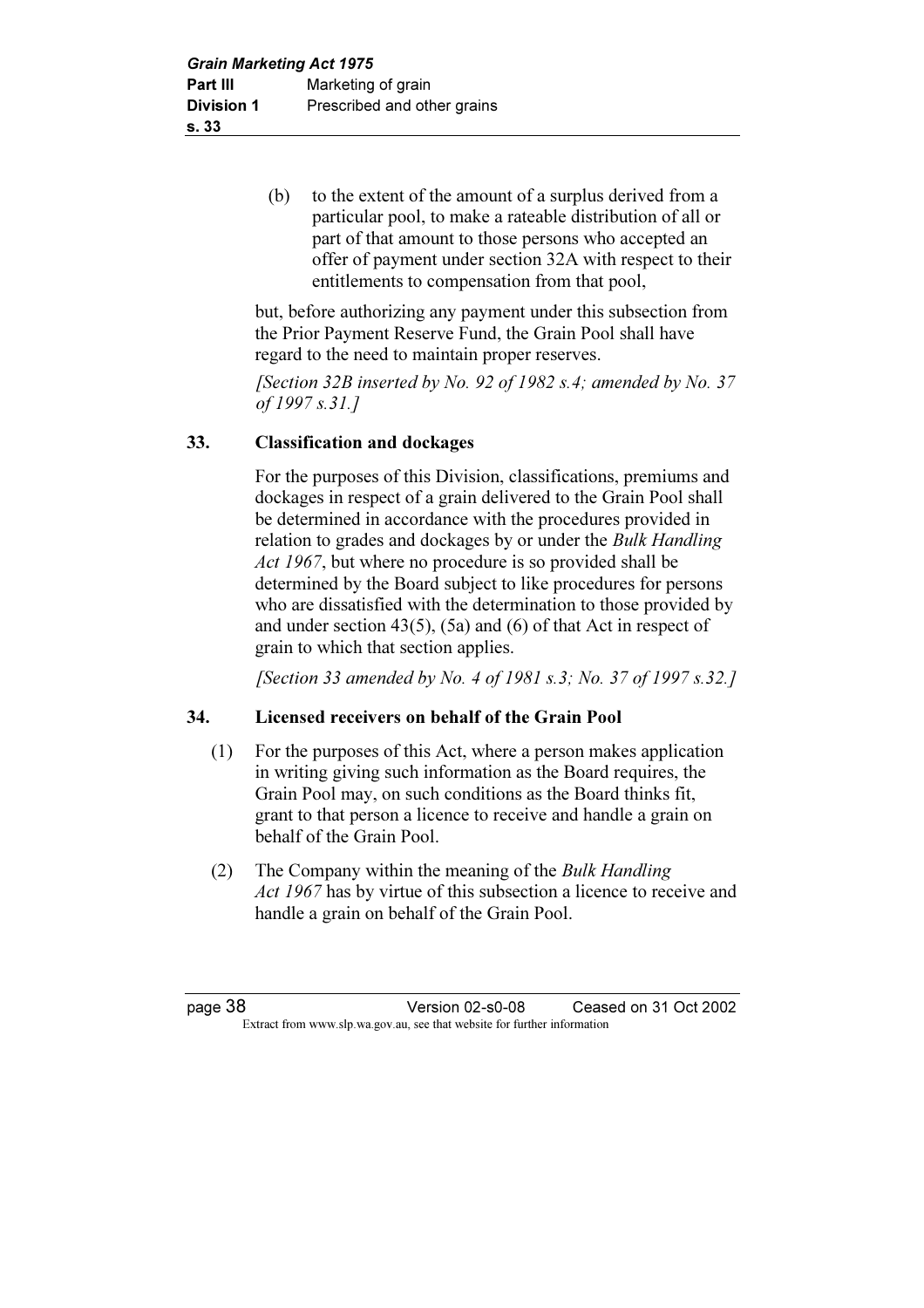(3) A licensed receiver shall not dispose of grain received on behalf of the Grain Pool except as directed by the Board.

Penalty:

- (a) for a natural person, \$5 000 or for a second or subsequent offence, \$10 000; or
- (b) for a body corporate, \$25 000 or for a second or subsequent offence, \$50 000.
- (4) A licensed receiver may, in addition to receiving and handling a grain, exercise, in respect of the grain, such other functions on behalf of the Grain Pool as the Board directs.
- (5) The Grain Pool shall, out of the moneys held by the Grain Pool for the purposes of this Act, pay to a licensed receiver, for the services performed and the facilities provided by him on behalf of the Grain Pool, such remuneration and expenses as the Board approves.

 [Section 34 amended by No. 112 of 1987 s.6; No. 20 of 1989 s.3; No. 37 of 1997 s.33.]

## Division 2 — Trading

[Heading inserted by No. 89 of 1981 s.6.]

## 34A. Authorized grains

- (1) The Minister may, by notice published in the Government Gazette, declare that a grain, other than a prescribed grain or a special approved grain, shall, on and after a date specified in the notice, be an authorized grain, and that grain shall be an authorized grain on and after that date unless and until it ceases to be an authorized grain pursuant to subsection (2) or (3).
- (2) The Minister may, by notice published in the Government Gazette, declare that an authorized grain shall cease to be an authorized grain on and after a date specified in the notice and that grain shall not be an authorized grain on and after that date

Ceased on 31 Oct 2002 Version 02-s0-08 page 39 Extract from www.slp.wa.gov.au, see that website for further information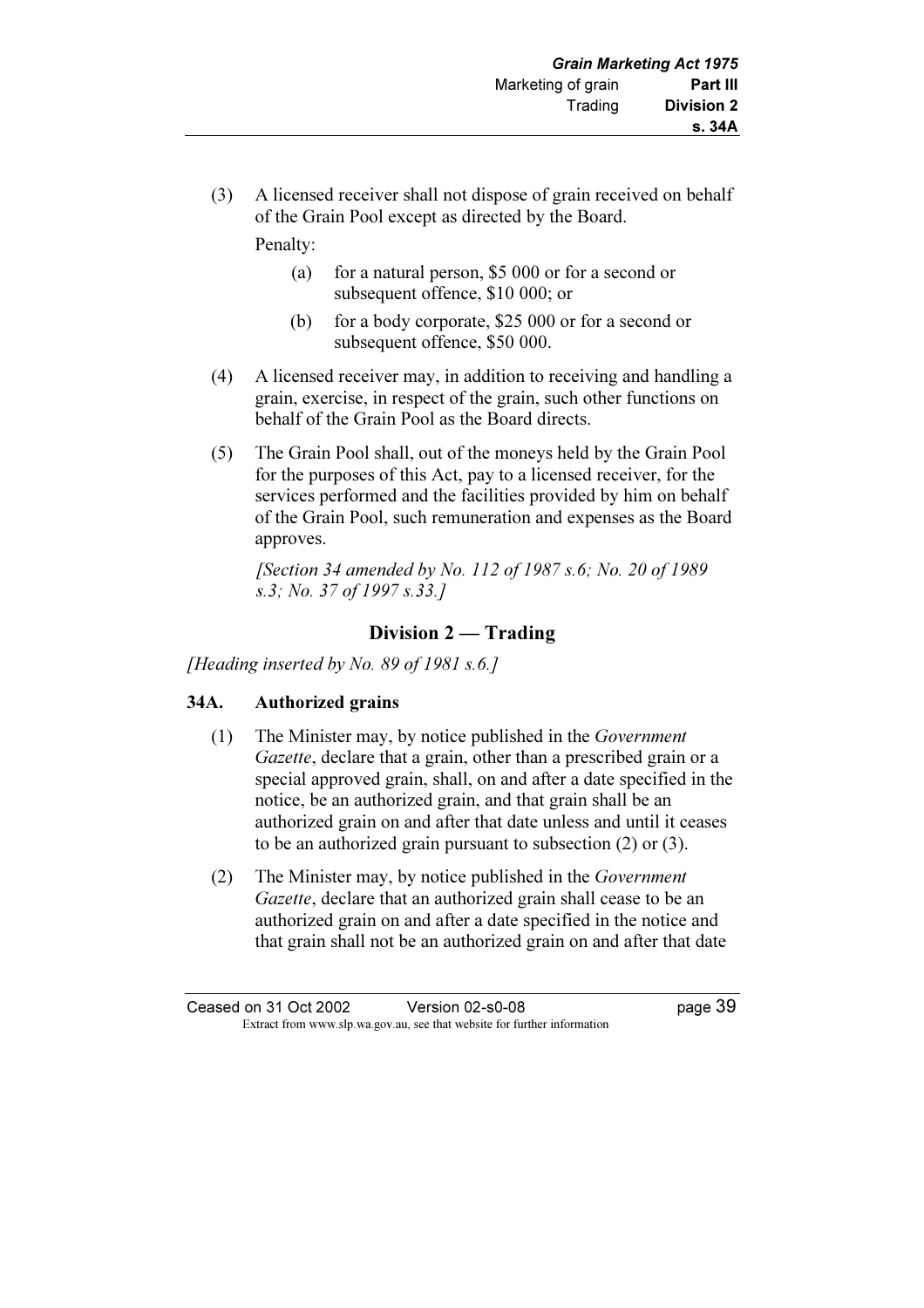unless and until it again becomes an authorized grain pursuant to subsection (1).

 (3) Where a grain that is an authorized grain becomes a prescribed grain or a special approved grain, the Order under section 20(2) or 29(2) as the case may be, shall specify that, on and after the date on which that grain becomes a prescribed grain or a special approved grain, as the case may be, that grain shall cease to be an authorized grain, and that grain shall not be an authorized grain on and after that date unless and until it again becomes an authorized grain pursuant to subsection (1).

[Section 34A inserted by No. 89 of 1981 s.6; amended by No. 37 of 1997 s.34.]

## 34B. Purchase of authorized grain by the Grain Pool

- (1) The Grain Pool may in accordance with this Division, enter into a contract in respect of —
	- (a) authorized grain; or
	- (b) prescribed grain,

 or both, with any person for the purpose of acquiring any such grain, and a contract entered into under this subsection may make such provision as to price and contain such terms and conditions as may be agreed between the parties.

- (1a) The Grain Pool may not, in any one year, contract under subsection (1) to acquire prescribed grain in excess of the maximum amount —
	- (a) specified in the annual operational plan for the time being in force under section 19H; or
	- (b) if no amount is so specified, decided by the Minister in writing, after consultation with the Grain Pool,

in relation to that grain.

page 40 Version 02-s0-08 Ceased on 31 Oct 2002 Extract from www.slp.wa.gov.au, see that website for further information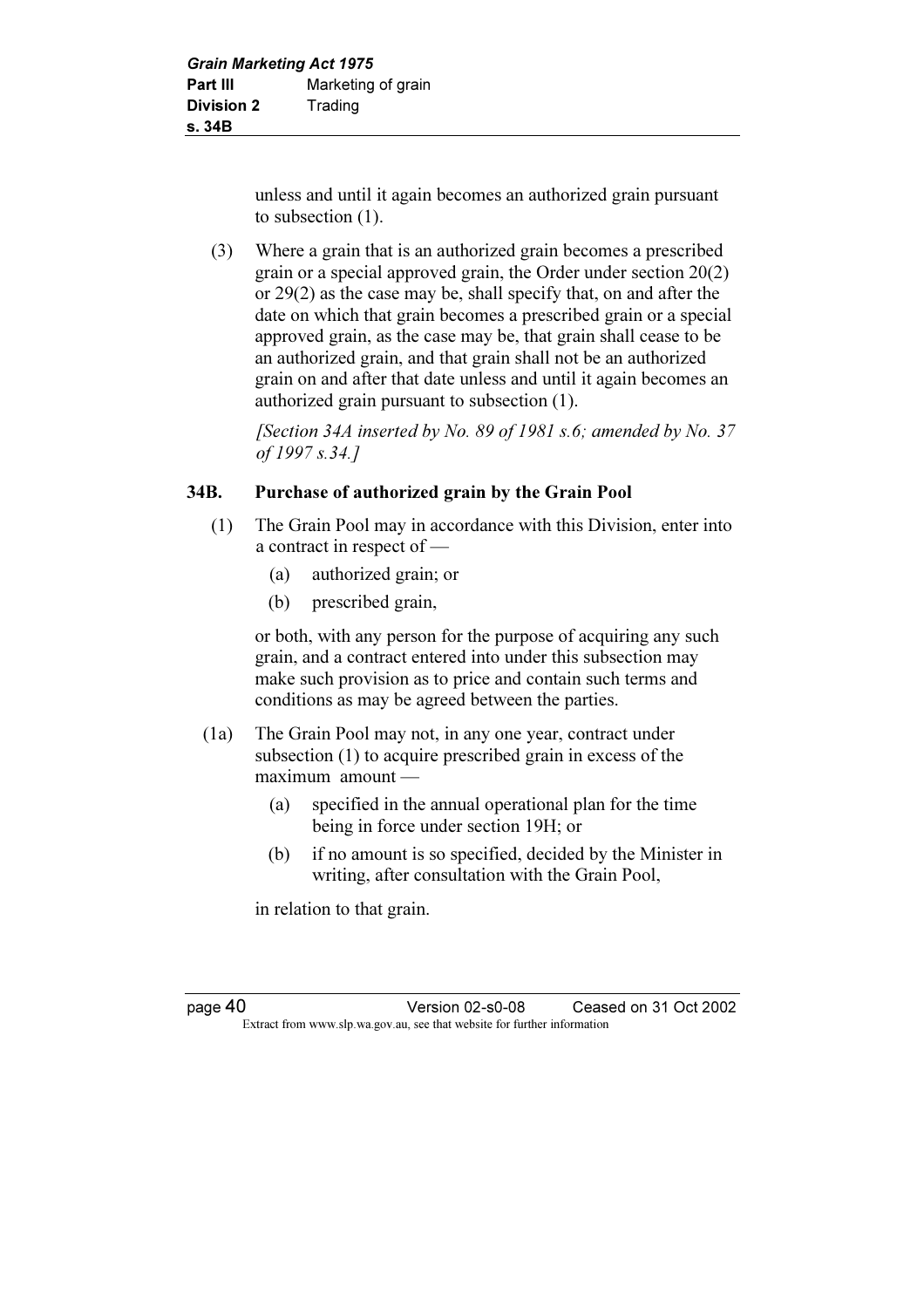- (2) Subject to section 23, a contract entered into under subsection (1) is valid and enforceable notwithstanding —
	- (a) that the contract was entered into in respect of authorized grain and that grain has ceased to be authorized grain; or
	- (b) that the contract was entered into in respect of prescribed grain in excess of the maximum amount that the Grain Pool is to acquire under subsection (1a).

[Section 34B inserted by No. 89 of 1981 s.6; amended by No. 61] of 1995 s.14; No. 37 of 1997 s.35.]

#### 34C. Sale of grain by the Grain Pool

- (1) Subsections (1) and (2) of section 31 apply in relation to grain acquired by the Grain Pool under section 34B as if it were grain vested in the Grain Pool under section 29(1).
- (2) The accounts of the Grain Pool shall show
	- (a) the receipts and payments in respect of its trading activities under this Division separately from the receipts and payments in respect of grain received for a pool; and
	- (b) the receipts and payments in respect of each grain in which it trades under this Division separately from the receipts and payments in respect of any other grain in which it so trades.
- (3) Out of the proceeds of the sale of grain acquired by the Grain Pool under section 34B(1) the Grain Pool —
	- (a) shall pay such part of the costs and expenses of administering this Act as is attributable to the trading activities of the grain Pool under this Division;
	- (b) shall pay the contract price in relation to grain acquired under section 34B(1), and any other amounts payable by the Grain Pool pursuant to a contract entered into under that subsection; and

Ceased on 31 Oct 2002 Version 02-s0-08 page 41 Extract from www.slp.wa.gov.au, see that website for further information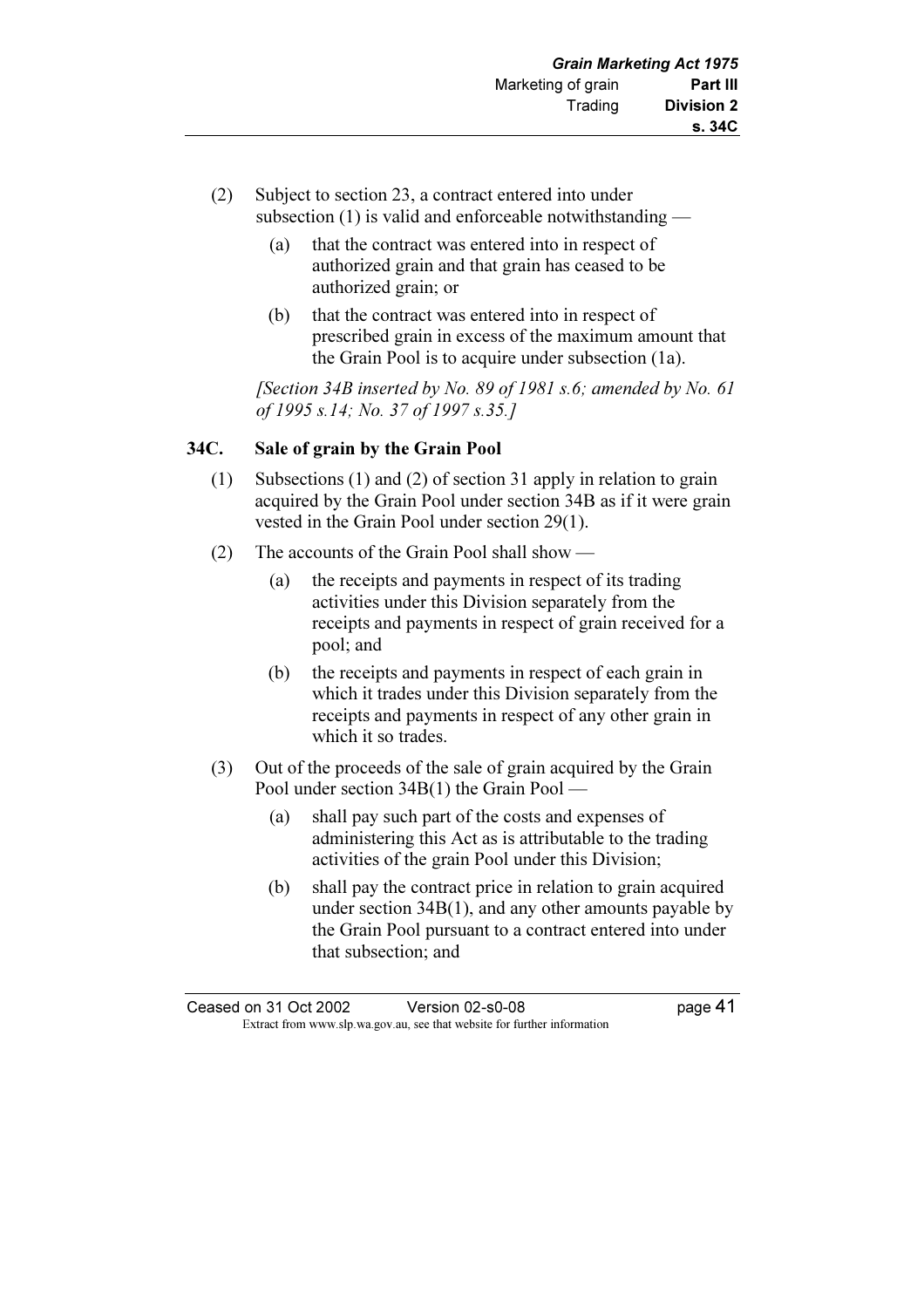(c) shall make any other payments authorized by this Act that relate to grain acquired under section 34B(1).

[Section 34C inserted by No. 89 of 1981 s.6.]

#### 34D. Application of surplus

 The whole or any part of surplus money in the hands of the Grain Pool derived from trading under this Division in a particular grain during the immediately preceding financial year may —

- (a) where the Grain Pool, after consultation with the Minister, so determines, be applied by the Grain Pool in such manner as to directly benefit the grain industry; or
- (b) where the Grain Pool so determines, be rateably distributed amongst persons with whom the Grain Pool entered into contracts under section 34B(1) during the year in which the surplus arose for the purpose of acquiring the grain traded,

 but in so determining the Grain Pool shall have regard to the need to meet prior deficits that have arisen from trading under this Division in that or any other grain, and to maintain proper reserves.

[Section 34D inserted by No. 89 of 1981 s.6 $\degree$ .]

#### 34E. Reserve fund may be applied to meet trading deficit

 Where the Grain Pool does not have sufficient surplus money derived from trading under this Division, it may apply such amounts of the reserve fund as it considers necessary to fulfil its obligations under this Division.

[Section 34E inserted by No. 61 of 1995 s.15.]

#### 34F. Approval of Minister

 The Grain Pool must have the written approval of the Minister before applying any amount from the reserve fund under section 34E.

page 42 Version 02-s0-08 Ceased on 31 Oct 2002 Extract from www.slp.wa.gov.au, see that website for further information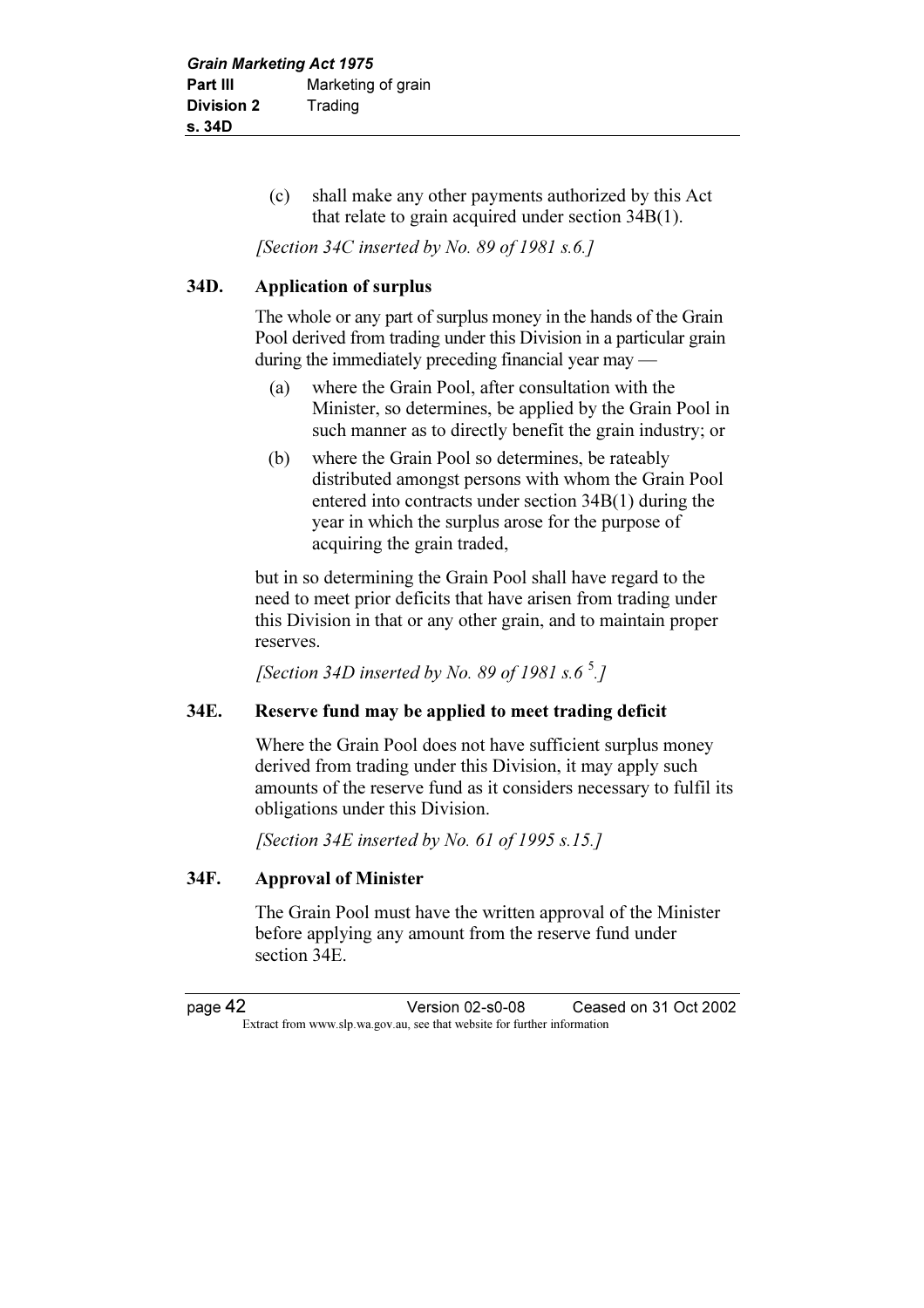[Section 34F inserted by No. 61 of 1995 s.16.]

Ceased on 31 Oct 2002 Version 02-s0-08 page 43 Extract from www.slp.wa.gov.au, see that website for further information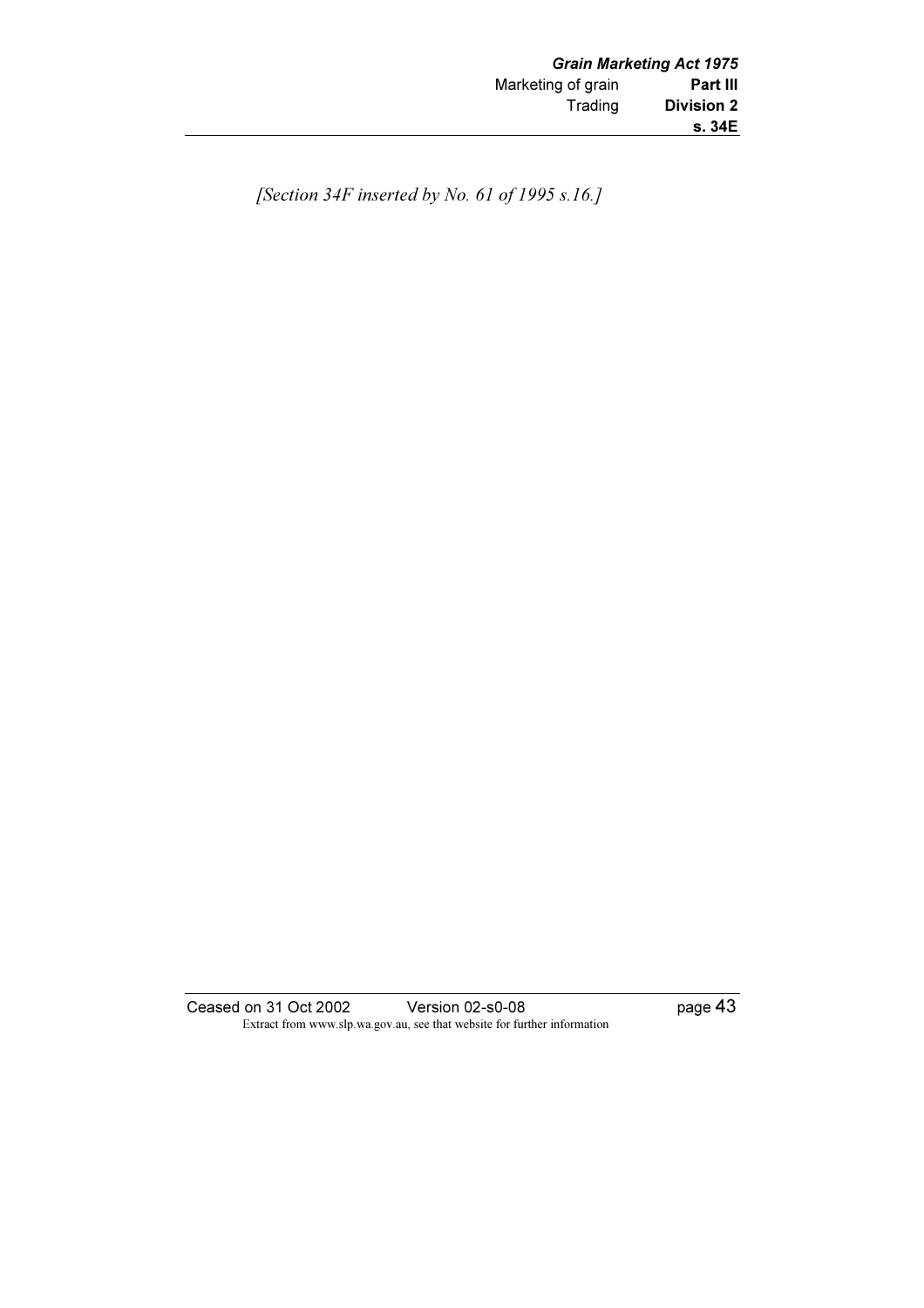s. 35

## Part IV — Miscellaneous

#### 35. Accounts

- $(1)$  repealed]
- (1a) The accounts kept by the Grain Pool in respect of a pool shall show, separately from other receipts and payments, the receipts and payments which relate to the entitlements to compensation settled under section 32A and shall indicate the amount of the deficit or surplus resulting from the settlement of entitlements in that manner and, in the case of a surplus, the payment of that surplus into the Prior Payment Reserved Fund established by section 32B.

 $(2)-(4)$  repealed.]

[Section 35 amended by No. 92 of 1982 s.5; No. 98 of 1985 s.3.] (as amended by No. 4 of 1986 s.  $3(c)$ ); No.  $37$  of 1997 s.  $36.$ ]

#### 36. Guarantee of money borrowed

- (1) Subject to subsection (3), the Treasurer of the State is authorized to guarantee on behalf of the State, on such terms and conditions as he thinks fit, repayment of any money borrowed by the Grain Pool under this Act and the payment of interest thereon and performance of any obligation or contingent obligation of the Grain Pool however or wherever arising entered into or to be entered into by the Grain Pool under section 19A.
- (2) The Treasurer shall cause any money required for fulfilling any guarantee given by him pursuant to subsection (1) to be charged to the Consolidated Fund which fund is hereby to the necessary extent appropriated accordingly, and the Treasurer shall cause any sums received or recovered by him from the Grain Pool or otherwise in respect of a sum so charged by the Treasurer to be credited to the Consolidated Fund.

page 44 Version 02-s0-08 Ceased on 31 Oct 2002 Extract from www.slp.wa.gov.au, see that website for further information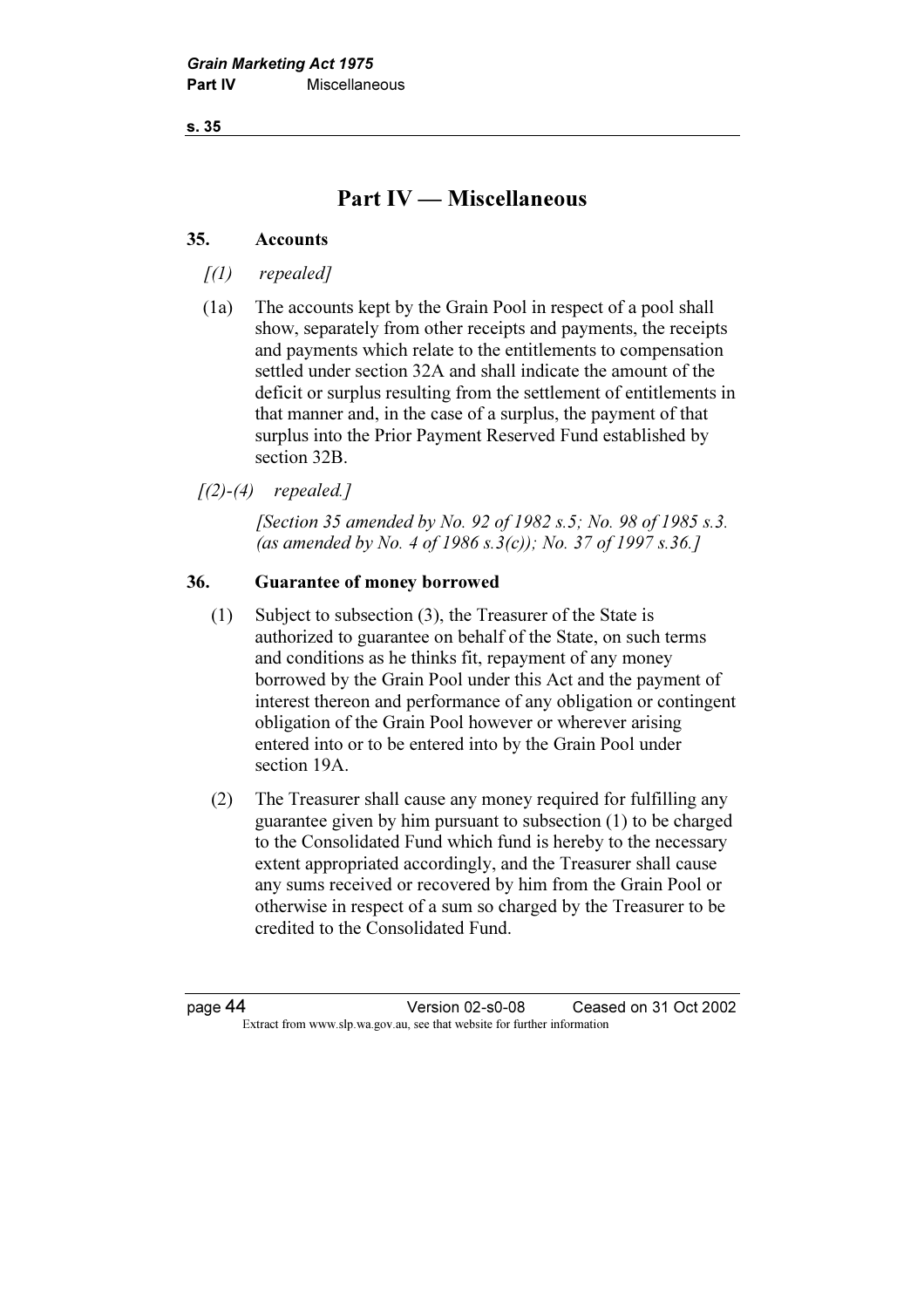(3) This section does not apply in respect of money borrowed or an obligation or contingent obligation entered into or to be entered into by the Grain Pool for the purposes of trading under Division 2 of Part III or for the purposes of making payments under section 32A.

[Section 36 amended by No. 89 of 1981 s.7; No. 92 of 1982 s.6; No. 63 of 1984 s.5; No. 98 of 1985 s.3 (as amended by No. 4 of 1986 s.3(c)); No. 6 of 1993 s.11; No. 49 of 1996 s.64.]

#### 37. Application of Financial Administration and Audit Act 1985

- (1) The provisions of the Financial Administration and Audit Act 1985 regulating the financial administration, audit and reporting of statutory authorities apply to and in respect of the Grain Pool and its operations.
- (2) Notwithstanding the provisions of the Financial Administration and Audit Act 1985, the financial year of the Grain Pool shall end on 31 October.

 [Section 37 inserted by No. 98 of 1985 s.3 (as amended by No. 4 of  $1986 s.3(c)$ .]

## 37A. Appeals

- (1) A person whose application under section 22A for a permit to purchase, take delivery of or receive from a person other than the Grain Pool a prescribed grain that is to be exported, or sold for export, from the Commonwealth, is refused may, within one month of being notified of the refusal, appeal to the Minister against that refusal by delivering to the Minister a memorandum of appeal containing a statement of the grounds of appeal and any representations that the person may wish to make in support of the appeal.
- (2) A person to whom a permit is issued under section 22A who is aggrieved by a term of or a condition attached to the permit may, within one month of the issue of the permit, appeal to the

Ceased on 31 Oct 2002 Version 02-s0-08 page 45 Extract from www.slp.wa.gov.au, see that website for further information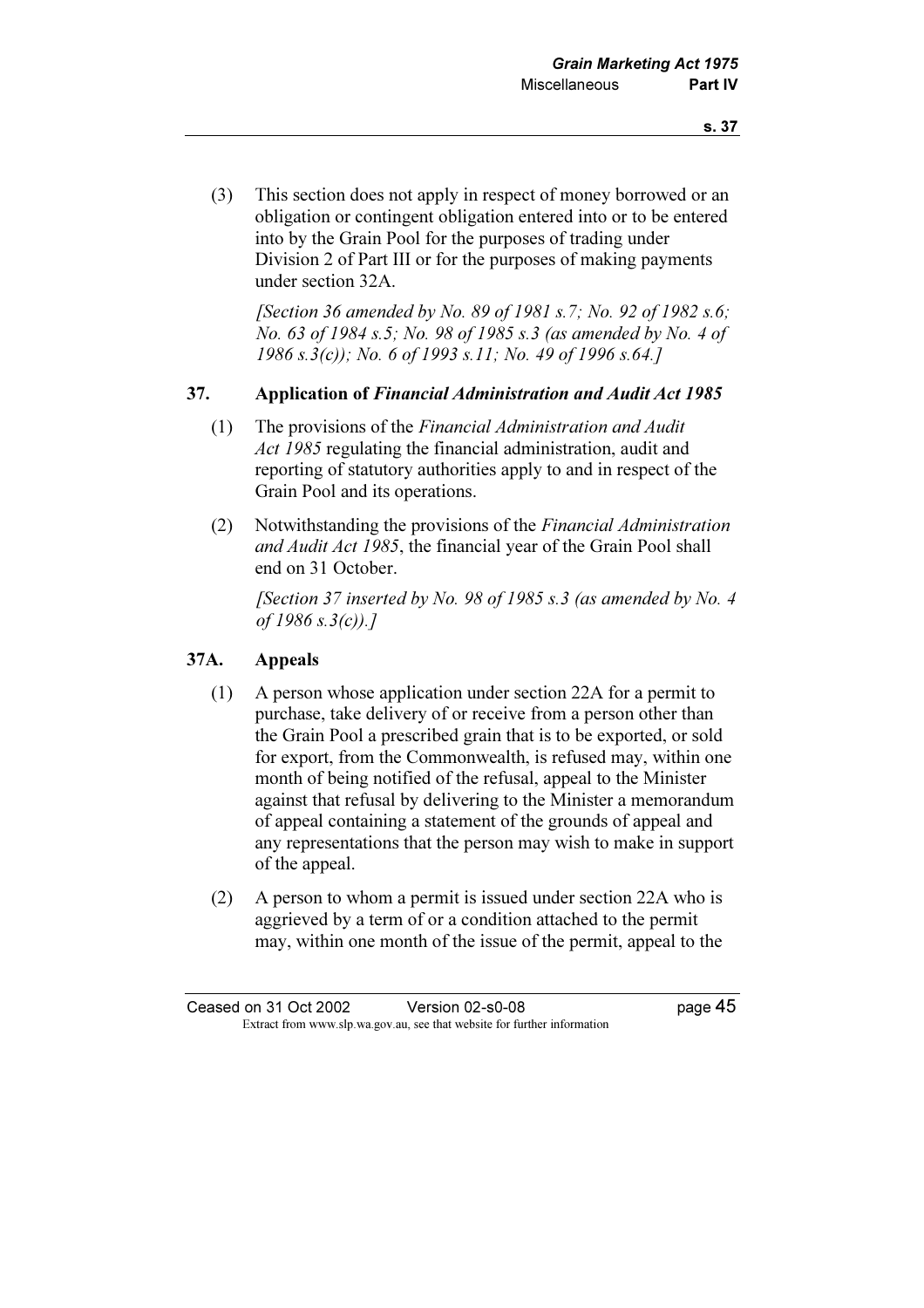Minister against any such term or condition by delivering to the Minister a memorandum of appeal containing a statement of the grounds of appeal and any representations that the person may wish to make in support of the appeal.

- (3) A person who
	- (a) purchases lupins from the Grain Pool for the purpose of exporting the kernels from the Commonwealth and is aggrieved by the price charged by the Grain Pool for those lupins; or
	- (b) endeavours to purchase lupins from the Grain Pool for the purpose of exporting the kernels from the Commonwealth and is aggrieved by the refusal of the Grain Pool to sell lupins to that person for that purpose,

 may appeal to the Minister against that price or the refusal, as the case may be, by delivering to the Minister a memorandum of appeal containing a statement of the grounds of appeal and any representations that the person may wish to make in support of the appeal.

- (4) The Minister shall cause a copy of a memorandum of appeal and representations received under this section to be delivered to the Grain Pool and the Grain Pool may within 7 days make representations to the Minister concerning the appeal.
- (5) The Minister's decision on an appeal under this section is final and the Grain Pool shall give effect to any directions that the Minister shall give with respect to an appeal.
- (6) The Minister's decision on an appeal, together with the reasons therefore, shall be communicated in writing to the parties to that appeal within 7 days of its being finally determined.

[Section 37A inserted by No. 112 of 1987 s.7; amended by No. 37 of 1997 s.37.]

page 46 Version 02-s0-08 Ceased on 31 Oct 2002 Extract from www.slp.wa.gov.au, see that website for further information

s. 38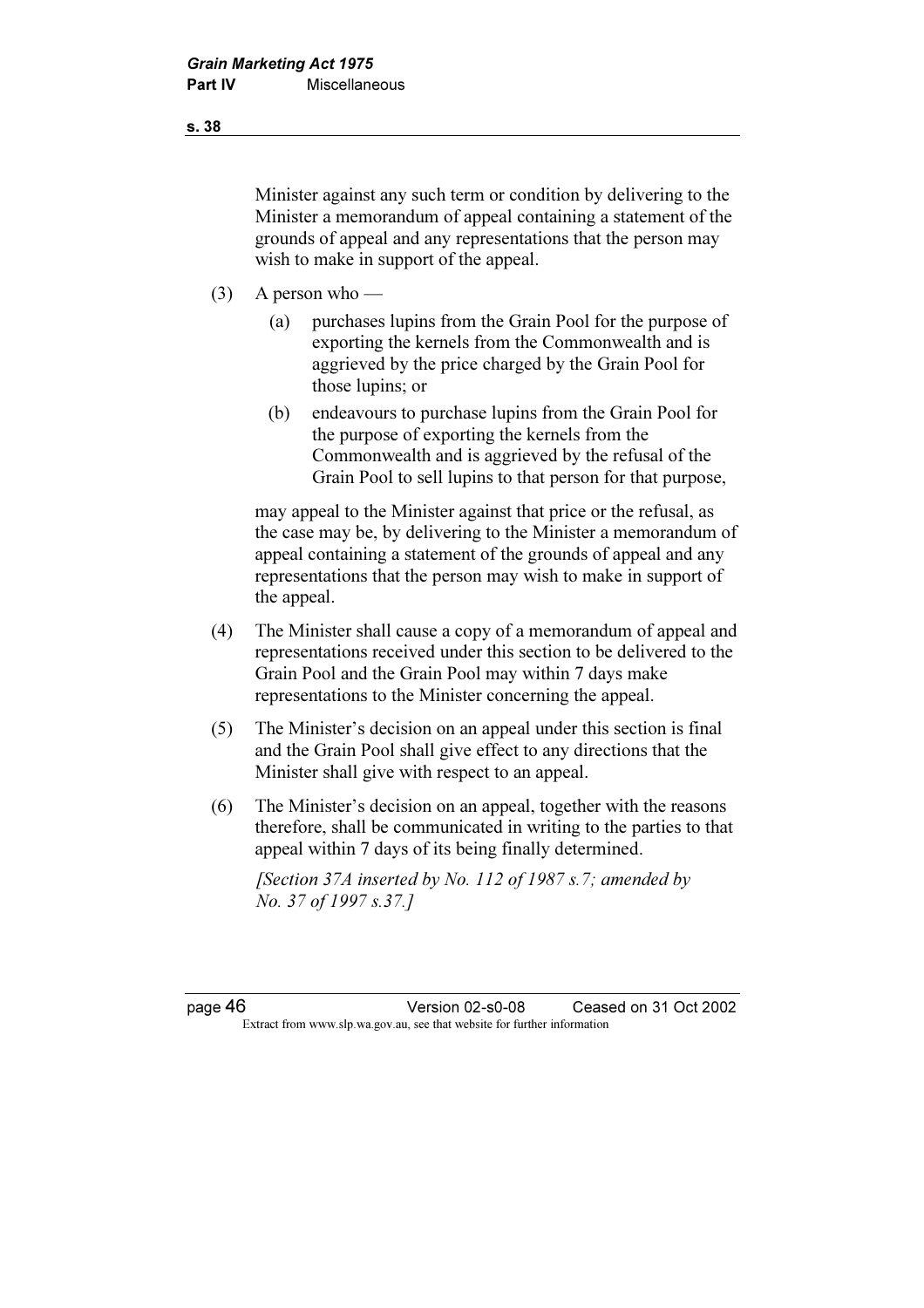#### 38. Power to enter and search

- (1) Where there are reasonable grounds to believe that a provision of this Act has been or may have been contravened in respect of any grain, a person authorized by the Board may at any time enter and search any place, premises or vessel where that grain is or is suspected to be and may inspect any stocks of that grain and accounts, books and documents relating to that grain.
- (2) Before entering any premises pursuant to subsection (1) the person authorized by the Board shall obtain a warrant to do so by a magistrate or Justice of the Peace, who may issue the warrant if satisfied in relation to the reasonable grounds referred to in that subsection.
- (3) A person shall not hinder any other person acting pursuant to subsections (1) and (2).

Penalty: \$2 000.

 [Section 38 amended by No. 112 of 1987 s.8; No. 20 of 1989 s.3; No. 37 of 1997 s.38.]

## 39. Protection of grain

 Where a person has possession, custody, or control of grain vested in the Grain Pool under section 29(1) or acquired by the Grain Pool under section 34B(1), he shall do all things necessary to prevent loss, damage, or deterioration of that grain.

Penalty: \$2 000.

[Section 39 amended by No. 89 of 1981 s.8; No. 112 of 1987] s.9; No. 20 of 1989 s.3.]

[40. Repealed by No. 112 of 1987 s.10.]

#### 41. How legal proceedings taken

 Proceedings for an offence under this Act and civil proceedings on behalf of the Grain Pool may be taken in the name of the

Ceased on 31 Oct 2002 Version 02-s0-08 page 47 Extract from www.slp.wa.gov.au, see that website for further information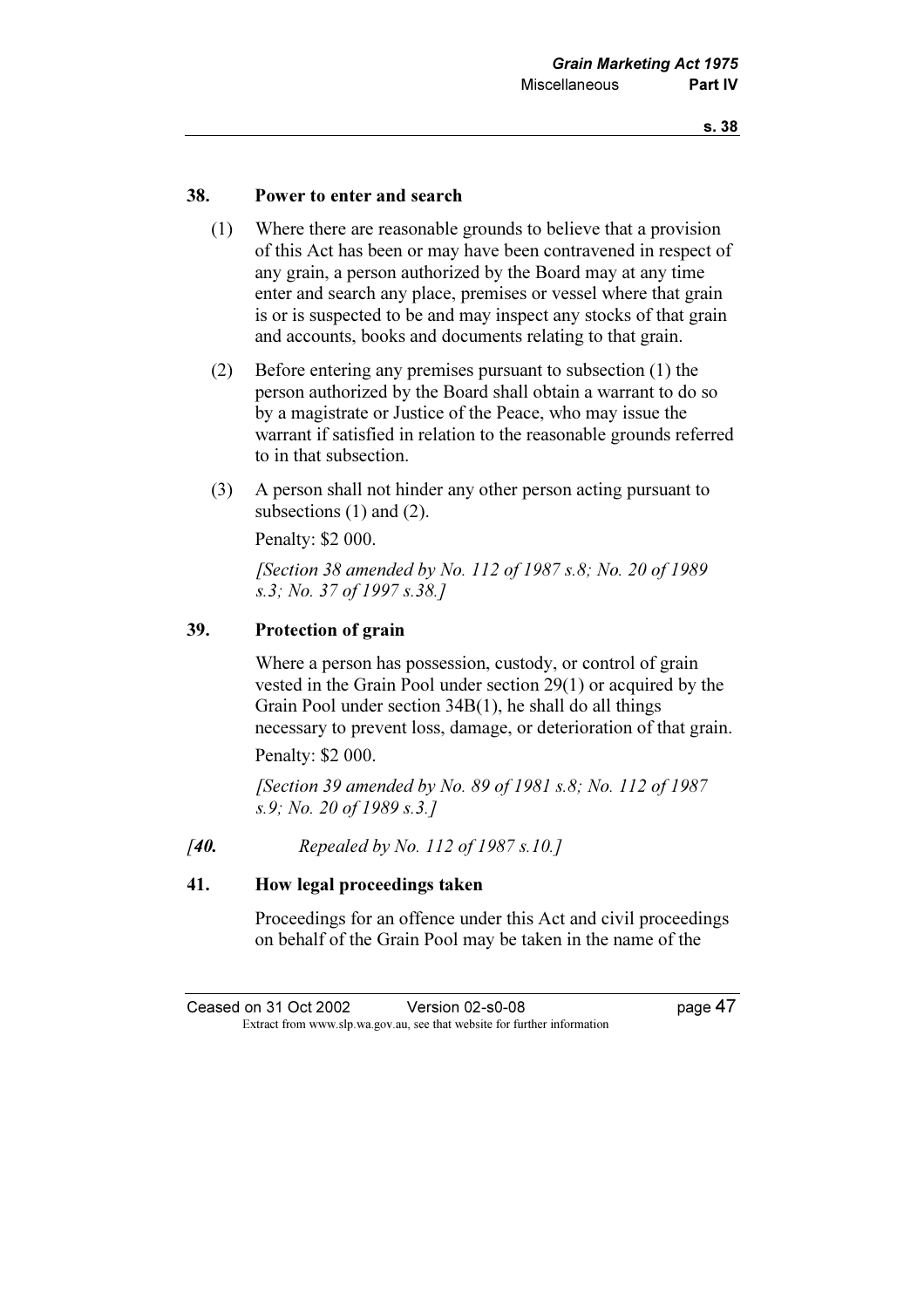#### s. 41

Grain Pool by any officer of the Grain Pool authorized by the Board for that purpose.

## 41A. Review of Act

- (1) The Minister shall carry out a review of the operation and effectiveness of this Act and, in the course of that review, the Minister shall consider and have regard to —
	- (a) the effectiveness of the operations of the Grain Pool;
	- (b) the need for the continuation of the functions of the Grain Pool; and
	- (c) any other matters that appear to the Minister to be relevant to the operation and effectiveness of this Act.
- (2) The Minister shall prepare a report based on the review and, as soon as is practicable after the report is prepared, cause it to be laid before each House of Parliament.
- (3) The review shall be completed, and the report laid before each House of Parliament, within 5 years after the coming into operation of the *Grain Marketing Amendment Act 1997*<sup>1</sup>.
- (4) If, because either House of Parliament is not sitting, the report cannot be laid before that House as required by subsection (3), the Minister may comply with the requirement to lay the report before that House by —
	- (a) giving a copy of the report to the Clerk of that House within the period referred to in that subsection; and
	- (b) immediately causing the report to be printed and made available to the public.
- (5) A copy of a report given to the Clerk of a House under subsection (4) shall be laid before that House on its next sitting day.

[Section 41A inserted by No. 37 of 1997 s.39; amended by No. 24 of 2000 s.15.1

page 48 Version 02-s0-08 Ceased on 31 Oct 2002 Extract from www.slp.wa.gov.au, see that website for further information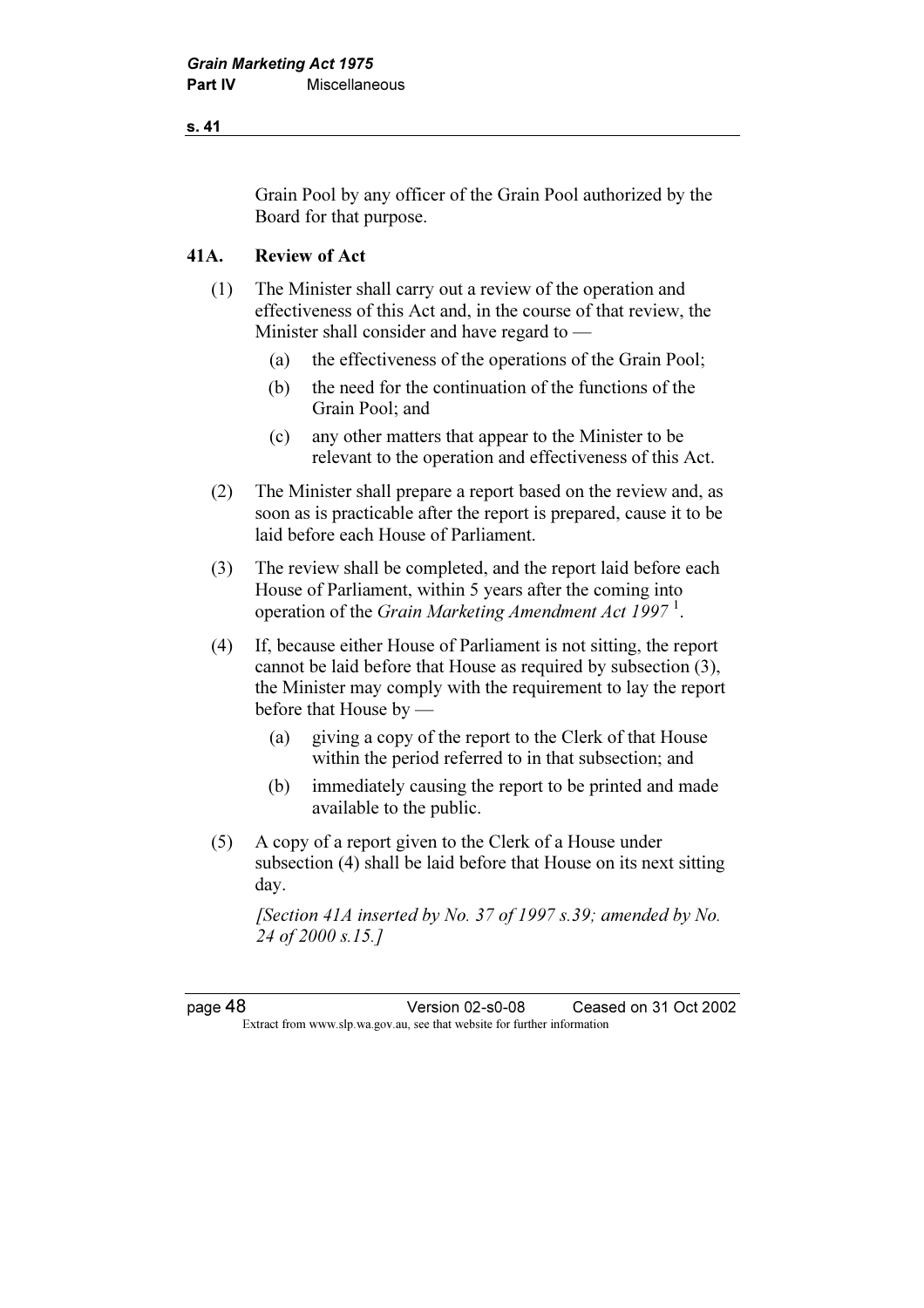## 42. Regulations

 The Governor may make regulations which appear to him to be necessary or convenient for effectually carrying out the objects and purposes of this Act and may prescribe as the maximum penalty for a breach of the regulations a penalty not exceeding \$2 000.

[Section 42 amended by No. 20 of 1989 s.3.]

[Part V (sections 43 and 44) repealed by No. 37 of 1997  $s.40.\overline{I}$ 

[Part VI (section 45) repealed by No. 37 of 1997 s.41.]

 [First Schedule omitted under the Reprints Act 1984, s.  $7(4)(f)$ .]

Ceased on 31 Oct 2002 Version 02-s0-08 page 49 Extract from www.slp.wa.gov.au, see that website for further information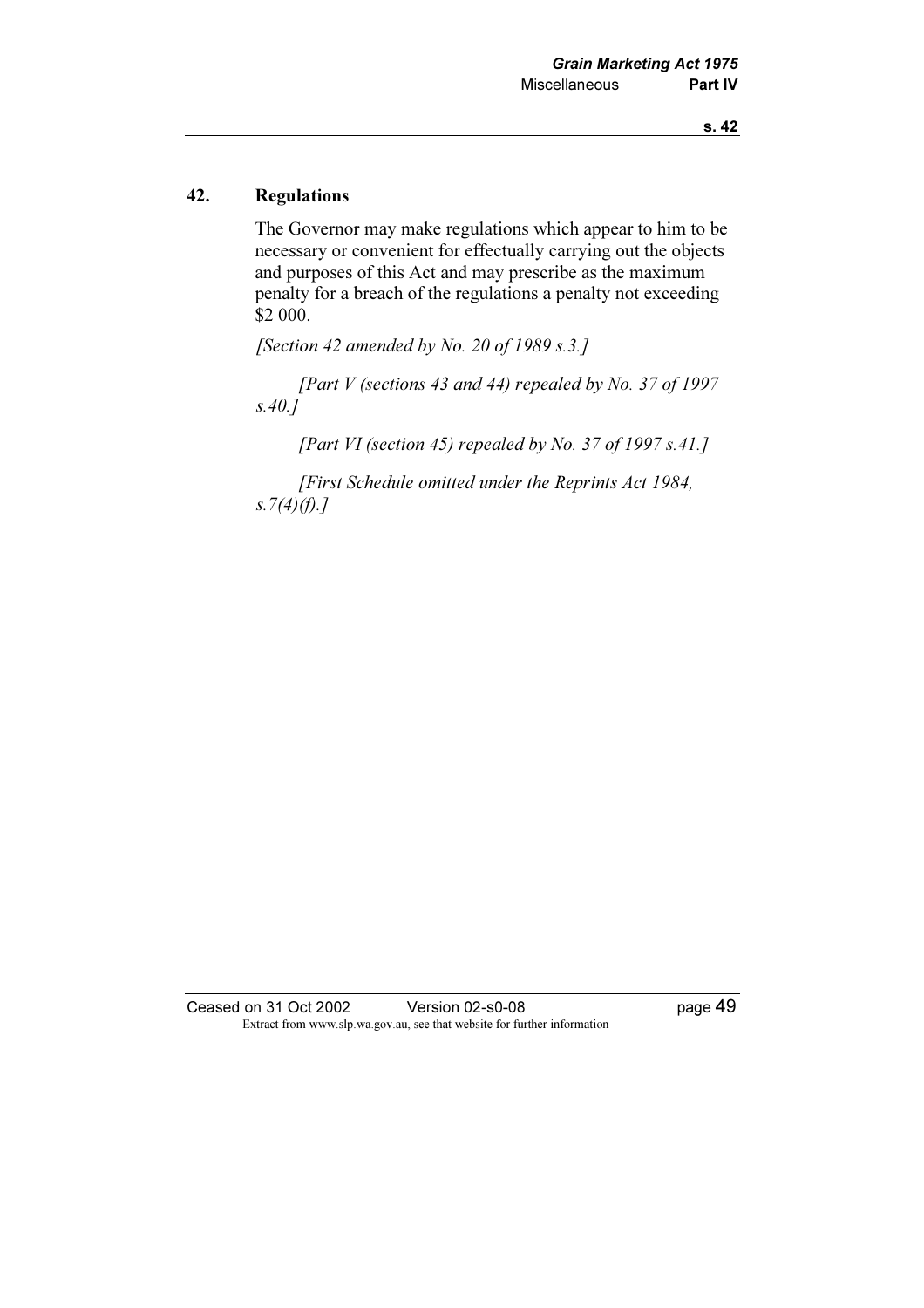## Second Schedule

[Section 9]

#### Zones for Election of Directors

1. In this Schedule —

 "certified" means certified in a statutory declaration made by the person who was, on the date on which this Act received the Royal Assent, the chairman of the Trustees as defined in section 2 of the Grain Pool Act 1932, or, if the office of such chairman was vacant on that date, certified in a statutory declaration made by the person who was last appointed before that date as deputy chairman of such Trustees; and

"districts" identified by numbers means such districts as are certified to have been, on the date on which this Act received the Royal Assent, Growers' Council Districts with corresponding numbers under the Grain Pool Act 1932.

2. The zones for Election of Directors are as follows —

Zone 1 comprises districts 1, 2, and 3. Zone 2 comprises districts 4, 5, and 6. Zone 3 comprises districts 7, 8, and 9. Zone 4 comprises districts 10, 11, and 12. Zone 5 comprises districts 13, 14, and 15. Zone 6 comprises districts 16, 17, and 18. Zone 7 comprises districts 19, 20, and 21.

3. The zones set forth in clause 2 shall remain in force for at least a period of 5 years after the date of the coming into operation of this Act<sup>1</sup> but if at any time after the expiration of such period the Board specifies by an instrument in writing delivered to the Minister alterations to the zones that the Board considers necessary and desirable for the proper administration of this Act, such alterations may be made by regulation and thereupon the zones as so altered are the zones for the election of Directors.

[Third Schedule repealed by No. 37 of 1997 s.42.]

[Fourth Schedule repealed by No. 37 of 1997 s.43.]

page 50 Version 02-s0-08 Ceased on 31 Oct 2002 Extract from www.slp.wa.gov.au, see that website for further information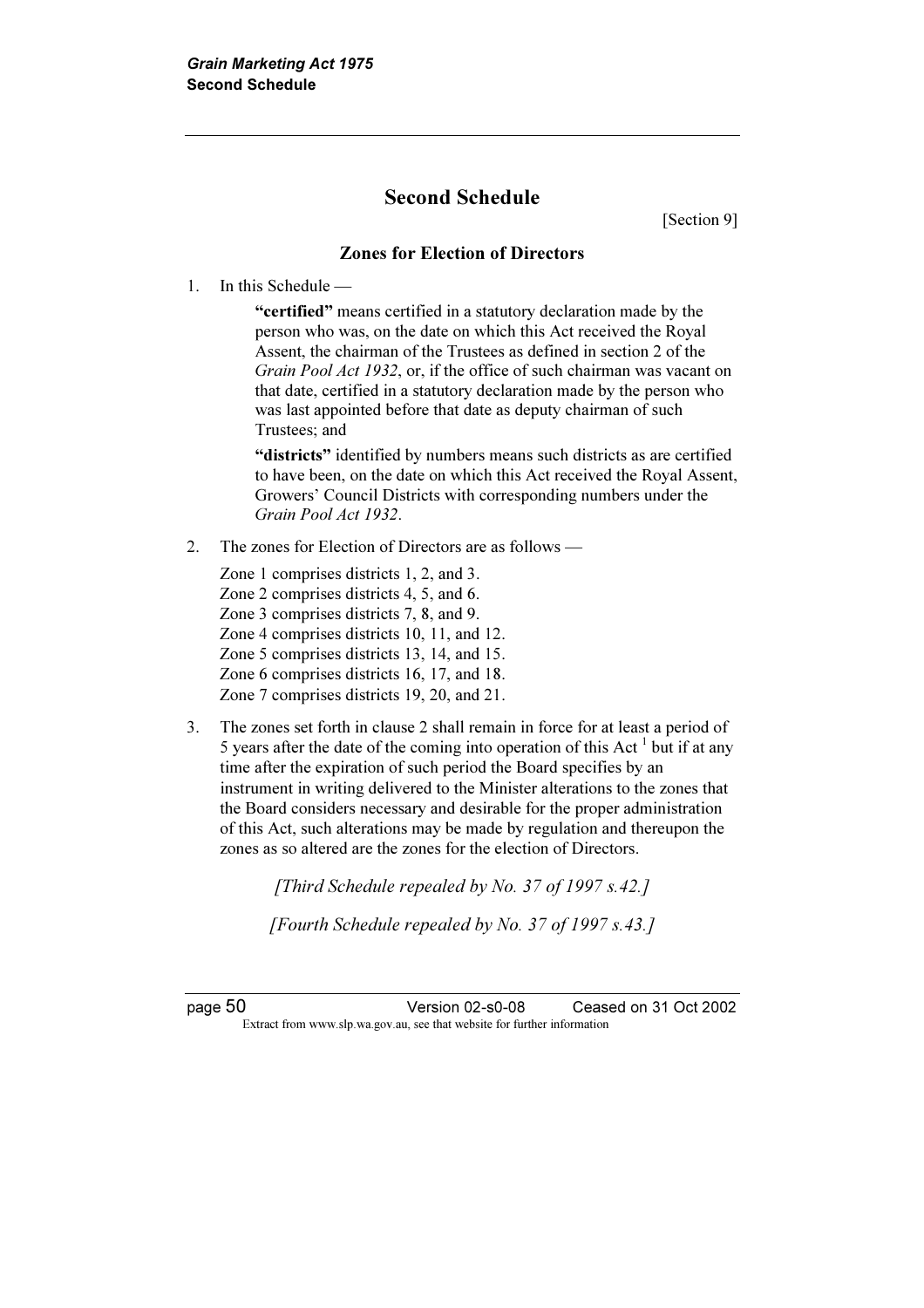#### **Notes**

<sup>1</sup> This is a compilation of the *Grain Marketing Act 1975* and includes all amendments effected by the other Acts referred to in Part I of the following Table and the amendment resolutions referred to in Part II of the following Table. For amendments that had not come into operation on the date on which this compilation was prepared see endnote<sup>1a</sup>.

#### Compilation table

| <b>Short title</b>                                                                         | <b>Number</b><br>and year                                          | Assent      | Commencement                                                                                                     |
|--------------------------------------------------------------------------------------------|--------------------------------------------------------------------|-------------|------------------------------------------------------------------------------------------------------------------|
| <b>Grain Marketing</b><br>Act 1975                                                         | 85 of 1975                                                         | 18 Nov 1975 | 21 Nov 1975 (see section $1(1)$ )<br>and <i>Gazette</i> 21 Nov 1975<br>p.4241)                                   |
| <b>Grain Marketing</b><br>Amendment Act 1981                                               | 4 of 1981                                                          | 18 May 1981 | Section $3(1)$ operative 4 Dec<br>1981 (see section 2 and Gazette<br>4 Dec 1981 p.4972); balance:<br>18 May 1981 |
| <b>Grain Marketing</b><br>Amendment Act (No. 2)<br>$1981^5$                                | 89 of 1981                                                         | 26 Nov 1981 | 26 Nov 1981                                                                                                      |
| <b>Grain Marketing</b><br>Amendment Act 1982 <sup>4</sup>                                  | 92 of 1982                                                         |             | 18 Nov 1982 18 Nov 1982                                                                                          |
| Grain Marketing<br>Amendment Act 1984                                                      | 63 of 1984                                                         | 24 Oct 1984 | 24 Oct 1984 (see section 2)                                                                                      |
| <b>Acts Amendment</b><br>(Financial<br>Administration and<br>Audit) Act 1985,<br>section 3 | 98 of 1985<br>(As amended<br>by No. $4$ of<br>1986 section<br>3(c) | 4 Dec 1985  | 1 Jul 1986 (see section 2 and<br>Gazette 30 Jun 1986 p.2255)                                                     |
| Acts Amendment (Grain<br>Marketing) Act 1987,<br>Part II                                   | 112 of 1987                                                        | 19 Dec 1987 | 22 Jan 1988 (see section 2 and<br>Gazette 22 Jan 1988 p.109)                                                     |

Ceased on 31 Oct 2002 Version 02-s0-08 page 51 Extract from www.slp.wa.gov.au, see that website for further information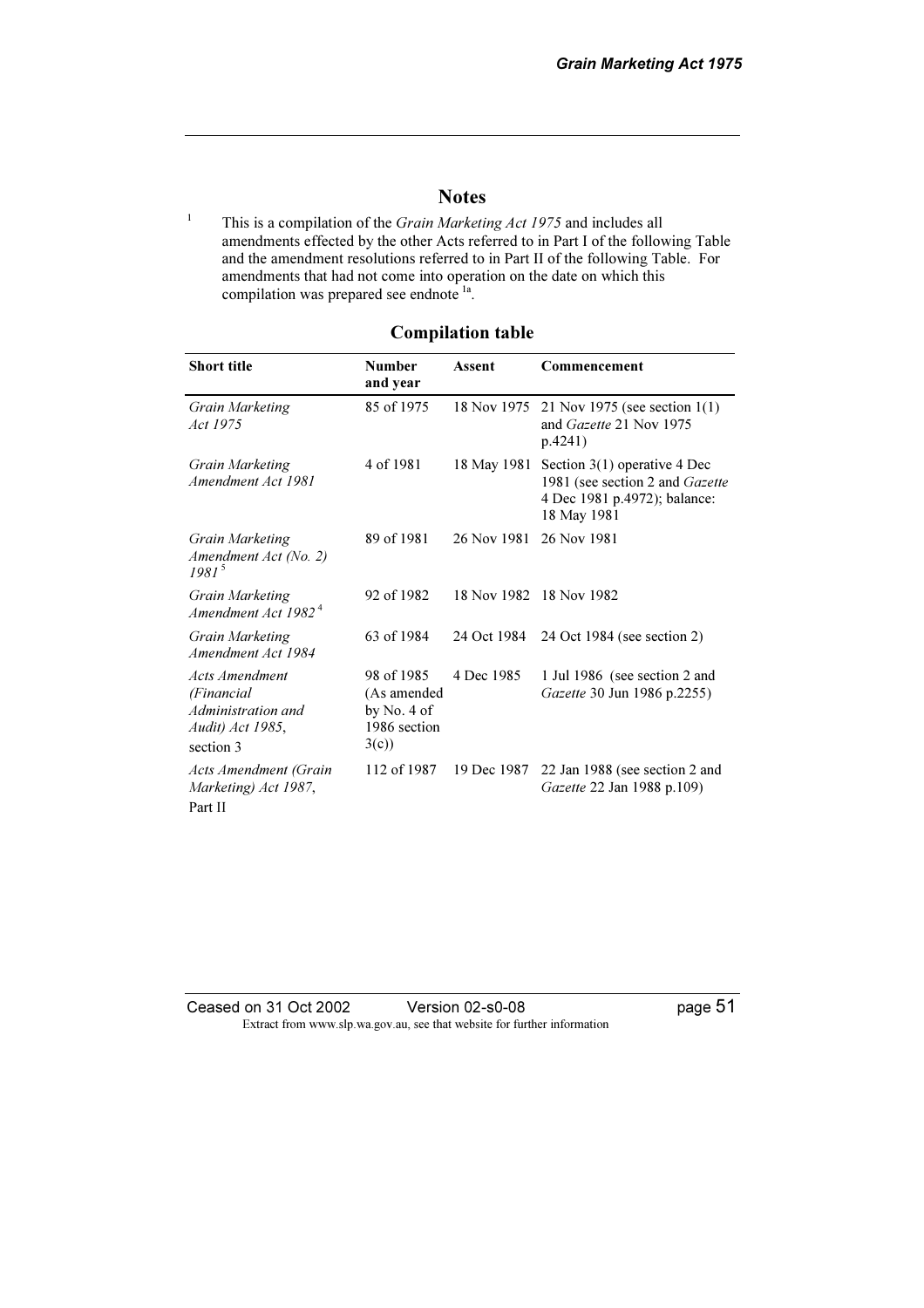| <b>Short title</b>                                                                        | <b>Number</b><br>and year | Assent      | Commencement                                                                                                                                                        |
|-------------------------------------------------------------------------------------------|---------------------------|-------------|---------------------------------------------------------------------------------------------------------------------------------------------------------------------|
| <b>Agricultural Legislation</b><br>(Penalties) Amendment<br>Act 1989,<br>section 3        | 20 of 1989                | 1 Dec 1989  | 15 Dec 1989 (see section 2 and<br>Gazette 15 Dec 1989 p.4513)                                                                                                       |
| Financial Administration<br><b>Legislation Amendment</b><br>Act 1993,                     | 6 of 1993                 | 27 Aug 1993 | Deemed operative 1 Jul 1993<br>(see section $2(1)$ )                                                                                                                |
| section 11<br>Agricultural Legislation<br>Amendment and Repeal<br>Act 1995,<br>Part $3^3$ | 61 of 1995                | 20 Dec 1995 | Section 16: 7 Oct 1998<br>(see section 2 and <i>Gazette</i><br>6 Oct 1998 p.5549);<br>balance: 10 Jan 1996 (see<br>section 2 and <i>Gazette</i> 9 Jan<br>1996 p.51) |
| <b>Statutory Corporations</b><br>(Liability of Directors)<br>Act 1996,<br>section 3       | 41 of 1996                | 10 Oct 1996 | 1 Dec 1996 (see section 2<br>and Gazette 12 Nov 1996<br>p.6301)                                                                                                     |
| <b>Financial Legislation</b><br>Amendment Act 1996,<br>section 64                         | 49 of 1996                | 25 Oct 1996 | 25 Oct 1996<br>(see section $2(1)$ )                                                                                                                                |
| Grain Marketing<br>Amendment<br>Act $1997^2$                                              | 37 of 1997                | 19 Nov 1997 | 6 Dec 1997 (see section 2<br>and Gazette 5 Dec 1997<br>p.7119)                                                                                                      |
| Statutes (Repeals and<br>Minor Amendments)<br>Act (No. 2) 1998,<br>section 76             | 10 of 1998                | 30 Apr 1998 | 30 Apr 1998 (see section 2(1)                                                                                                                                       |
| Statutes (Repeals and<br>Minor Amendments)<br>Act 2000,<br>section 15                     | 24 of 2000                | 4 Jul 2000  | 4 Jul 2000 (see section 2)                                                                                                                                          |
| Corporations<br>(Consequential<br>Amendments) Act 2001<br>Pt. 29                          | 10 of 2001                | 28 Jun 2001 | 15 Jul 2001 (see s. 2 and<br>Gazette 29 Jun 2001 p. 3257<br>and Cwlth Gazette 13 Jul 2001<br>No. S285)                                                              |
| Labour Relations Reform<br>Act 2002 s. 19                                                 | 20 of 2002                | 8 Jul 2002  | 15 Sep 2002 (see s. 2 and<br>Gazette 6 Sep 2002 p. 4487)                                                                                                            |

page 52 **Version 02-s0-08** Ceased on 31 Oct 2002 Extract from www.slp.wa.gov.au, see that website for further information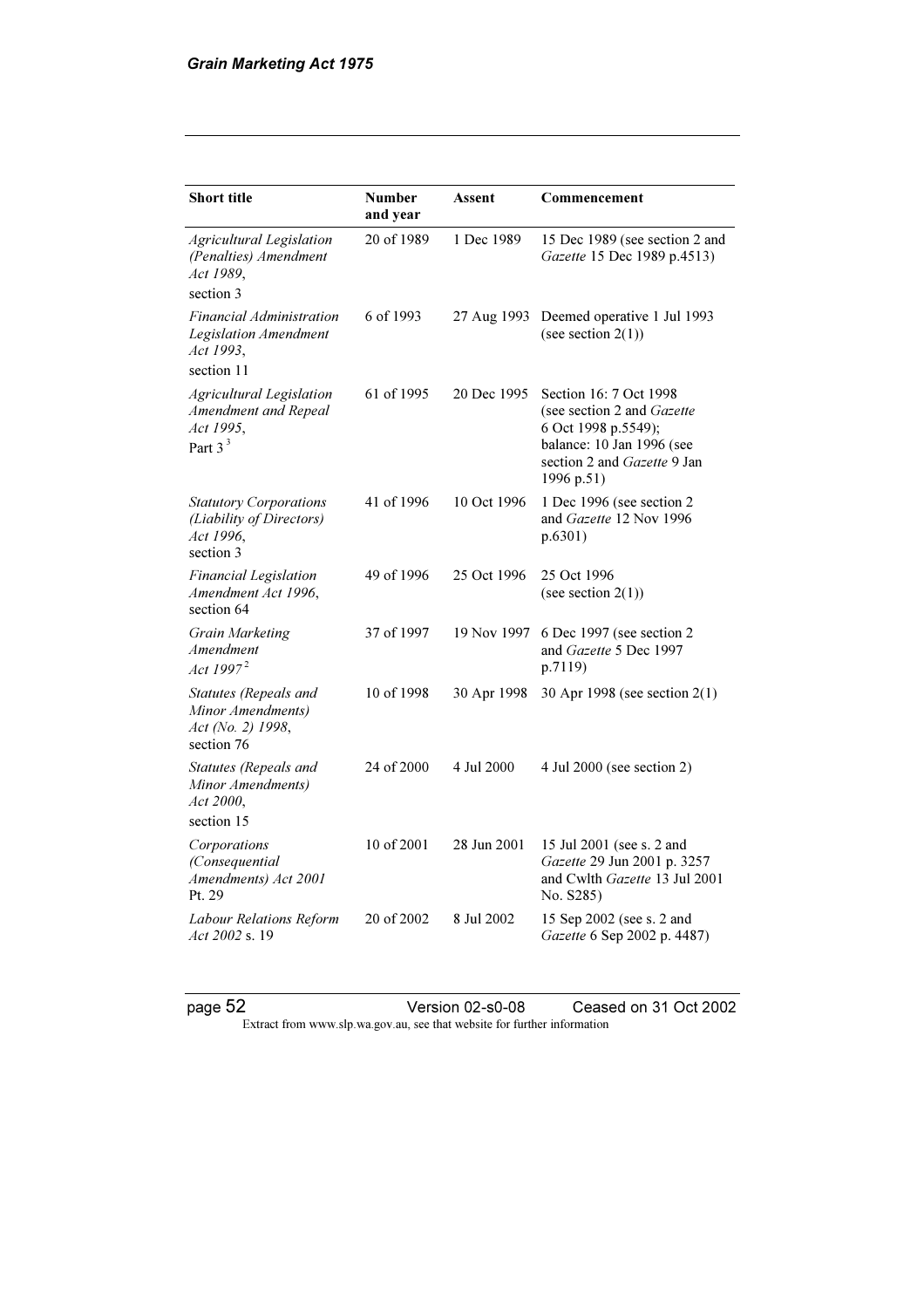| <b>Short title</b>                         | Number<br>and year | Assent | Commencement                            |
|--------------------------------------------|--------------------|--------|-----------------------------------------|
| Corporations                               | 21 of 2003         |        | 23 Apr 2003 11 Mar 2002 (see s. 2 and   |
| (Consequential)<br>Amendments) Act (No. 3) |                    |        | Cwlth Gazette 24 Oct 2001<br>(No. GN42) |
| 2003 Pt. $6^7$                             |                    |        |                                         |

This Act was repealed by the Grain Marketing Act 2002 s. 45 (No. 30 of 2002) as at 31 Oct 2002 (see s. 2 and Gazette 30 Oct 2001 p. 5351)

| <b>Part II</b> — Resolutions |                           |                  |                          |  |
|------------------------------|---------------------------|------------------|--------------------------|--|
| <b>Resolutions</b>           | Gazettal                  | Commencement     | <b>Miscellaneou</b><br>S |  |
| Amendment Resolution         | 27 February 1981<br>p.844 | 27 February 1981 |                          |  |
| Amendment Resolution         | 22 May 1987<br>p.2195     | 22 May 1987      |                          |  |

<sup>1a</sup> On the date as at which this compilation was prepared, provisions referred to in the following table had not come into operation and were therefore not included in compiling the reprint. For the text of the provisions see the endnote referred to after the short title.

| <b>Short title</b>                                 | Number<br>and year | Assent     | Commencement                                                           |
|----------------------------------------------------|--------------------|------------|------------------------------------------------------------------------|
| Bulk Handling Repeal<br>Act 2000 s.14 <sup>6</sup> | 33 of 2000         | 6 Jul 2000 | Commencement subject to<br>scheme of arrangement.<br>(see s. 2, 3 & 5) |

<sup>1b</sup> The amendment by section 8 of the *Equal Opportunity Amendment Act* (No. 3) 1997, (No. 42 of 1997) did not have effect because the Schedule it would have amended was repealed by the Grain Marketing Amendment Act 1997 (No. 37 of 1997) section 42.

2 Section 5(2) of the *Grain Marketing Amendment Act 1997* (No. 37 of 1997) reads as follows —

 $\zeta\zeta$ 

 (2) Despite subsection (1), a person appointed and holding office as a Director of The Grain Pool of W.A. under section 9(2) of the principal Act immediately before the commencement of

| Ceased on 31 Oct 2002 | Version 02-s0-08                                                         | page 53 |
|-----------------------|--------------------------------------------------------------------------|---------|
|                       | Extract from www.slp.wa.gov.au, see that website for further information |         |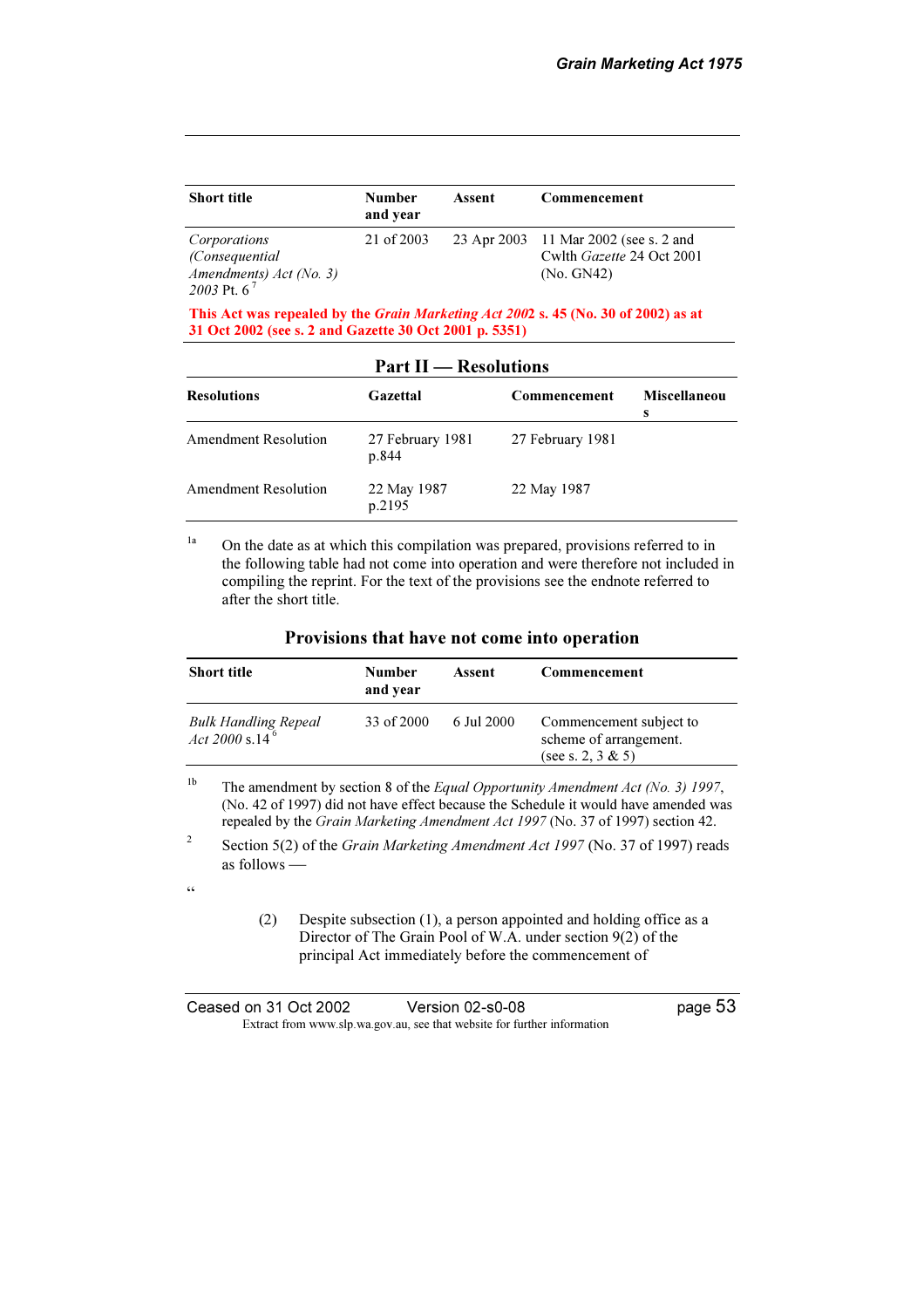subsection (1) continues, subject to the principal Act, to hold office as a Director for the remainder of the period for which he or she would, but for subsection (1), have continued to hold that office.

".

".

 Section 3 of the Grain Marketing Amendment Act 1982 (No. 61 of 1995) reads as follows —

 $\epsilon$ 

3

#### 3. Fund moneys to be transferred

- (1) Moneys standing to the credit of the Soil Fertility Research Fund immediately before the commencement of this Act are to be transferred to the Grain Research Fund.
- (2) The Grain Research Fund is charged with any liabilities of the Soil Fertility Research Fund which arose before the commencement of this Act.
- (3) In this section —

 "Grain Research Fund" has the same meaning as it has for the purposes of the Grain Marketing Act 1975;

 "Soil Fertility Research Fund" has the same meaning as it has for the purposes of the Soil Fertility Research Act 1954.

- 4 Section 7 of the Grain Marketing Amendment Act 1982 (No. 92 of 1982) reads as follows —
- "

#### 7. Validation

- (1) Notwithstanding the provisions of sections 20 and 21 of the principal Act, the Illyarrie cultivar of lupinus angustifolius shall be deemed for all purposes to have been a prescribed grain for the purposes of the principal Act on and after 1 August 1980 and the purported exercise of any power or the purported performance of any duty under the principal Act on or after that date by the Grain Pool in respect of the Illyarrie cultivar of lupinus angustifolius is hereby validated and declared to have been lawful to the same extent as if that cultivar had been a prescribed grain at the relevant time.
- (2) Notwithstanding the provisions of sections 20 and 21 of the principal Act, the Marri cultivar of lupinus angustifolius shall be deemed for all purposes to have been a prescribed grain for the

page 54 Version 02-s0-08 Ceased on 31 Oct 2002 Extract from www.slp.wa.gov.au, see that website for further information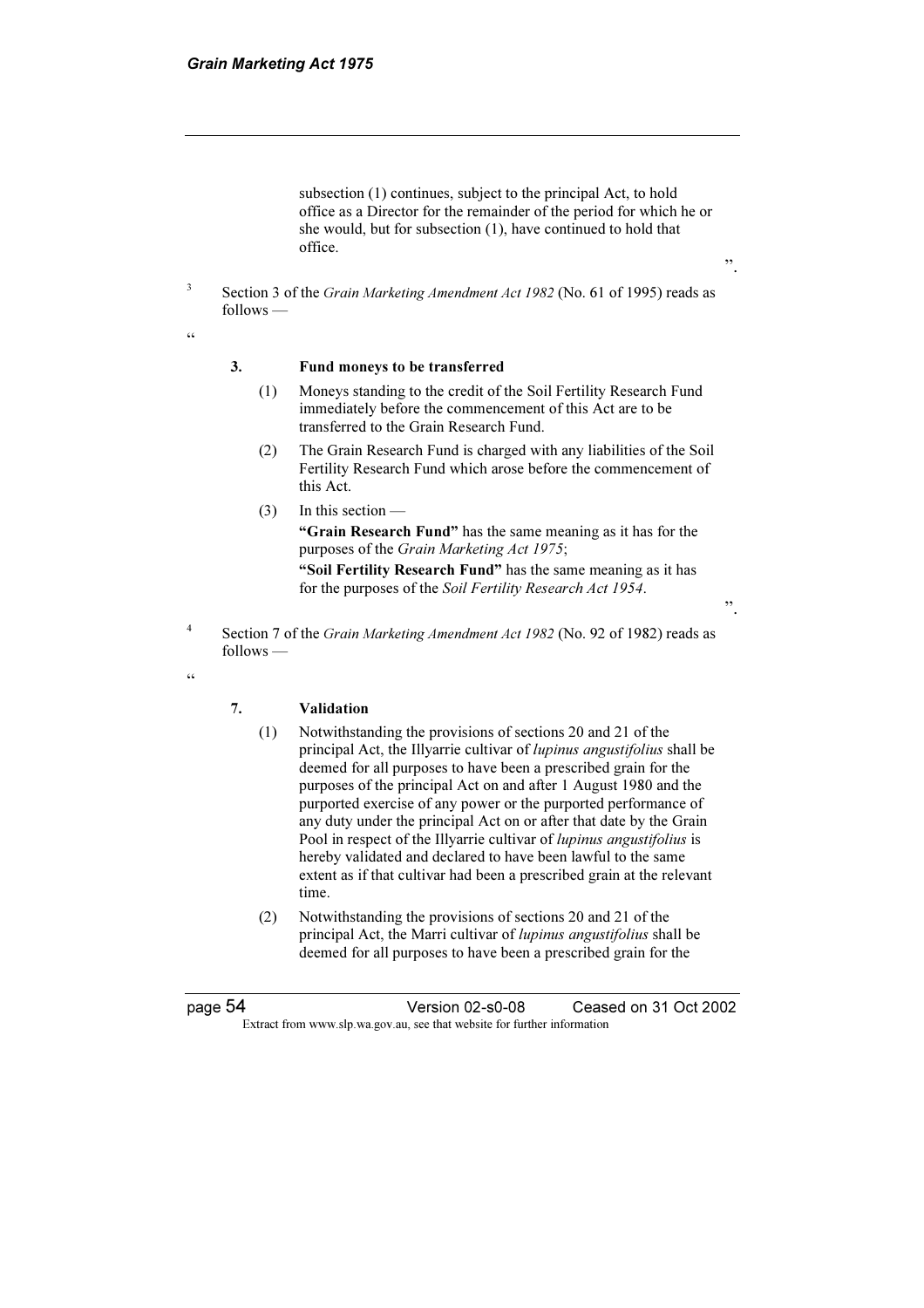purposes of the principal Act on and after 16 May 1979 and the purported exercise of any power or the purported performance of any duty under the principal Act on or after that date by the Grain Pool in respect of the Marri cultivar of lupinus angustifolius is hereby validated and declared to have been lawful to the same extent as if that cultivar had been a prescribed grain at the relevant time.

- 5 Section 9 of the Grain Marketing Amendment Act (No. 2) 1981 (No. 89 of 1981) reads as follows —
- "

#### 9. Validation

- (1) Trading in oats acquired by The Grain Pool of W.A. by contract after 31 October 1980 but before coming into operation of this Act is hereby declared to have been lawful and the purported exercise of any power under the principal Act in relation to such trading is hereby validated and declared to have been lawful.
- (2) The surplus money resulting from the trading activities validated by subsection (1) of this section shall be dealt with in accordance with section 34D of the principal Act as if the contracts pursuant to which the oats were acquired had been entered into under Division 2 of Part III of the principal Act.
- ".

".

 On the date as at which this compilation was prepared, the Bulk Handling Repeal Act 2000 s. 14 had not come into operation. It reads:

#### $\zeta \zeta$

6

# 14. Grain Marketing Act 1975 amended and transitional<br>(1) The amendments in this section are to the Grain Marke

- The amendments in this section are to the Grain Marketing Act 1975.
- (2) Section 5(1) is amended by deleting the definition of "special approved grain".
- (3) Section 5(2) is repealed.
- (4) Section 19(2)(e) is amended by deleting "subject to section 39 of the Bulk Handling Act 1967 and after consultation with the Company within the meaning of that Act,".
- (5) Section 22(4) is repealed.
- (6) Section 29(2), (3) and (4) are repealed.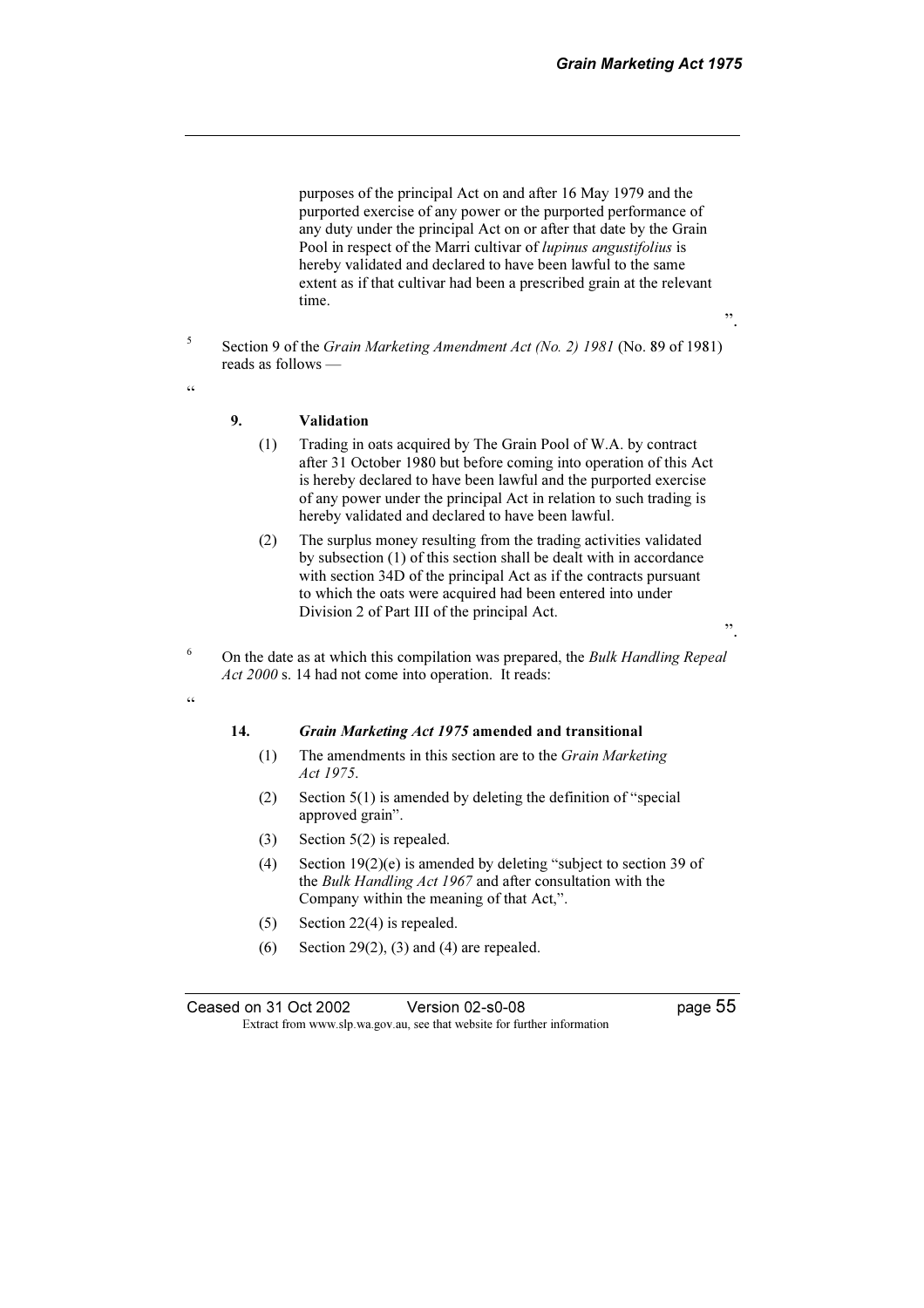$\zeta \zeta$ 

 (7) Section 33 is repealed and the following section is inserted instead —

#### 33. Classification, premiums and dockages

For the purposes of this Division, classifications, premiums and dockages in respect of a grain delivered to the Grain Pool shall be determined by the Board.

- (8) Section 34(2) is repealed.
- (9) Section 34A(1) is amended by deleting "or a special approved grain".
- (10) Section 34A(3) is amended as follows:
	- (a) by deleting "or a special approved grain" in the first place where it occurs;
	- (b) by deleting "or  $29(2)$  as the case may be,";
	- (c) by deleting "or a special approved grain, as the case may be".
- (11) Despite subsection (8), the licence held by CBH under section 34(2) of the Grain Marketing Act 1975 remains in force in relation to current grain.

".

".

 The Corporations (Consequential Amendments) Act (No. 3) 2003 s. 2-4 read as follows:

"

7

#### 2. Commencement

- (1) If this Act receives the Royal Assent before the day on which Schedule 1 to the Financial Services Reform Act comes into operation, this Act comes into operation at the same time as that Schedule comes into operation.
- (2) If this Act receives the Royal Assent on or after the day on which Schedule 1 to the Financial Services Reform Act comes into operation, this Act is deemed to have come into operation at the same time as that Schedule comes into operation.

#### 3. Interpretation

In this Part —

"Financial Services Reform Act" means the Financial Services Reform Act 2001 of the Commonwealth;

page 56 Version 02-s0-08 Ceased on 31 Oct 2002 Extract from www.slp.wa.gov.au, see that website for further information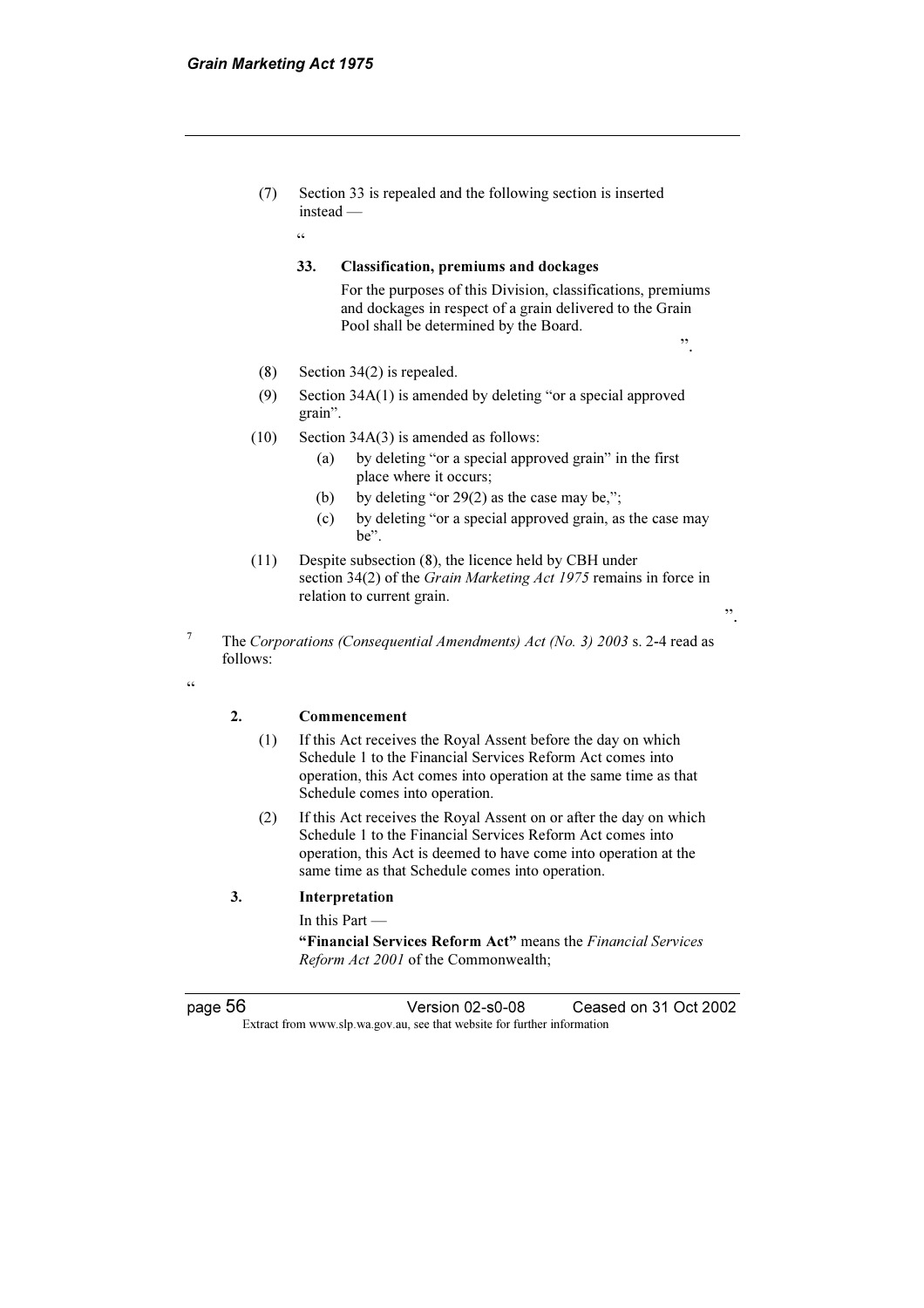"FSR commencement time" means the time when Schedule 1 to the Financial Services Reform Act comes into operation; "statutory rule" means a regulation, rule or by-law.

#### 4. Validation

- (1) This section applies if this Act comes into operation under section 2(2).
- (2) Anything done or omitted to have been done after the FSR commencement time and before this Act receives the Royal Assent that could have been done if this Act had received the Royal Assent before the FSR commencement time is taken to be as valid and lawful, and to always have been as valid and lawful, as it would have been if this Act had received the Royal Assent before the FSR commencement time.
- (3) Anything done or omitted to have been done by a person after the FSR commencement time and before this Act received the Royal Assent that would have been valid and lawful if the Financial Services Reform Act had not commenced, is taken to be valid and lawful.
- (4) Anything done or omitted to have been done after the FSR commencement time and before this Act receives the Royal Assent —
	- (a) that could only have been validly and lawfully done or omitted because this Act received the Royal Assent after the FSR commencement time; and
	- (b) that could not have been validly and lawfully done or omitted if this Act had received the Royal Assent before the FSR commencement time,

is taken not to be valid, and to never have been valid.

".

Ceased on 31 Oct 2002 Version 02-s0-08 page 57 Extract from www.slp.wa.gov.au, see that website for further information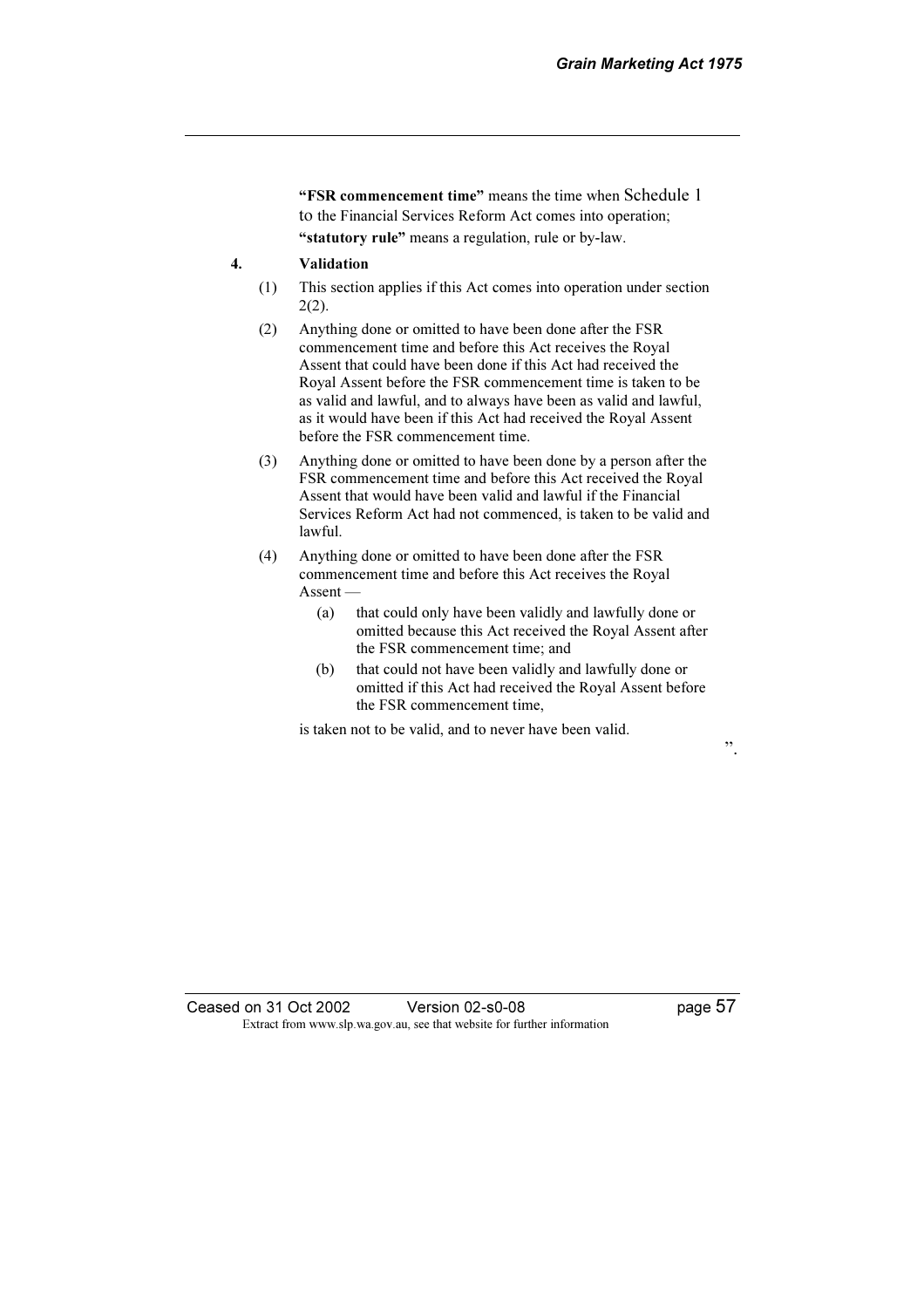#### Defined terms

## **Defined terms**

[This is a list of terms defined and the provisions where they are defined. The list is not part of the law.]

| Defined term | Provision(s) |
|--------------|--------------|
|              |              |
|              |              |
|              |              |
|              |              |
|              |              |
|              |              |
|              |              |
|              |              |
|              |              |
|              |              |
|              |              |
|              |              |
|              |              |
|              |              |
|              |              |
|              |              |
|              |              |
|              |              |
|              |              |
|              |              |
|              |              |
|              |              |
|              |              |
|              |              |
|              |              |
|              |              |
|              |              |
|              |              |
|              |              |
|              |              |
|              |              |
|              |              |
|              |              |
|              |              |
|              |              |
|              |              |
|              |              |
|              |              |

page  $58$ Version 02-s0-08 Ceased on 31 Oct 2002 Extract from www.slp.wa.gov.au, see that website for further information